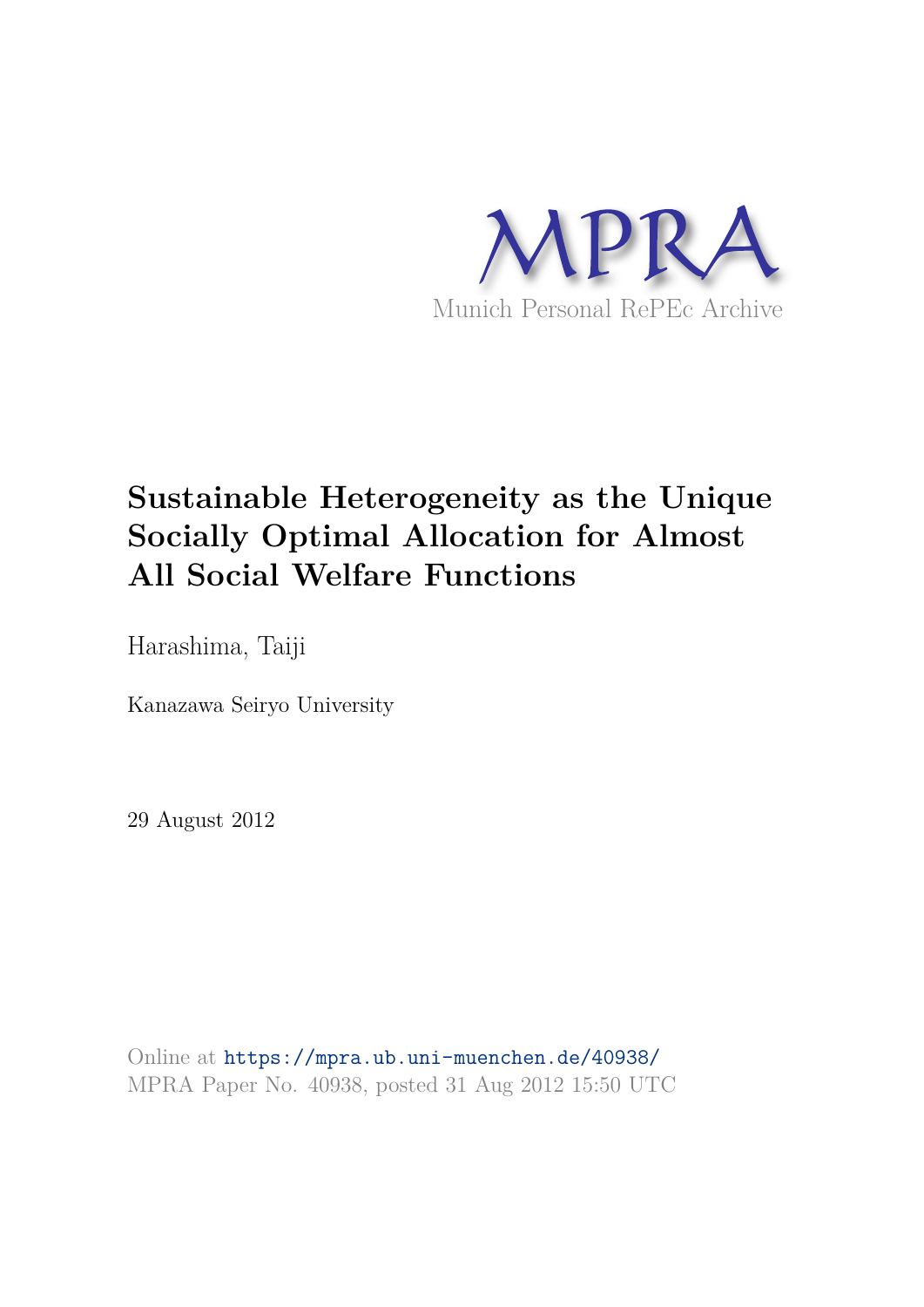# Sustainable Heterogeneity as the Unique Socially Optimal Allocation for Almost All Social Welfare Functions

## Taiji HARASHIMA\*

August 2012

#### **Abstract**

The socially optimal allocation has been regarded to be unspecifiable because of utility's interpersonal incomparability, Arrow's general possibility theorem, and other factors. This paper examines this problem by focusing not on the social welfare function but instead on the utility possibility frontier in dynamic models with a heterogeneous population. A unique balanced growth path was found on which all of the optimality conditions of all heterogeneous households are equally and indefinitely satisfied (sustainable heterogeneity). With appropriate government interventions, such a path is always achievable and is uniquely socially optimal for almost all generally usable (i.e., preferences are complete, transitive, and continuous) social welfare functions. The only exceptions are some variants in Nietzsche type social welfare functions, but those types of welfare functions will rarely be adopted in democratic societies. This result indicates that it is no longer necessary to specify the shape of the social welfare function to determine the socially optimal growth path in a heterogeneous population.

JEL Classification code: D63, D64, E20, F40, I31, I38, O41 Keywords: Sustainability; Heterogeneity; Social Optimality; Social welfare; Social welfare function; Inequality; Evolution

Email[: harashim@seiryo-u.ac.jp](mailto:harashim@seiryo-u.ac.jp) or [t-harashima@mve.biglobe.ne.jp.](mailto:t-harashima@mve.biglobe.ne.jp)

 $\overline{\phantom{a}}$ 

<sup>\*</sup>Correspondence: Taiji HARASHIMA, Kanazawa Seiryo University, 10-1 Goshomachi-Ushi, Kanazawa-shi, Ishikawa, 920-8620, Japan.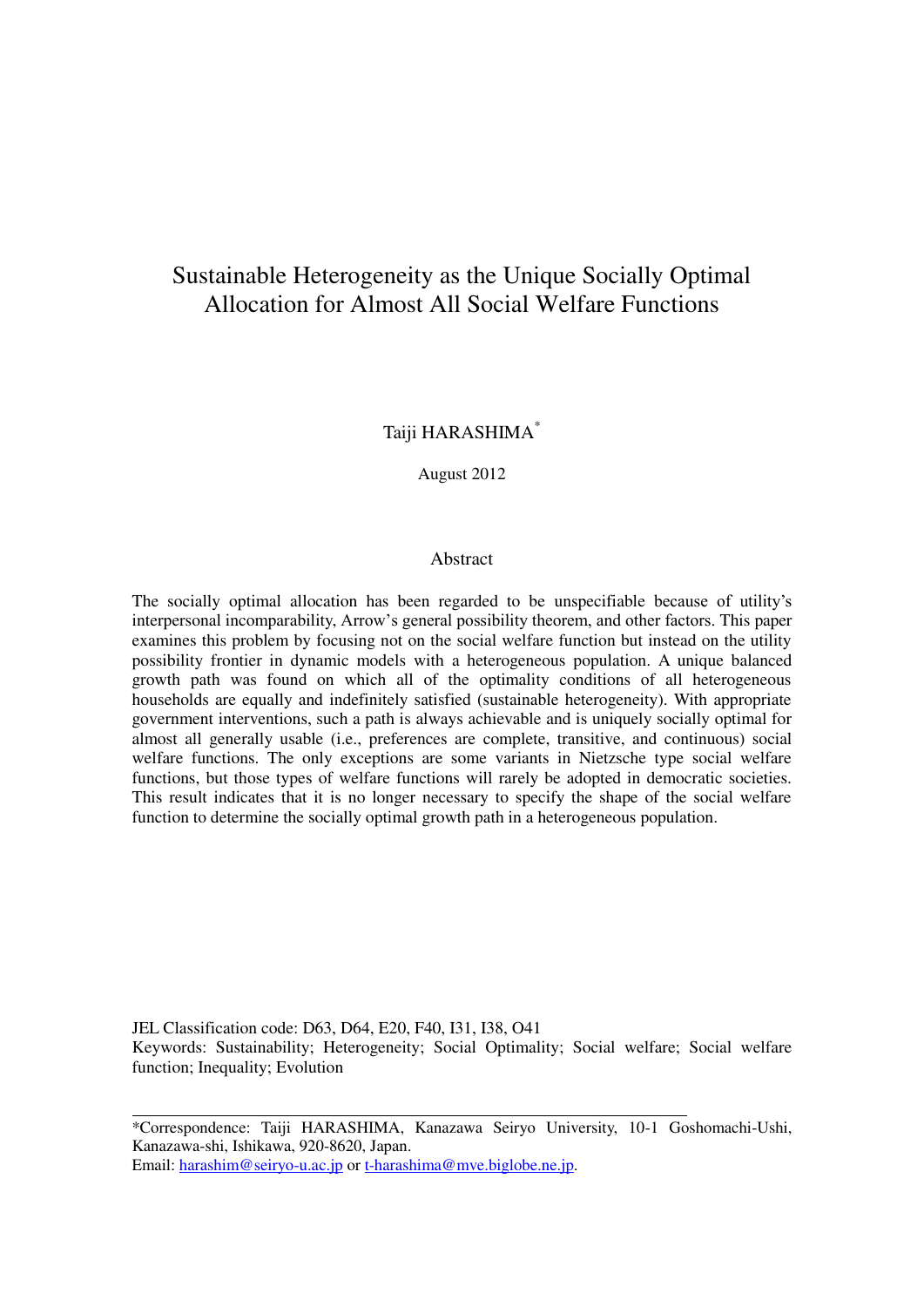# **1 INTRODUCTION**

Problems of economic inequality, wealth disparity, and justice have long been central issues in economics and are again a hot topic in the midst of the great recession that began in 2008. The concerns of the Occupy Wall Street movement are a recent example. However, the criteria for socially optimal allocation have not been universally agreed upon because of utility's interpersonal incomparability, Arrow's general possibility theorem (Arrow, 1951), and other factors. Although the problem of utility's interpersonal incomparability was solved by Bergson (1938) and Samuelson (1947), their idea was fundamentally criticized by Arrow (1951). Arrow's criticism can be worked around if the assumptions in Arrow (1951) are modified, for example, the assumption that every individual has a single-peaked preference is added (see e.g., Black, 1958); thus, social welfare functions can be used for various analyses. Nevertheless, even if social welfare functions can be used, there is no consensus on their shape. Because of this limitation, it has been difficult to provide useful information for arguments of social optimality. Even though many people have protested that current levels of economic inequality and wealth disparity are too large, there is no theoretical basis on which to judge their arguments.

 To shed light on the arguments, I take a different approach in this paper. I focus not on the nature of the social welfare function but instead on the nature of the utility possibility frontier, because if the shape of the utility possibility frontier has some special characteristics, particularly if it is very constrained by some factors, it may be able to narrow the opportunities for a socially optimal allocation, regardless of any differences in the social welfare functions.

 In particular, this paper examines social optimality in dynamic models with a heterogeneous population and the condition for the state where all of the optimality conditions of all heterogeneous households are satisfied in these models. Intuitively, knowing whether the state where all of the optimality conditions of all heterogeneous households are satisfied is achieved seems to provide useful information for social optimality, but it is meaningless if we use static models because any competitive equilibrium naturally and always achieves this state even if the population is heterogeneous. It is also meaningless when dynamic models are used if the models use homogeneous populations, because such a state is naturally and always achieved and a homogeneous population generates no income inequality or wealth differential. Thus, the only remaining type of model to study is a dynamic model with a heterogeneous population. However, Becker (1980) showed that, in such models, the magnitudes of income inequality and wealth disparity eventually reach the limit; that is, the most patient household eventually will own all capital. All of the other households cannot satisfy their optimality conditions and will go bankrupt and, as it were, perish when even a very small negative shock occurs unless the authority intervenes. Consequently, examining social optimality in a heterogeneous population by using dynamic models has been regarded to be a meaningless task. As a result, little attention has been paid in the analyses of social optimality to the state where all of the optimality conditions of all heterogeneous households are satisfied.

 This paper first shows that, in dynamic models with a heterogeneous population, there exists a state where all of the optimality conditions of all heterogeneous households are satisfied (i.e., "sustainable heterogeneity"), although this state is not guaranteed to be naturally and always achieved, and it is influenced by the behavior of the most advantaged household (see Harashima, 2010). Even though it is not naturally achievable, it can be always achieved with appropriate government intervention. The existence of this state is very important because, unlike the case with static and dynamic models with homogeneous populations, we can obtain additional meaningful and useful information about social optimality. Dynamic models with a heterogeneous population have another advantage—they describe the nature of economy far more realistically than static and dynamic models with homogeneous populations. Because little attention has been given to sustainable heterogeneity in analyses of social optimality,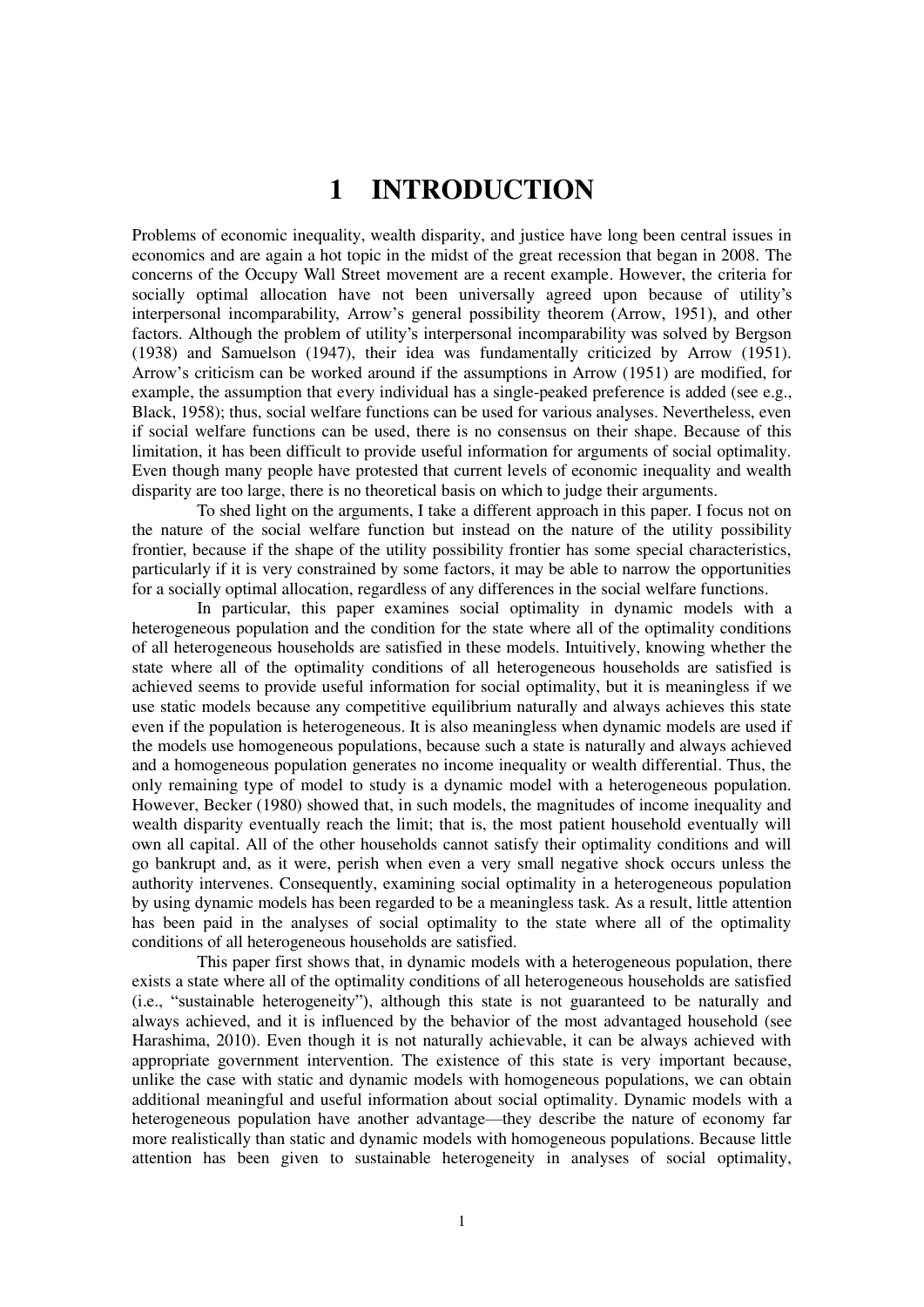discoveries derived from such analyses add a new analytical tool and may help solve the previously discussed problem of the unspecifiability of social optimality.

 A distinct feature of the model presented in this paper is that a common nature of utility across the population is assumed to exist as a result of human evolution. Although utility functions are different across a population, some common features have been assumed, for example, a diminishing marginal rate of substitution. In this paper, an additional common nature is assumed such that extreme disutility is generated if all of the optimality conditions are not satisfied. The reason for this assumption, as described in more detail in Section 4, is that only humans who have this nature could have survived the process of natural selection. This additional common nature of utility plays an important role in the analyses of social optimality presented in this paper.

 The model shows that sustainable heterogeneity is the unique socially optimal allocation for almost all generally usable (i.e., preferences are complete, transitive, and continuous) social welfare functions. This result is very important because the socially optimal allocation is uniquely determined without having to specify the shape of the social welfare function. This result therefore implies that, with the additional information provided by sustainable heterogeneity in dynamic models with a heterogeneous population, the problem of unspecifiability of social optimality can be solved.

 The paper is organized as follows. In Section 2, a multi-economy endogenous growth model with heterogeneous population is constructed, and sustainability of heterogeneity is examined by using it. The existence of a unique balanced growth path on which all optimality conditions of all heterogeneous households are satisfied is shown. Section 3 shows that sustainable heterogeneity is always achievable with appropriate government intervention even if the most advantaged household behaves unilaterally. In Section 4, extreme disutility to unsustainable heterogeneity is examined based on the gene theory of evolution. Section 5 introduces a utility possibility frontier and social welfare function modified to dynamic models and shows that sustainable heterogeneity represents the unique socially optimal allocation. Finally, some concluding remarks are offered in Section 6.

# **2 SUSTAINABLE HETEROGENEITY**

## *2.1 The model*

## **2.1.1 The base model**

In this paper, sustainability of heterogeneity is examined in the framework of endogenous growth, but most endogenous growth models commonly have problems with scale effects or the influence of population growth (e.g., Jones, 1995a, b). Hence, this paper uses the model presented by Harashima (2004), which is free from both problems (see also Jones, 1995a; Aghion and Howitt, 1998; Peretto and Smulders, 2002). The production function is  $Y<sub>i</sub> =$  $F(A_t, K_t, L_t)$ , and the accumulation of capital is

$$
\dot{K}_t = Y_t - C_t - \nu \dot{A}_t \quad , \tag{1}
$$

where  $Y_t$  is outputs,  $A_t$  is technology,  $K_t$  is capital inputs,  $L_t$  is labor inputs,  $C_t$  is consumption,  $v(>0)$  is a constant, and a unit of  $K_t$  and *ν*  $\frac{1}{x}$  of a unit of  $A_t$  are equivalent: that is, they are produced using the same quantities of inputs. All firms are identical and have the same size, and for any period,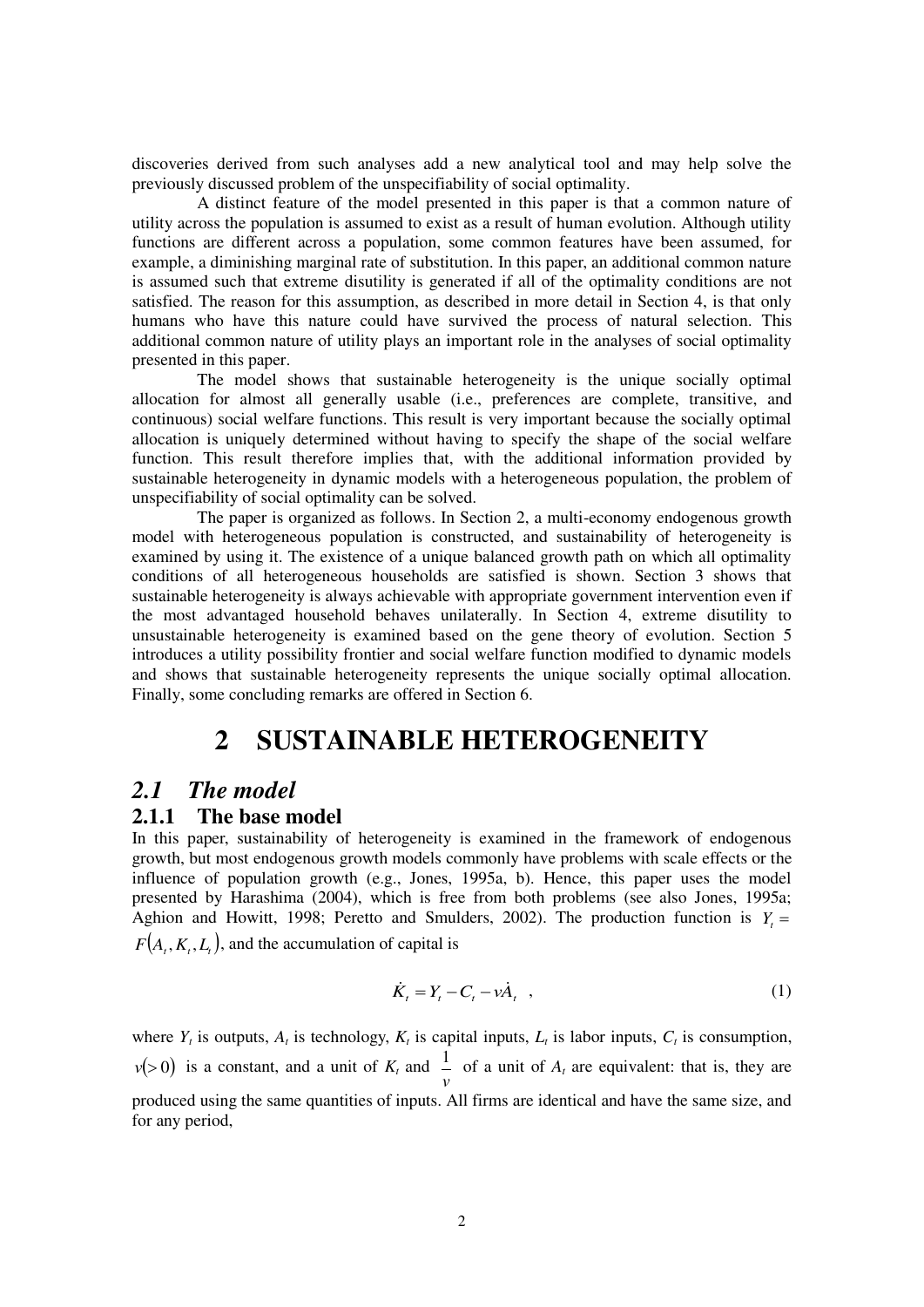$$
m = \frac{M_t}{L_t} \quad , \tag{2}
$$

where  $M_t$  is the number of firms, and  $m(>0)$  is a constant. In addition,

$$
\frac{\partial Y_t}{\partial K_t} = \frac{\varpi}{M_t} \frac{\partial Y_t}{\partial (vA_t)} \quad ; \tag{3}
$$

thus,

$$
\frac{\partial y_t}{\partial k_t} = \frac{\varpi}{mv} \frac{\partial y_t}{\partial A_t}
$$
 (4)

is always kept, where  $y_t$  is output per capita,  $k_t$  is capital per capita, and  $\varpi(>1)$  is a constant. For simplicity, the period of patent is assumed to be indefinite, and no capital depreciation is assumed.  $\varpi$  indicates the effect of patent protection. With patents, the income is distributed to not only capitals and labors but technologies. Equation (2) indicates that population and number of firms are positively correlated. Equations (3) and (4) indicate that returns on investing in  $K_t$ and in  $A_t$  are kept equal and that a firm that produces a new technology cannot obtain all the returns on an investment in  $A_t$ . This means that investing in  $A_t$  increases  $Y_t$ , but the investing firm's return on the investment in  $A_t$  is only a fraction of the increase of  $Y_t$ , such that  $\frac{G_{t_i}}{(v_{t_i})} = \frac{G_{t_i}}{m_i} \frac{G_{t_i}}{\partial (v_{t_i})}$  $\boldsymbol{t}$   $\boldsymbol{t}$   $\boldsymbol{t}$   $\boldsymbol{t}$ *t t*  $\partial (vA_t)$  mL<sub>t</sub>  $\partial (vA_t)$ *Y νA*<sub>t</sub>) mL<sub>t</sub> *Y*  $M_t$   $\partial (vA_t)$   $mL_t$   $\partial$  $=\frac{\varpi}{\pi}$   $\frac{\partial}{\partial t}$  $\partial$  $\frac{\omega}{\omega} \frac{\partial Y_i}{\partial \omega} = \frac{\omega}{\omega} \frac{\partial Y_i}{\partial \omega}$  because of uncompensated knowledge spillovers to other firms and

complementarity of technologies.

 A part of the knowledge generated as a result of an investment made by a firm spills over to other firms. Researchers in firms as well as universities and research institutions could not effectively generate innovations if they were isolated from other researchers. They contact and stimulate each other. Probably, mutual partial knowledge spillovers among researchers and firms give each other reciprocal benefits. Researchers take hints on their researches in exchange for spilled knowledge. Therefore, even though the investing firm wishes to keep its knowledge secret, some parts of it will spill over. In addition, many uncompensated knowledge spillovers occur because many technologies are regarded as so minor that they are not applied for patents and left unprotected by patents. Nevertheless, even if a technology that was generated as a byproduct is completely useless for the investing firm, it may be a treasure for firms in a different industry. *A<sup>t</sup>* includes all these technologies, and an investment in technology generates many technologies that the investing firm cannot protect by patents.

 Broadly speaking, there are two types of uncompensated knowledge spillovers: intra-sectoral knowledge spillovers (i.e., Marshall-Arrow-Romer [MAR] externalities; Marshall, 1890; Arrow, 1962; Romer, 1986) and inter-sectoral knowledge spillovers (i.e., Jacobs externalities; Jacobs, 1969). MAR theory assumes that knowledge spillovers between homogenous firms work out most effectively and that spillovers will therefore primarily emerge within one sector. As a result, uncompensated knowledge spillovers will be more active if the number of firms within a sector is larger. On the other hand, Jacobs (1969) argues that knowledge spillovers are most effective among firms that practice different activities and that diversification (i.e., a variety of sectors) is important for spillovers. As a result, uncompensated knowledge spillovers will be more active if the number of sectors in the economy is larger. Nevertheless, if all sectors have the same number of firms, an increase in the number of firms in the economy results in more active knowledge spillovers in any case, owing to either MAR externalities or Jacobs externalities.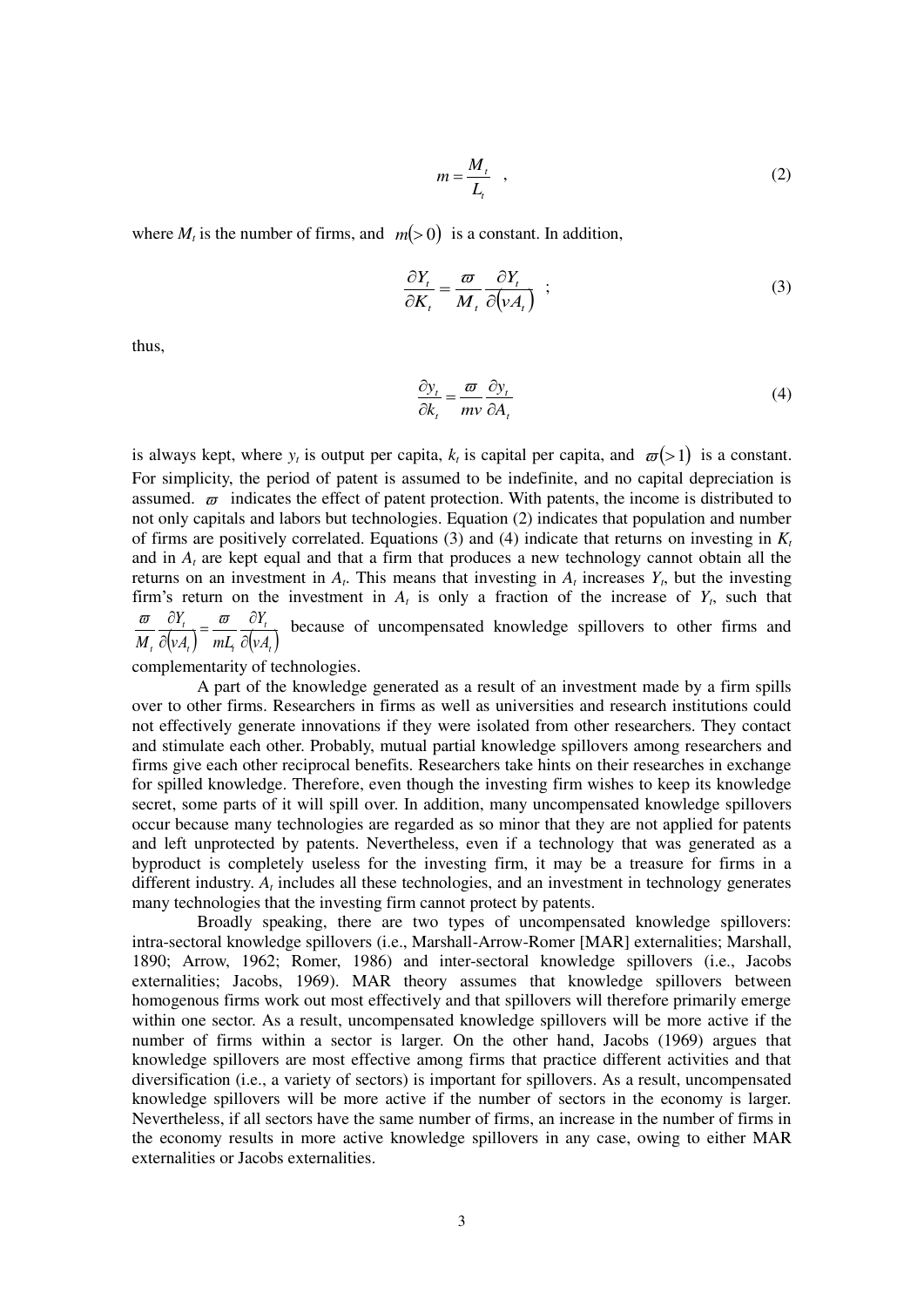Furthermore, as the volume of uncompensated knowledge spillovers increases, the investing firm's returns on the investment in *A<sup>t</sup>* decrease. *t t A Y*  $\partial$  $\frac{\partial Y_t}{\partial t}$  indicates the total increase in *Y<sub>t</sub>* 

in the economy by an increase in  $A_t$ , which consists of increases in both outputs in the firm that invested in the new technologies and outputs in other firms that utilize the newly invented technologies, whether the firms obtained the technologies by compensating the originating firm or by using uncompensated knowledge spillovers. If the number of firms becomes larger and

uncompensated knowledge spillovers occur more actively, the compensated fraction in  $\frac{C_1}{C_2}$ *t A Y*  $\hat{o}$  $\hat{o}$ 

that the investing firm can obtain becomes smaller, and the investing firm's returns on the investment in  $A_t$  also become smaller.

Complementarity of technologies also reduces the fraction of  $\frac{GI_{1}}{G}$ *t A Y*  $\hat{o}$  $\frac{\partial Y_t}{\partial t}$  that the investing

*t*

firm can obtain. If a new technology is effective only if it is combined with some particular technologies, the return on the investment in technology will belong not only to the investing firm but to the firms that hold these particular technologies. For example, an innovation in software technology generated by a software company increases the sales and profits of computer hardware companies. The economy's productivity increases because of the innovation but the increased incomes are attributed not only to the firm that generated the innovation but also to the firms that hold complementary technologies. A part of *t A Y*  $\partial$  $\frac{\partial Y_t}{\partial t}$  leaks to these firms. For

them, the leaked income is a kind of rent revenue unexpectedly become obtainable thanks to the innovation. Most new technologies will have complementary technologies. In addition, as the number of firms increases, the number of firms that holds complementary technologies will also increase, and thereby these leaks will also increase.

 Because of the uncompensated knowledge spillovers and the complementarity of technologies, therefore, the fraction of *t t A Y*  $\partial$  $\frac{\partial Y_t}{\partial t}$  that an investing firm can obtain on average will

be comparatively small, i.e.,  $\varpi$  will be far smaller than  $M_t$  except that  $M_t$  is very small,<sup>1</sup> and the fraction will decrease as  $M_t$  increases.

The production function is specified as  $Y_t = A_t^{\alpha} f(K_t, L_t)$  where  $\alpha (0 < \alpha < 1)$  is a

constant. Let *t*  $t_t = \frac{t_t}{L}$  $y_t = \frac{Y_t}{I}$ , *t*  $t_t = \frac{R_t}{L_t}$  $k_t = \frac{K_t}{I}$ , *t*  $t_t = \frac{C_t}{L_t}$  $c_t = \frac{C_t}{I}$ , and *t*  $t_t = \frac{L_t}{L_t}$  $n_{i} = \frac{L}{I}$  $=\frac{\dot{L}_t}{I}$ , and assume that  $f(K_t, L_t)$  is

homogenous of degree one. Thus  $y_t = A_t^{\alpha} f(k_t)$  and  $\dot{k}_t = y_t - c_t - \frac{v A_t}{I} - n_t k_t$ *t t*  $t_t = y_t - c_t - \frac{t}{l} - n_t k$ *L*  $\dot{k}_t = y_t - c_t - \frac{vA_t}{I}$ Ä  $k_{i} = y_{i} - c_{i} - \frac{V_{i}A_{i}}{I} - n_{i}k_{i}$ . By equation (4),

$$
A_t = \frac{\varpi \omega f(k_t)}{m v f'(k_t)} \text{ because } \frac{\varpi \partial y_t}{m v \partial A_t} = \frac{\partial y_t}{\partial k_t} \Leftrightarrow \frac{\varpi \alpha}{m v} A_t^{\alpha-1} f(k_t) = A_t^{\alpha} f'(k_t).
$$

## **2.1.2 Models with heterogeneous households**

*t*

<sup>&</sup>lt;sup>1</sup> If *M<sub>t</sub>* is very small, the value of  $\varpi$  will be far smaller than that for sufficiently large *M<sub>t</sub>*, because the number of firms that can benefit from an innovation is constrained owing to very small *M<sup>t</sup>* . The very small number of firms indicates that the economy is not sufficiently sophisticated, and thereby the benefit of an innovation cannot be fully realized in the economy. This constraint can be modeled as  $\omega = \tilde{\omega} \left[ 1 - \left( 1 - \tilde{\omega}^{-1} \right)^{M_t} \right]$  where  $\tilde{\omega} \ge 1$  is a constant. Nevertheless, for sufficiently large  $M_t$  (i.e., in sufficiently sophisticated economies), the constraint is removed such that  $\lim_{n \to \infty} \tilde{\varpi} \left[ 1 - \left( 1 - \tilde{\varpi}^{-1} \right)^{M_i} \right] = \tilde{\varpi} = \varpi$  $\lim_{M_r\to\infty}\widetilde{\varpi}\Big[1-\big(1-\widetilde{\varpi}^{-1}\big)^{\!M_r}\Big]\!=\widetilde{\varpi}$  $\lim_{M_r\to\infty}\widetilde{\varpi}\Big|1-\left(1-\widetilde{\varpi}^{-1}\right)^{\!M_r}\Big|=\widetilde{\varpi}=\varpi$  .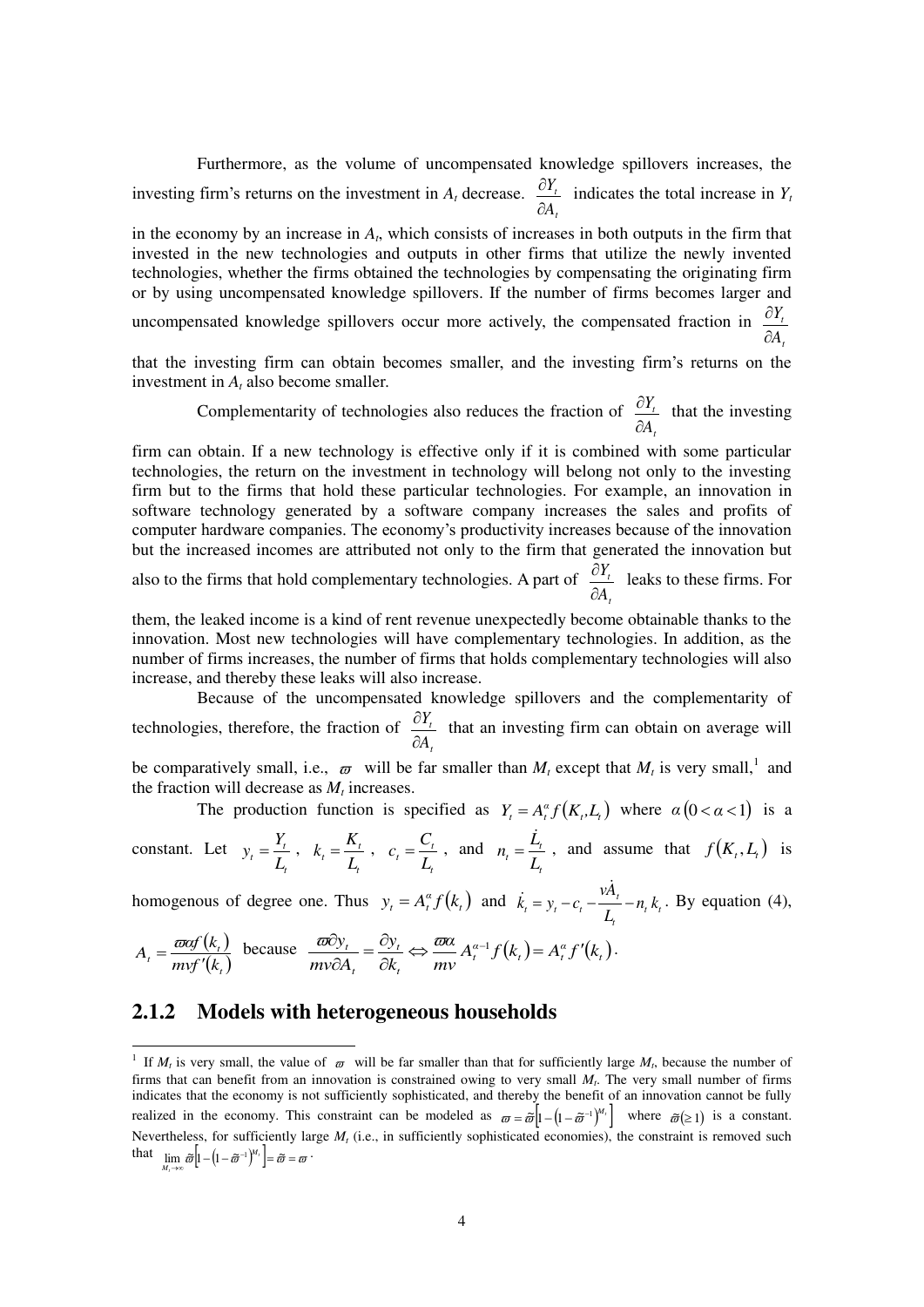Three heterogeneities―heterogeneous time preference, risk aversion, and productivity―are examined in endogenous growth models, which are modified versions of the model shown in Section 2.1.1. First, suppose that there are two economies— economy 1 and economy 2—that are identical except for time preference, risk aversion, or productivity. The population growth rate is zero (i.e.,  $n<sub>t</sub> = 0$ ). The economies are fully open to each other, and goods, services, and capital are freely transacted between them, but labor is immobilized in each economy.

 Each economy can be interpreted as representing either a country (the international interpretation) or a group of identical households in a country (the national interpretation). Because the economies are fully open, they are integrated through trade and form a combined economy. The combined economy is the world economy in the international interpretation and the national economy in the national interpretation. In the following discussion, a model based on the international interpretation is called an international model and that based on the national interpretation is called a national model. Usually, the concept of the balance of payments is used only for the international transactions. However, because both national and international interpretations are possible, this concept and terminology are also used for the national models in this paper.

#### **2.1.2.1 Heterogeneous time preference model**

First, a model in which the two economies are identical except for time preference is constructed.<sup>2</sup> The rate of time preference of the representative household in economy 1 is  $\theta_1$ and that in economy 2 is  $\theta_2$ , and  $\theta_1 \le \theta_2$ . The production function in economy 1 is  $y_{1,t} = A_t^{\alpha} f(k_{1,t})$  and that in economy 2 is  $y_{2,t} = A_t^{\alpha} f(k_{2,t})$ , where  $y_{i,t}$  and  $k_{i,t}$  are, respectively, output and capital per capita in economy  $i$  in period  $t$  for  $i = 1, 2$ . The population of each economy is 2  $\frac{L_t}{2}$ ; thus, the total for both is  $L_t$ , which is sufficiently large. Firms operate in both economies, and the number of firms is  $M_t$ . The current account balance in economy 1 is  $\tau_t$  and that in economy 2 is  $-\tau_t$ . Because a balanced growth path requires Harrod neutral technological progress, the production functions are further specified as

$$
y_{i,t} = A_t^{\alpha} k_{i,t}^{1-\alpha} \ ;
$$

thus,  $Y_{i,t} = K_{i,t}^{1-\alpha} (A_t L_t)^{\alpha}$   $(i = 1,2)$  $Y_{i,t} = K_{i,t}^{1-\alpha} (A_t L_t)^{\alpha}$   $(i = 1,2)$ .

 Because both economies are fully open, returns on investments in each economy are kept equal through arbitration such that

$$
\frac{\partial y_{1,t}}{\partial k_{1,t}} = \frac{\varpi}{2mv} \frac{\partial (y_{1,t} + y_{2,t})}{\partial A_t} = \frac{\partial y_{2,t}}{\partial k_{2,t}} \quad . \tag{5}
$$

Equation (5) indicates that an increase in  $A_t$  enhances outputs in both economies such that  $(Y_{1,t} + Y_{2,t})$ *t* <sup>+</sup> <sup>*+*</sup><sub>2*,t*</sub><br>  $(\nu A_t)$  $i, t$  *i t*  $\boldsymbol{H}$ *i,t νA*  $Y_{1,t} + Y$  $K_{i,t}$  *M Y*  $\partial$  $=\frac{\varpi}{\pi i} \frac{\partial (Y_{1,t}+Y_{1,t})}{\partial (Y_{1,t}-Y_{1,t})}$  $\partial$  $\frac{\partial Y_{i,t}}{\partial t} = \frac{\varpi}{\omega} \frac{\partial (Y_{i,t} + Y_{2,t})}{\partial t}$ , and because the population is equal ( 2  $\frac{L_t}{2}$ ),  $\frac{\partial Y_{i,t}}{\partial Y} = \frac{\partial y_{i,t}}{\partial Y}$  $\overline{\partial}$  $=\frac{\partial}{\partial t}$  $\overline{\hat{c}}$  $\hat{c}$ *i,t i,t i,t i,t k y K Y*  $(Y_{1,t} + Y_{2,t})$  $\overline{(v_4)}$  $(y_{1,t} + y_{2,t})$  $\overline{(v_4)}$  $(y_{1,t} + y_{2,t})$ *t*  $\frac{u_t}{t} = \frac{w}{t} \frac{C(y_{1,t} - y_{2,t})}{t}$ *t*  $t^{+}$   $y_{2,t}$  $\mu$  *t*  $\mu$   $\mu$  $t^{+1}$ <sub>2,t</sub>  $\partial_t$  *a*  $\partial(vA)$  *mL*<sub>t</sub>  $\partial(vA)$  2 2mv  $\partial A$  $y_{1,t} + y$ *mv L νA*  $y_{1,t} + y$ *νA mL*  $Y_{1,t} + Y$  $M$ <sub>t</sub>  $\partial(\nu A)$   $mL$ <sub>t</sub>  $\partial(\nu A)$  2  $2mv$   $\partial$  $=\frac{\varpi}{2} \frac{\partial (y_{1,t}+y_{2,t})}{\partial x_{2,t}}$  $\partial$  $=\frac{\varpi}{\sigma} \frac{\partial (y_{1,t}+y_{1,t})}{\partial (y_{1,t}+y_{1,t})}$  $\partial$  $\partial(Y_{1,t}+Y_{2,t}) = \varpi \partial(y_{1,t}+y_{2,t}) L_t = \varpi \partial(y_{1,t}+y_2)$ 2 2  $\frac{\overline{\omega}}{\sqrt{\omega_{1,t}+\omega_{2,t}}} = \frac{\overline{\omega}}{\sqrt{\omega_{1,t}+\omega_{2,t}}} \frac{\overline{\omega_{1,t}+\omega_{2,t}}}{\overline{\omega_{1,t}+\omega_{2,t}}} = \frac{\overline{\omega}}{\sqrt{\omega_{1,t}+\omega_{2,t}}}}$ . Therefore,

<sup>&</sup>lt;sup>2</sup> This type of endogenous growth model of heterogeneous time preference was originally shown by Harashima (2009b).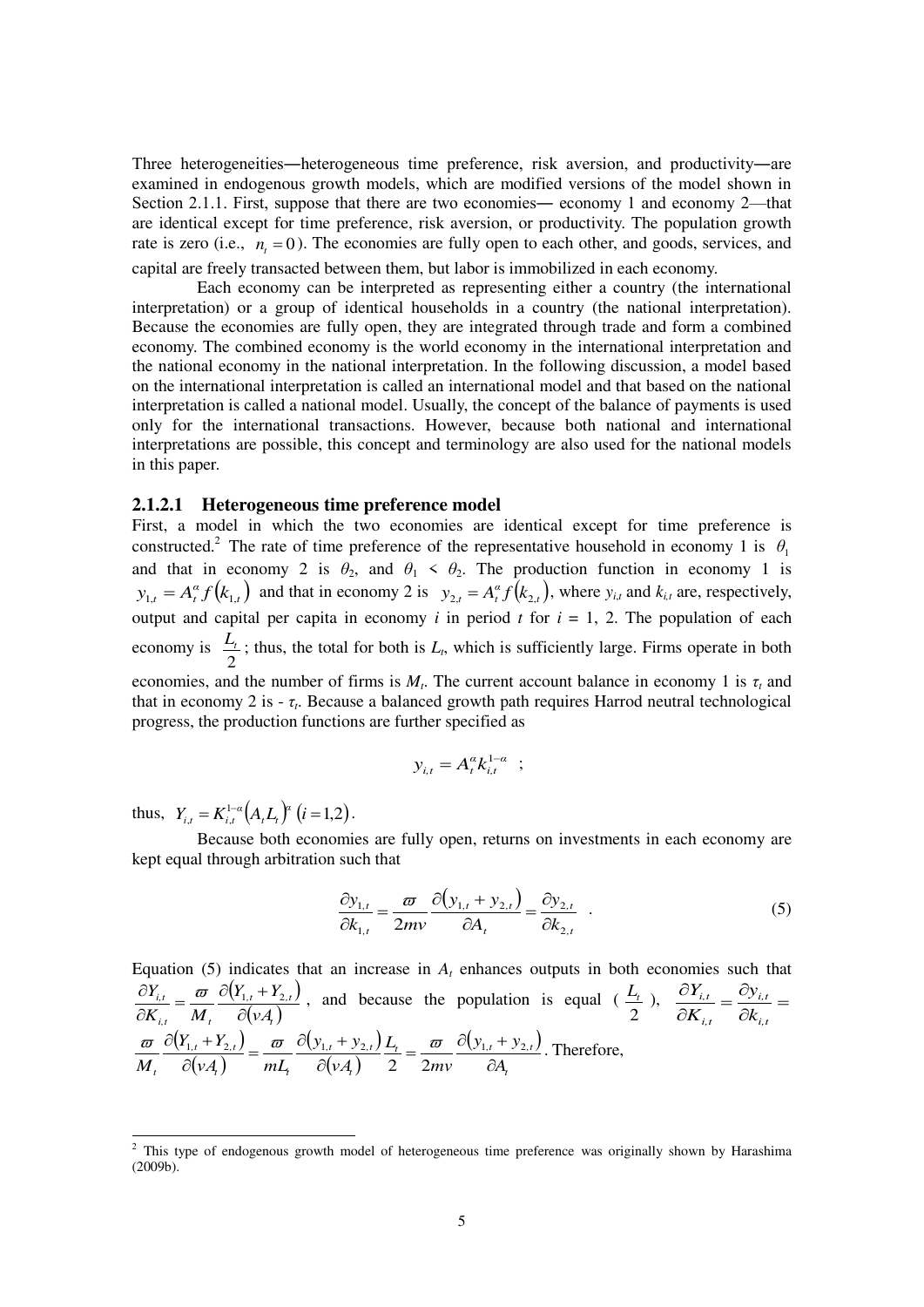$$
A_{t} = \frac{\varpi a[f(k_{1,t})+f(k_{2,t})]}{2m\text{v}f'(k_{1,t})} = \frac{\varpi a[f(k_{1,t})+f(k_{2,t})]}{2m\text{v}f'(k_{2,t})}.
$$

Because equation (5) is always held through arbitration, equations  $k_{1,t} = k_{2,t}$ ,  $\dot{k}_{1,t} = \dot{k}_{2,t}$ ,  $y_{1,t} = y_{2,t}$  and  $\dot{y}_{1,t} = \dot{y}_{2,t}$  are also held. Hence,

$$
A_{t} = \frac{\varpi \alpha f(k_{1,t})}{m v f'(k_{1,t})} = \frac{\varpi \alpha f(k_{2,t})}{m v f'(k_{2,t})} .
$$

In addition, because  $\frac{\partial (y_{1,t} + y_{2,t})}{\partial (y_{1,t} + y_{2,t})} = \frac{\partial (y_{1,t} + y_{2,t})}{\partial (y_{1,t} + y_{2,t})}$ *t*  $,t$ ,  $y_{2,t}$ *t*  $,t$   $\frac{1}{2}$ ,  $\frac{1}{2}$ ,  $t$ *A*  $y_{1,t} + y$ *A*  $y_{1,t} + y$ ,2  $1, t \quad \sqrt{2}$ ,1  $1, t$   $2$  $\partial$  $=\frac{\partial (y_{1,t}+y_{1,t})}{\partial x_{1,t}}$  $\widehat{o}$  $\frac{\partial (y_{1,t} + y_{2,t})}{\partial A} = \frac{\partial (y_{1,t} + y_{2,t})}{\partial A}$  through arbitration, then  $\dot{A}_{1,t} = \dot{A}_{2,t}$  is

held.

The accumulated current account balance  $\int_0^t \tau_s ds$  mirrors capital flows between the  $\mathsf{U}$ two economies. The economy with current account surpluses invests them in the other economy. Since  $\frac{cy_{1,t}}{\partial k}$  =  $\frac{cy_{2,t}}{\partial k}$  $\bigg)$  $\backslash$  $\overline{\phantom{a}}$  $\setminus$ ſ  $\partial$  $=\frac{\partial}{\partial t}$  $\partial$  $\partial$ *t t t t k y k y* ,2 ,2 ,1  $\left| \frac{1}{t} \right| = \frac{y_{2,t}}{2l}$  are returns on investments,  $\frac{y_{1,t}}{2l} \int_0^l \tau_s ds$ *k*  $y_{1,t}$   $\mathbf{r}$ <sup>*t*</sup> *s t*  $\frac{cy_{1,t}}{\partial k_{1,t}}\int$  $\widehat{o}$  $\int_0^1$ ,  $\int_0^1$  $\frac{1}{2}$ ,  $\int_{a}^{t} \tau_{s} ds$  and  $\frac{dy_{2,t}}{dt_{2,t}} \int_{a}^{t} \tau_{s} ds$ *k*  $y_{2,t}$   $\mathbf{r}^t$ *s t*  $\frac{dy_{2,t}}{\partial k_{2,t}}\int$  $\hat{c}$  $\frac{1}{2,t}$  J 0  $\frac{2,t}{\tau} \int_{0}^{t} \tau_s ds$  represent

income receipts or payments on the assets that an economy owns in the other economy. Hence,

$$
\tau_t - \frac{\partial y_{2,t}}{\partial k_{2,t}} \int_0^t \tau_s ds
$$

is the balance on goods and services of economy 1, and

$$
\frac{\partial y_{1,t}}{\partial k_{1,t}} \int_0^t \tau_s ds - \tau_t
$$

is that of economy 2. Because the current account balance mirrors capital flows between the economies, the balance is a function of capital in both economies such that

$$
\tau_t = \kappa(k_{1,t}, k_{2,t}) \quad .
$$

 The government (or an international supranational organization) intervenes in activities of economies 1 and 2 by transferring money from economy 1 to economy 2. The amount of transfer in period *t* is  $g_t$  and it is assumed that  $g_t$  depends on capitals such that

$$
g_t = \overline{g} k_{1,t}
$$

where  $\overline{g}$  is a constant. Because  $k_{1,t} = k_{2,t}$  and  $\dot{k}_{1,t} = \dot{k}_{2,t}$ ,

$$
g_t = \overline{g} k_{1,t} = \overline{g} k_{2,t} .
$$

The representative household in economy 1 maximizes its expected utility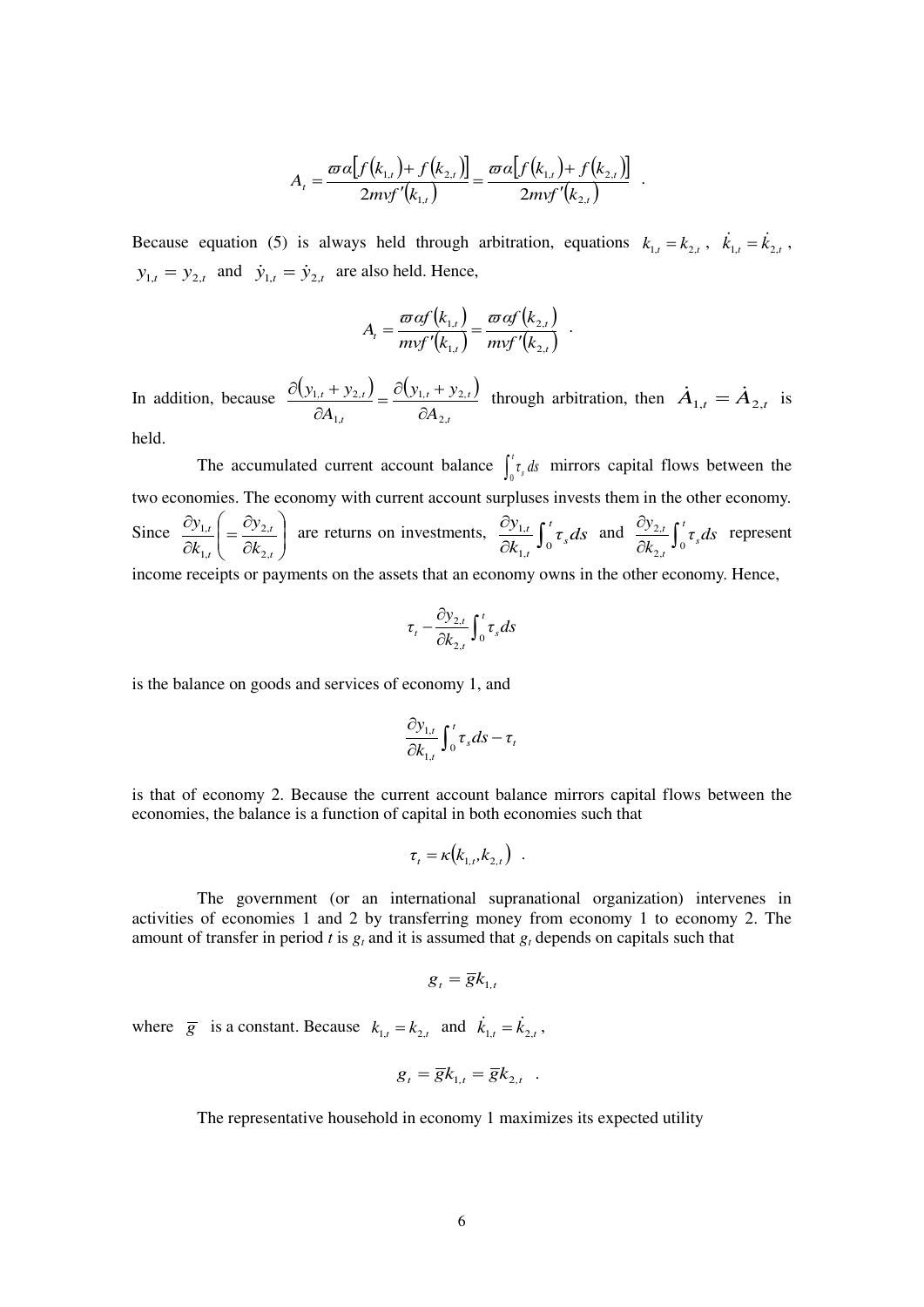$$
E\int_0^\infty u_1(c_{1,t})\exp(-\theta_1 t)dt ,
$$

subject to

$$
\dot{k}_{1,t} = y_{1,t} + \frac{\partial y_{2,t}}{\partial k_{2,t}} \int_0^t \tau_s \, ds - \tau_t - c_{1,t} - g_t - v \dot{A}_{1,t} \left(\frac{L_t}{2}\right)^{-1}
$$
\n
$$
= y_{1,t} + \frac{\partial y_{2,t}}{\partial k_{2,t}} \int_0^t \tau_s \, ds - \tau_t - c_{1,t} - \overline{g} k_{1,t} - v \dot{A}_{1,t} \left(\frac{L_t}{2}\right)^{-1} , \qquad (6)
$$

and the representative household in economy 2 maximizes its expected utility

$$
E\int_0^\infty u_2(c_{2,t})\exp(-\theta_2t)dt ,
$$

subject to

$$
\dot{k}_{2,t} = y_{2,t} - \frac{\partial y_{1,t}}{\partial k_{1,t}} \int_0^t \tau_s ds + \tau_t - c_{2,t} + g_t - v \dot{A}_{2,t} \left(\frac{L_t}{2}\right)^{-1}
$$
  
=  $y_{2,t} - \frac{\partial y_{1,t}}{\partial k_{1,t}} \int_0^t \tau_s ds + \tau_t - c_{2,t} + \overline{g} k_{2,t} - v \dot{A}_{2,t} \left(\frac{L_t}{2}\right)^{-1}$ , (7)

where  $u_{i,t}$ ,  $c_{i,t}$ , and  $\dot{A}_{i,t}$ , respectively, are the utility function, per capita consumption, and the increase in  $A_t$  by R&D activities in economy *i* in period *t* for  $i = 1, 2$ ; *E* is the expectation operator; and  $A_t = A_{1,t} + A_{2,t}$ . Equations (6) and (7) implicitly assume that each economy does not have foreign assets or debt in period  $t = 0$ .

Because the production function is Harrod neutral and because  $A_t = \frac{\varpi \alpha f(k_{1,t})}{\varpi (k_{1,t})}$  $\frac{(k_{1,t})}{(k_{1,t})}$ *t* =  $mvf'(k)$ *α kf A* ,1 ,1  $\overline{\phantom{a}}$  $=\frac{\varpi}{\ }$  $(k_{2,t})$  $\frac{(k_{2,t})}{(k_{2,t})}$ *mvf* "(k *α kf* ,2  $=\frac{\varpi \alpha f(k_{2,t})}{m v f'(k_{2,t})}$  and  $f = k_{i,t}^{1-\alpha}$ , then

$$
A_t = \frac{\varpi \alpha}{m v (1 - \alpha)} k_{i, t}
$$

and

,2

$$
\frac{\partial y_{i,t}}{\partial k_{i,t}} = \left(\frac{\varpi a}{mv}\right)^{\alpha} (1-\alpha)^{1-\alpha} .
$$

Since  $\dot{A}_{1,t} = \dot{A}_{2,t}$  and *,t ,t ,t ,t k y k y* 2 2 1 1  $\hat{o}$  $=\frac{\partial}{\partial t}$  $\partial$  $\frac{\partial y_{1,t}}{\partial t} = \frac{\partial y_{2,t}}{\partial t}$ , then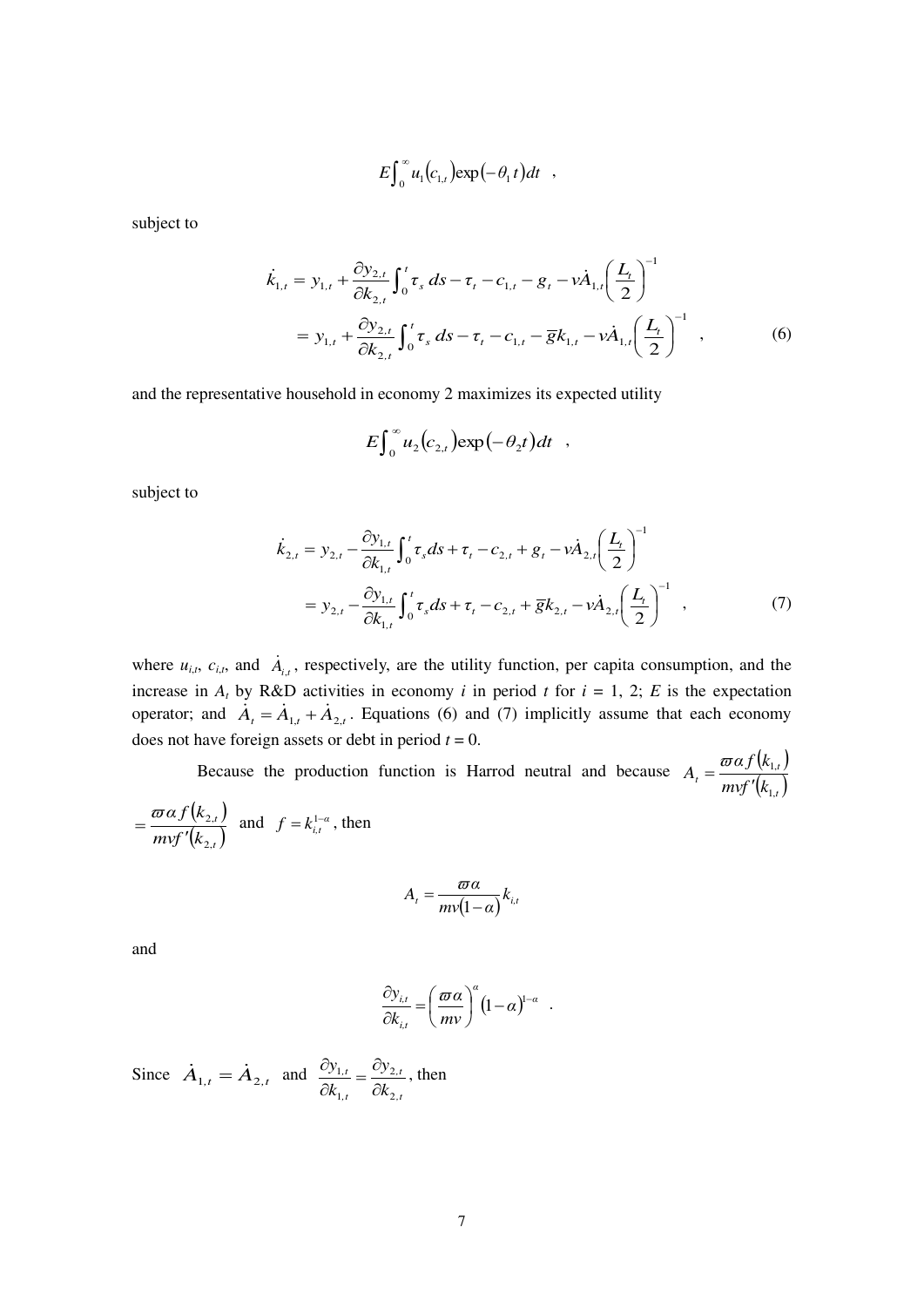$$
\dot{k}_{1,t} = y_{1,t} + \frac{\partial y_{1,t}}{\partial k_{1,t}} \int_0^t \tau_s ds - \tau_t - c_{1,t} - \overline{g} k_{1,t} - \frac{v \dot{A}_t}{2} \left(\frac{L_t}{2}\right)^{-1}
$$
\n
$$
= \left(\frac{\overline{\omega} \alpha}{m v}\right)^{\alpha} (1 - \alpha)^{-\alpha} k_{1,t} + \left(\frac{\overline{\omega} \alpha}{m v}\right)^{\alpha} (1 - \alpha)^{1 - \alpha} \int_0^t \tau_s ds - \tau_t - c_{1,t} - \overline{g} k_{1,t} - \frac{\overline{\omega} \alpha}{m L_t (1 - \alpha)} k_{1,t}
$$

and

$$
\dot{k}_{1,t} = \frac{mL_t(1-\alpha)}{mL_t(1-\alpha)+\varpi\alpha} \left[ \left(\frac{\varpi\alpha}{mv}\right)^{\alpha}(1-\alpha)^{-\alpha}k_{1,t} + \left(\frac{\varpi\alpha}{mv}\right)^{\alpha}(1-\alpha)^{1-\alpha}\int_0^t \tau_s ds - \tau_t - c_{1,t} - \overline{g}k_{1,t} \right].
$$

Because  $L_t$  is sufficiently large and  $\varpi$  is far smaller than  $M_t$ , the problem of scale effects vanishes and thereby  $\frac{mL_t(1-\alpha)}{L_t(1-\alpha)}$  $\frac{i2\pi (1-\alpha)}{(1-\alpha)+\varpi\alpha}=1$  $\frac{(1-\alpha)}{2}$  =  $-\alpha$ )+  $\overline{a}$  $mL_{t}(1-\alpha)+\varpi\alpha$  $mL_{\scriptscriptstyle \ell} (1-\alpha$ *t t*  $\frac{1}{\omega \alpha} = 1$ .

 Putting the above elements together, the optimization problem of economy 1 can be rewritten as

$$
Max E \int_0^\infty u_1(c_{1,t}) \exp(-\theta_1 t) dt ,
$$

subject to

$$
\dot{k}_{1,t} = \left(\frac{\varpi a}{m v}\right)^{\alpha} (1-\alpha)^{-\alpha} k_{1,t} + \left(\frac{\varpi a}{m v}\right)^{\alpha} (1-\alpha)^{1-\alpha} \int_0^t \tau_s ds - \tau_t - c_{1,t} - \overline{g} k_{1,t}.
$$

Similarly, that of economy 2 can be rewritten as

$$
Max E \int_0^\infty u_2(c_{2,t}) \exp(-\theta_2 t) dt ,
$$

subject to

$$
\dot{k}_{2,t} = \left(\frac{\varpi a}{m\nu}\right)^{\alpha} \left(1-\alpha\right)^{-\alpha} k_{2,t} - \left(\frac{\varpi a}{m\nu}\right)^{\alpha} \left(1-\alpha\right)^{1-\alpha} \int_0^t \tau_s ds + \tau_t - c_{2,t} + \overline{g}k_{2,t}.
$$

#### **2.1.2.2 Heterogeneous risk aversion model**

The basic structure of the model with heterogeneous risk aversion is the same as that of heterogeneous time preference. The two economies are identical except in regard to risk aversion.<sup>3</sup> The degree of relative risk aversion of economy 1 is  $u_1^{\prime}$  $c_{1,t} u_1''$  $\varepsilon_1 = -\frac{c_{1,i}}{i}$ 1  $\dot{r}_1 = -\frac{c_{1,t} a_1}{a_1 t}$  and that of

economy 2 is  $u_2$ <sup>'</sup>  $c_{2,t} u_2''$  $\varepsilon_{2} = -\frac{\varepsilon_{2,i}}{i}$ 2  $\epsilon_2 = -\frac{c_{2,t} a_2}{a_2 t}$ , which are constant, and  $\varepsilon_1 < \varepsilon_2$ . The optimization problem of

economy 1 is

-

<sup>&</sup>lt;sup>3</sup> This type of endogenous growth model of heterogeneous risk aversion was originally shown by Harashima (2009c).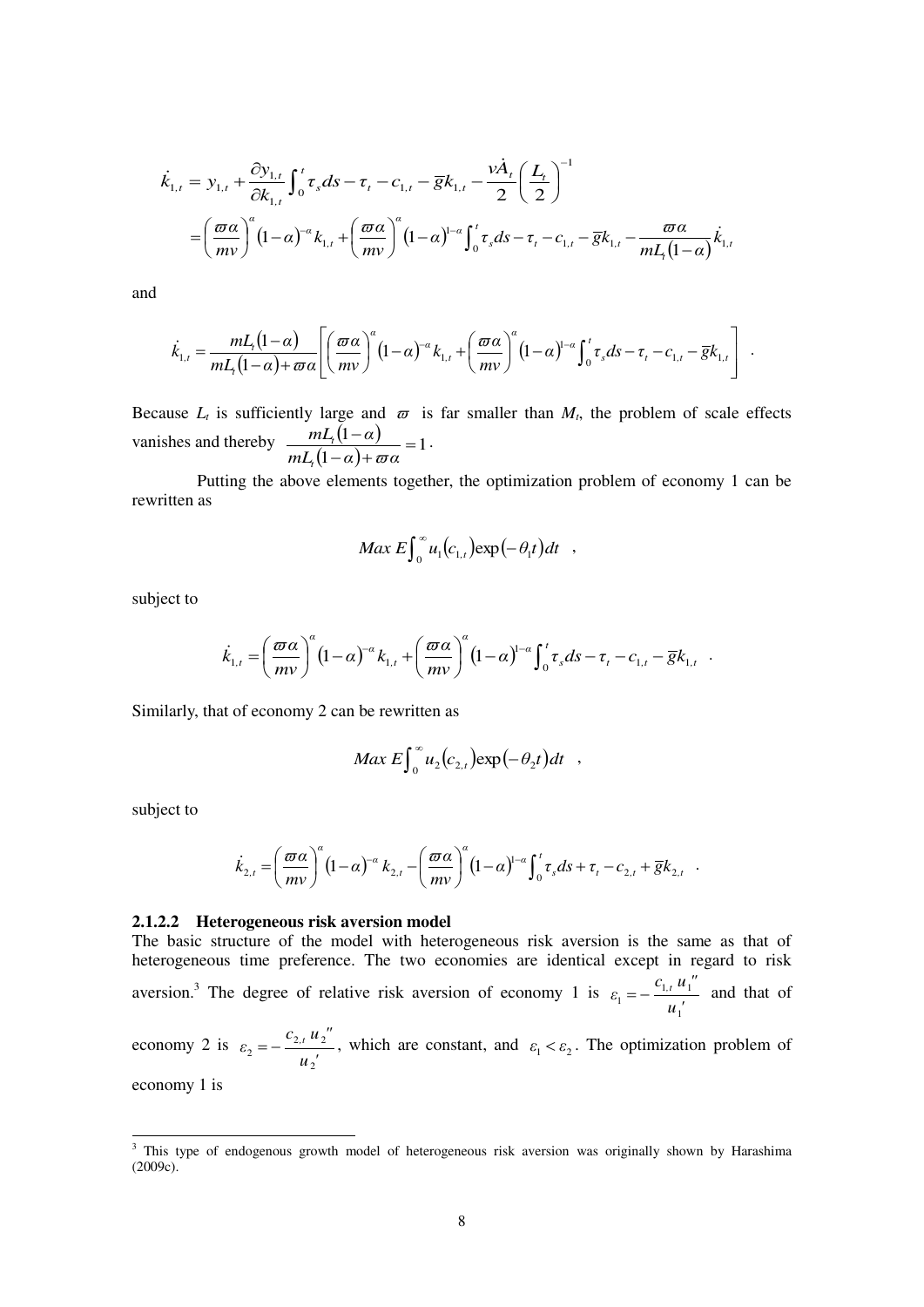$$
Max E \int_0^\infty u_1(c_{1,t}) \exp(-\theta t) dt ,
$$

subject to

$$
\dot{k}_{1,t} = \left(\frac{\varpi a}{mv}\right)^{\alpha} (1-\alpha)^{-\alpha} k_{1,t} + \left(\frac{\varpi a}{mv}\right)^{\alpha} (1-\alpha)^{1-\alpha} \int_0^t \tau_s ds - \tau_t - c_{1,t} - \overline{g} k_{1,t} ,
$$

and that of economy 2 is

$$
Max E \int_0^\infty u_2(c_{2,t}) \exp(-\theta t) dt ,
$$

subject to

$$
\dot{k}_{2,t} = \left(\frac{\varpi a}{m v}\right)^{\alpha} \left(1-\alpha\right)^{-\alpha} k_{2,t} - \left(\frac{\varpi a}{m v}\right)^{\alpha} \left(1-\alpha\right)^{1-\alpha} \int_0^t \tau_s ds + \tau_t - c_{2,t} + \overline{g} k_{2,t}.
$$

#### **2.1.2.3 Heterogeneous productivity model**

With heterogeneous productivity, the production function is heterogeneous, not the utility function. Because technology  $A_t$  is common to both economies, a heterogeneous production function requires heterogeneity in elements other than technology. Prescott (1998) argues that unknown factors other than technology have made total factor productivity (TFP) heterogeneous across countries. Harashima (2009a) argues that average workers' innovative activities are an essential element of productivity and make TFP heterogeneous across workers, firms, and economies. Since average workers are human and capable of creative intellectual activities, they can create innovations even if their innovations are minor. It is rational for firms to exploit all the opportunities that these ordinary workers' innovative activities offer. Furthermore, innovations created by ordinary workers are indispensable for efficient production. A production function incorporating average workers' innovations has been shown to have a Cobb-Douglas functional form with a labor share of about 70% (Harashima 2009a), such that

$$
Y_t = \overline{\sigma} \omega_A \omega_L A_t^{\alpha} K_t^{1-\alpha} L_t^{\alpha} \quad , \tag{8}
$$

where  $\omega_A$  and  $\omega_L$  are positive constant parameters with regard to average workers' creative activities, and  $\bar{\sigma}$  is a parameter that represents a worker's accessibility limit to capital with regard to location. The parameters  $\omega_A$  and  $\omega_L$  are independent of  $A_t$  but are dependent on the creative activities of average workers. Thereby, unlike with technology *A<sup>t</sup>* , these parameters can be heterogeneous across workers, firms, and economies.

 In this model of heterogeneous productivity, it is assumed that workers whose households belong to different economies have different values of  $\omega_A$  and  $\omega_L$ . In addition, only productivity that is represented by  $\overline{\sigma}\omega_A \omega_L A_t^{\alpha}$  in equation (8) is heterogeneous between the two economies. The production function of economy 1 is  $y_{1,t} = \omega_1^{\alpha} A_t^{\alpha} f(k_{1,t})$  and that of economy 2 is  $y_{2,t} = \omega_2^{\alpha} A_t^{\alpha} f(k_{2,t})$ , where  $\omega_1 (0 < \omega_1 \le 1)$  and  $\omega_2 (0 < \omega_2 \le 1)$  are constants and

$$
\omega_2 < \omega_1
$$
. Since  $\frac{\partial Y_{i,t}}{\partial K_{i,t}} = \frac{\partial y_{i,t}}{\partial k_{i,t}} = M_t^{-1} \frac{\partial (Y_{1,t} + Y_{2,t})}{\partial (vA_t)} = \frac{\omega}{mL_t} \frac{\partial (y_{1,t} + y_{2,t})}{\partial (vA_t)} \frac{L_t}{2} = \frac{\omega}{2mL_t} \frac{\partial (y_{1,t} + y_{2,t})}{\partial A_t}$  by

equation (5), then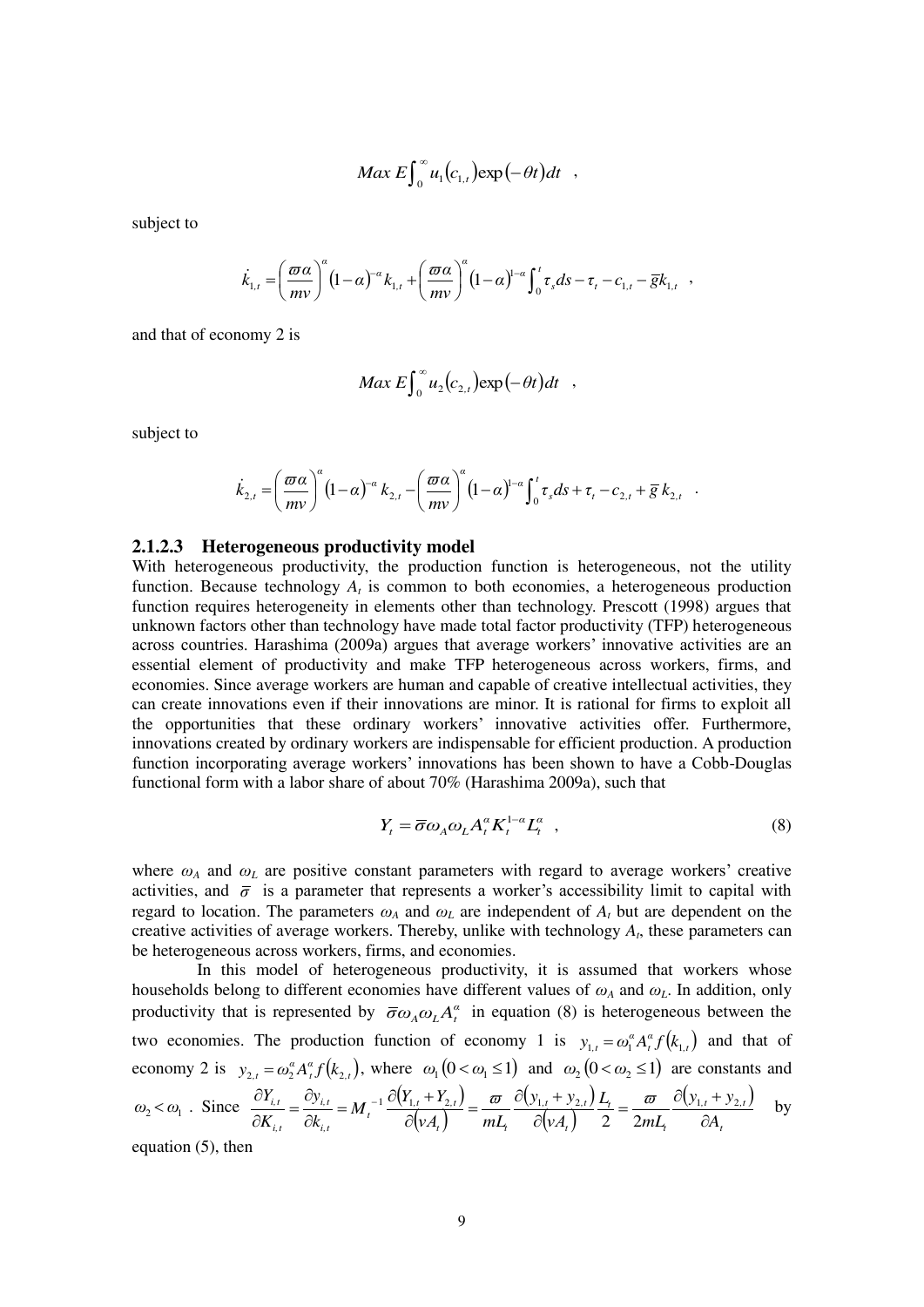$$
A_{t} = \frac{\varpi a \big[\omega_{1}^{\alpha} f(k_{1,t}) + \omega_{2}^{\alpha} f(k_{2,t})\big]}{2m v \omega_{1}^{\alpha} f'(k_{1,t})} = \frac{\varpi a \big[\omega_{1}^{\alpha} f(k_{1,t}) + \omega_{2}^{\alpha} f(k_{2,t})\big]}{2m v \omega_{2}^{\alpha} f'(k_{2,t})}.
$$
(9)

Because equation (5) is always held through arbitration, equations  $k_{1,t} = \frac{\omega_1}{\omega_1} k_{2,t}$ *ω*  $k_{1,t} = \frac{\omega_1}{\omega_1} k_{2,t}, \quad \dot{k}_{1,t} = \frac{\omega_1}{\omega_2} \dot{k}_{2,t}$ 2 *ω*  $\dot{k}_{1,t} = \frac{\omega_1}{\omega} \dot{k}_{2,t}$ , 2  $y_t = \frac{y_{t}}{x}$ *ω*  $y_{1,t} = \frac{\omega_1}{\omega_2} y_{2,t}$ 2  $y_{1,t} = \frac{\omega_1}{\omega_1} y_{2,t}$ , and  $\dot{y}_{1,t} = \frac{\omega_1}{\omega_1} \dot{y}_{2,t}$ *ω*  $\dot{y}_{1,t} = \frac{\omega_1}{\omega_2} \dot{y}_{2,t}$ 2  $\dot{y}_{1,t} = \frac{\omega_1}{\omega_2} \dot{y}_{2,t}$  are also held. In addition, since  $\frac{\partial (y_{1,t} + y_{2,t})}{\partial A} = \frac{\partial (y_{1,t} + y_{2,t})}{\partial A}$ *t*  $,t$ ,  $y_{2,t}$ *t*  $,t$   $\frac{1}{2}$ ,  $\frac{1}{2}$ ,  $t$ *A*  $y_{1,t} + y$ *A*  $y_{1,t} + y$ ,2  $1, t$   $2$ ,1  $1, t$   $2$  $\widehat{o}$  $=\frac{\partial (y_{1,t}+y_{1,t})}{\partial x_{1,t}}$  $\widehat{o}$  $\partial(y_{1,t} +$ by arbitration,  $\dot{A}_{1,t} = \frac{\omega_1}{\omega_2} \dot{A}_{2,t}$ 2  $A_{1,t} = \frac{\omega_1}{\omega_1} A_{2,t}$  is held. Because of equation (9) and  $f = \omega_i^{\alpha} k_{i,t}^{1-\alpha}$ , then  $A_t =$  $\frac{\varpi\alpha}{(1-\alpha)\omega_{1}^{a}}\big(\omega_{1}^{a}k_{1}+\omega_{2}^{a}k_{1}^{a}k_{2}^{1-a}\big)\!\!=\!\frac{\varpi\alpha}{2m\text{\scriptsize v}(1-\alpha)\omega_{2}^{a}}\big(\!\omega_{1}^{a}k_{1}^{1-a}k_{2}^{a}+\omega_{2}^{a}k_{2}\big),$ 2  $\frac{\omega\alpha}{2mv(1-\alpha)\omega_1^{\alpha}}\big(\omega_1^{\alpha}k_1+\omega_2^{\alpha}k_1^{\alpha}k_2^{1-\alpha}\big)=\frac{\alpha}{2mv(1-\alpha)}$  $\omega_1^{\alpha} k_1^{1-\alpha} k_2^{\alpha} + \omega_2^{\alpha} k$ *mν α ω*  $(\omega_1^a k_1 + \omega_2^a k_1^a k_2^{1-a}) = \frac{\varpi a}{2}$ *mν α ω*  $\alpha$   $(\omega^a k + \omega^a k^a k^{1-a}) = \omega^a \alpha$   $(\omega^a k^{1-a} k^a + \omega^a)$ *α*  $a_k + a_k a_k a_k$ <sup>1-α</sup>  $\frac{1}{\alpha} \big( \omega_1^{\alpha} k_1 + \omega_2^{\alpha} k_1^{\alpha} k_2^{1-\alpha} \big) = \frac{\omega \alpha}{2m \nu (1-\alpha) \omega^{\alpha}} \big( \omega_1^{\alpha} k_1^{1-\alpha} k_2^{\alpha} +$  $\overline{a}$  $+\omega_2^{\alpha}k_1^{\alpha}k_2^{1-\alpha}$  )= - $\frac{\partial}{\partial a}a^{\alpha}(\omega_1^a k_1 + \omega_2^a k_1^a k_2^{1-a}) = \frac{\partial}{\partial a^{\alpha}}a^{\alpha}(\omega_1^a k_1^{1-a} k_2^a + \omega_2^a k_2), \ \ \frac{\partial}{\partial a^{\alpha}}(k_1^a + \omega_2^a k_1 k_2^{1-a} + \omega_2^a k_1^a k_2^{1-a} + \omega_2^a k_1^a k_2^{1-a} + \omega_2^a k_1^a k_2^{1-a} + \omega_2^a k_1^a k_2^{1-a} + \omega_2^a k_1^a k_2^{1-a$ *α αα α α α αα α ω*  $\omega_1^{\mu} k_1^{1-\mu} k_2^{\mu} + \omega_2^{\mu} k$ *ω*  $\frac{\omega_1^a k_1 + \omega_2^a k_1^a k_2^{1-a}}{a} = \frac{\omega_1^a k_1^{1-a} k_2^a + \omega_2^a k_2}{a}$ 2 1 and  $\frac{\partial y_{i,t}}{\partial t} = \left(\frac{\varpi \alpha}{2}\right)^{\alpha} (1-\alpha)^{1-\alpha} \left(\omega_1^{\alpha} k_1 + \omega_2^{\alpha} k_1^{\alpha} k_2^{1-\alpha}\right)^{\alpha} k_1^{-\alpha} = \left(\frac{\varpi \alpha}{2}\right)^{\alpha} (1-\alpha)^{1-\alpha} \left(\omega_1^{\alpha} k_1^{1-\alpha} k_2^{\alpha} + \omega_2^{\alpha} k_2\right)^{\alpha} k_2^{-\alpha}$ *ti*  $\frac{dx}{dt} = \frac{d}{dt} \frac{\partial^2 u}{\partial x^2} + (1 - \alpha)^{1-\alpha} (\omega_1^a k_1 + \omega_2^a k_1^a k_2^{1-\alpha})^{\mu} k_1^{-\alpha} = \frac{d}{dt} \frac{\partial^2 u}{\partial x^2} + (1 - \alpha)^{1-\alpha} (\omega_1^a k_1^{1-\alpha} k_2^{\alpha} + \omega_2^a k_2)^{\mu} k_1^{-\alpha} k_2^{-\alpha}$ *mν*  $\alpha$ <sup>*u*</sup> *a*  $\left(\omega_1^a k_1 + \omega_2^a k_1^a k_2^{1-a}\right)^a k_1^{-a} = \left(\frac{\varpi a}{2}\right)^a$ *mν α k*  $\frac{y_{i,t}}{J} = \left(\frac{\varpi a}{2}\right)^{a} (1-\alpha)^{1-\alpha} \left(\omega_1^a k_1 + \omega_2^a k_1^a k_2^{1-\alpha}\right)^{\alpha} k_1^{-\alpha} = \left(\frac{\varpi a}{2}\right)^{a} (1-\alpha)^{1-\alpha} \left(\omega_1^a k_1^{1-\alpha} k_2^a + \omega_2^a k_2\right)^{\alpha} k_2^{-\alpha}$ J  $\left(\frac{\varpi a}{2}\right)$  $\setminus$  $\int_{0}^{\infty} (1-\alpha)^{1-\alpha} \Big( \omega_1^{\alpha} k_1 + \omega_2^{\alpha} k_1^{\alpha} k_2^{1-\alpha} \Big)^{\alpha} k_1^{-\alpha} = \Big($ J  $\left(\frac{\varpi a}{2}\right)$  $\setminus$  $=$  $($  $\partial$ д  $b_1^{\alpha}k_1^{1-\alpha}k_2^{\alpha} + \omega_2^{\alpha}k_2^{\alpha}k_2^{\alpha}k_2$ 1  $b_1^{\alpha}k_1 + \omega_2^{\alpha}k_1^{\alpha}k_2^{1-\alpha}$   $\mu^{\alpha}k_1$  $\frac{d}{dt} = \frac{d}{dt} \frac{\partial^2 u}{\partial t^2} + (1 - a)^{1 - a} \Big( \omega_1^a k_1 + \omega_2^a k_1^a k_2^{1 - a} \Big)^{\mu} k_1^{-a} = \frac{d}{dt} \frac{\partial^2 u}{\partial t^2} + (1 - a)^{1 - a} \Big)$ , 2  $\mathfrak{p}$ 2  $\frac{\varpi a}{\zeta} \left(1-\alpha\right)^{1-\alpha} \left(\omega_1^{\alpha}k_1+\omega_2^{\alpha}k_1^{\alpha}k_2^{1-\alpha}\right)^{\alpha} k_1^{-\alpha} = \left(\frac{\varpi a}{\zeta}\right) \left(1-\alpha\right)^{1-\alpha} \left(\omega_1^{\alpha}k_1^{1-\alpha}k_2^{\alpha}+\omega_2^{\alpha}k_2^{1-\alpha}k_2^{\alpha}k_1^{1-\alpha}k_2^{1-\alpha}k_2^{1-\alpha}k_2^{1-\alpha}k_2^{1-\alpha}k_2^{1-\alpha}k_2^{1-\alpha}k_2^{1-\alpha}k_2^{1$  $k_{1,t} = k_{2,t}$ *ω ω*  $n_{1,t} - n_{2,t}$ 1  $\frac{2}{2}k_{1,t} = k_{2,t}$ , then  $\frac{\omega_1^{a}k_1 + \omega_2^{a}k_1^{a}k_2^{1-a}}{\omega_1^{a}} = \frac{(2\omega_1^{a})}{\omega_1^{a}} = k_1(1+\omega_1^{-1}\omega_2)$  $\overline{1}$ 1 1 1  $\overline{1}$  $b_1^{\alpha} k_1 + \omega_2^{\alpha} k_1^{\alpha} \frac{\omega_2}{\omega_1}$  $\overline{1}$  $\frac{a_1^a k_1 + \omega_2^a k_1^a k_2^{1-a}}{a} = \frac{\omega_1^a \omega_1^a + \omega_2^a \omega_1^b}{a} = k_1 (1 + \omega_1^{-1} \omega_2^b)$ *ω k ω*  $\omega_1^{\alpha} k_1 + \omega_2^{\alpha} k_1^{\alpha} \bigg( \frac{\omega_1^{\alpha}}{2} \bigg)$ *ω*  $\omega_1^{\alpha} k_1 + \omega_2^{\alpha} k_1^{\alpha} k$ *α α α*  $a_L$   $a_R$ <sup> $a_R$ </sup> *α*  $a_1^{\alpha} k_1 + \omega_2^{\alpha} k_1^{\alpha} k_2^{1-\alpha}$  –  $a_1^{\alpha_1 + \alpha_2 + \alpha_1}$  ( $\omega_1$ )  $a_1^{\alpha_1}$ ÷ ÷  $\frac{1}{n} = \frac{1}{n} = \frac{1}{n} \left( \frac{\omega_1}{\omega_1} \right)^{n} = k_1 (1 +$  $\overline{\phantom{a}}$  $\overline{\phantom{a}}$  $\bigg)$  $\overline{\phantom{a}}$  $\overline{\mathcal{L}}$  $+\omega_2^{\alpha}k_1^{\alpha}$  $\frac{1 + \omega_2^{\alpha} k_1^{\alpha} k_2^{\alpha} k_2^{\alpha}}{a} = \frac{1 - \omega_2^{\alpha} k_1^{\alpha} k_1^{\alpha} k_2^{\alpha} k_1^{\alpha} k_2^{\alpha}}{a} = k_1 (1 + \omega_1^{\alpha} \omega_2)$  and  $I_1 = k_1 (1 + \omega_1^{-1} \omega_2) = k_2 (1 + \omega_1 \omega_2^{-1}).$ 1  $\frac{2}{1} + \frac{22}{1}$ 2 1 1  $a_1^{\alpha} + \omega_2^{\alpha} \frac{\omega_2}{\omega_2}$ 1  $b_1^{\alpha} k_1^{1-\alpha} \Big| \frac{\omega_2}{\omega}$ 2  $\frac{1}{2}k_1^{2} - k_2^{2} + \omega_2^{2}k_2 = \frac{1}{2} - \frac{1}{2} \left( \omega_1 \right)^{2} - \frac{1}{2} \omega_2^{2} - \frac{1}{2} \omega_1^{2} = k_1 + \frac{\omega_2}{2} k_1 = k_1 \left( 1 + \omega_1^{-1} \omega_2 \right) = k_2 \left( 1 + \omega_1 \omega_2 \right)$ ÷  $\frac{1}{2}e^{-\alpha}k_2^{\alpha} + \omega_2^{\alpha}k_2 = \frac{1}{2}e^{-\alpha_1^{\alpha_1}+1}(\omega_1)^{-\alpha_1^{\alpha_1}+1}(\omega_2)^{-\alpha_2}(\omega_1)^{-1} = k_1 + \frac{\omega_2}{2}k_1 = k_1(1+\omega_1^{-1}\omega_2) = k_2(1+\omega_1^{-1}\omega_2)^{-\alpha_2}$  $k_1^{\alpha}$  +  $\frac{1}{2}$  $\setminus$  $\overline{\phantom{a}}$  $\overline{\mathcal{L}}$ ſ  $+\omega_2^{\alpha} k_2$  =  $\frac{1}{\alpha}$   $\frac{1}{\alpha}$   $\frac{1}{\alpha}$   $\frac{1}{\alpha}$   $\omega_1$   $\frac{1}{\alpha}$  =  $k_1 + \frac{\omega_2}{\alpha} k_1 = k_1 (1 + \omega_1^{-1} \omega_2) = k_2 (1 + \omega_1 \omega_1)$ *ω*  $k_1 + \frac{\omega}{\omega}$ *ω k ω*  $k_1^{\alpha} + \omega_2^{\alpha} \stackrel{\omega}{-}$ *ω*  $\omega_1^{\alpha} k_1^{1-\alpha} \Big| \frac{\omega}{\omega}$ *ω*  $\omega_1^{\alpha} k_1^{1-\alpha} k_2^{\alpha} + \omega_2^{\alpha} k$ *α α α α α α α*  $\frac{a_1^a k_1^{1-a} k_2^a + \omega_2^a k_2}{a} = \frac{a_1^a k_1^a (a_1 + a_2^a) \omega_1^{a_1 + a_2^a} \omega_1^{a_1}}{a} = k_1 + \frac{\omega_2}{a} k_1 = k_1 (1 + \omega_1^{-1} \omega_2) = k_2 (1 + \omega_1 \omega_2^{-1})$ . Hence,

$$
A_t = k_1 \frac{\varpi \alpha (1 + \omega_1^{-1} \omega_2)}{2m \nu (1 - \alpha)} = k_2 \frac{\varpi \alpha (1 + \omega_1 \omega_2^{-1})}{2m \nu (1 - \alpha)} ,
$$

and

*,t*

2

*,t*

1

$$
\frac{\partial y_{i,t}}{\partial k_{i,t}} = \left(\frac{\omega_1 + \omega_2}{2}\right)^{\alpha} \left(\frac{\varpi \alpha}{m v}\right)^{\alpha} (1 - \alpha)^{1 - \alpha}
$$

for *i* = 1, 2. Because  $A_{1,t} = \frac{\omega_2}{\omega_1} A_{2,t}$  $a_t = \left(\frac{\omega_2}{\omega_1}\right)^a \dot{A}$  $\dot{A}_{1,t} = \left(\frac{\omega_2}{\omega_1}\right)^{\alpha} \dot{A}_{2,t}$ 1 1  $\dot{A}_{1,t} = \left[\frac{\omega_2}{\omega_1}\right]^{\omega} A$ - $\overline{\phantom{a}}$  $\bigg)$  $\left( \right)$  $\overline{\phantom{a}}$  $\overline{\mathcal{L}}$  $=\left(\frac{\omega_2}{\omega_1}\right)^{-\alpha} \dot{A}_{2,t}$  (i.e.,  $\dot{A}_t = \dot{A}_{1,t} + \dot{A}_{2,t} = \left(1 + \omega_1^{-1} \omega_2\right) \dot{A}_{1,t}$ ) and *,t ,t k y k y* 2 1  $\overline{\partial}$  $=\frac{\partial}{\partial t}$  $\overline{\partial}$  $\frac{\partial y_{1,t}}{\partial t} = \frac{\partial y_{2,t}}{\partial t}$ , then

$$
\dot{k}_{1,t} = y_{1,t} + \frac{\partial y_{1,t}}{\partial k_{1,t}} \int_0^t \tau_s ds - \tau_t - c_{1,t} - g_t - v \dot{A}_{1,t} \left(\frac{L_t}{2}\right)^{-1}
$$
\n
$$
= y_{1,t} + \frac{\partial y_{1,t}}{\partial k_{1,t}} \int_0^t \tau_s ds - \tau_t - c_{1,t} - g_t - v \dot{A}_t \left(1 + \omega_1^{-1} \omega_2\right)^{-1} \left(\frac{L_t}{2}\right)^{-1}
$$
\n
$$
= \omega_1^{\alpha} \left[ \frac{\left(1 + \omega_1^{-1} \omega_2\right) \pi \alpha}{2m v} \right]^{\alpha} k_{1,t} + \left[ \frac{\left(\omega_1 + \omega_2\right) \pi \alpha}{2m v} \right]^{\alpha} \left(1 - \alpha\right)^{1 - \alpha} \int_0^t \tau_s ds - \tau_t - c_{1,t} - g_t - \frac{\pi \alpha}{m L_t (1 - \alpha)} k_{1,t} ,
$$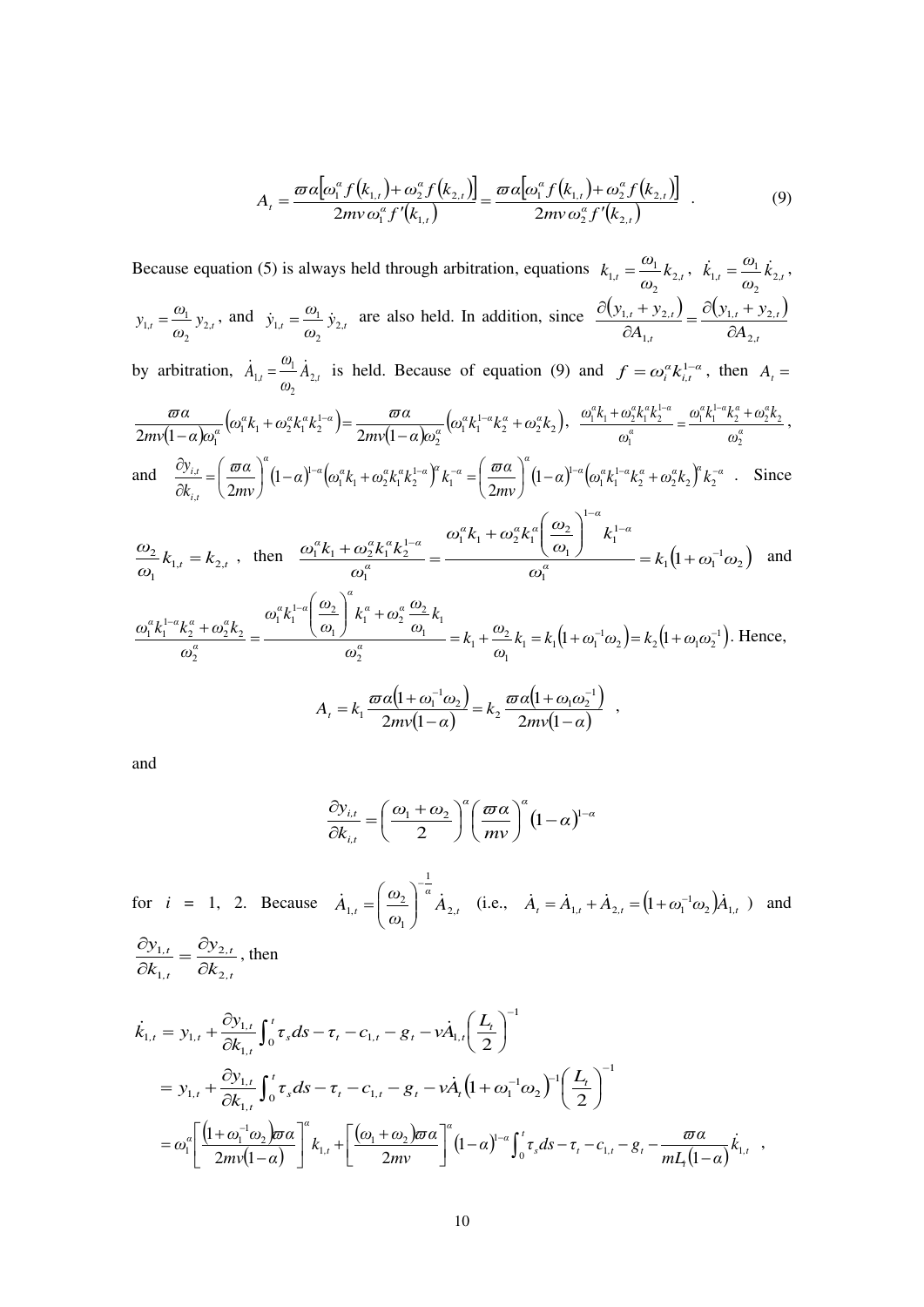and

$$
\dot{k}_{1,t} = \frac{mL_t(1-\alpha)}{mL_t(1-\alpha)+\varpi\alpha} \left\{ \left[ \frac{(\omega_1+\omega_2)\varpi\alpha}{2m\upsilon(1-\alpha)} \right]^{\alpha} k_{1,t} + \left[ \frac{(\omega_1+\omega_2)\varpi\alpha}{2m\upsilon} \right]^{\alpha} (1-\alpha)^{1-\alpha} \int_0^t \tau_s ds - \tau_t - c_{1,t} - g_t \right\}.
$$

Because  $L_t$  is sufficiently large and  $\sigma$  is far smaller than  $M_t$  and thus  $(1-\alpha)$  $\frac{12\pi}{(1-\alpha)+\varpi\alpha}=1$  $\frac{(1-\alpha)}{2}$  =  $-\alpha$ )+  $\overline{a}$  $mL_{t}(1-\alpha)+\varpi\alpha$  $mL_{t}$ (1 –  $\alpha$ *t t*  $\frac{f}{\sigma \alpha}$  = 1, the optimization problem of economy 1 is

$$
Max E \int_0^\infty u_1(c_{1,t}) \exp(-\theta t) dt ,
$$

subject to

$$
\dot{k}_{1,t} = \left[ \frac{(\omega_1 + \omega_2)\varpi\alpha}{2m\sqrt{1-\alpha}} \right]^{a} k_{1,t} + \left[ \frac{(\omega_1 + \omega_2)\varpi\alpha}{2m\sqrt{1-\alpha}} \right]^{a} (1-\alpha)^{1-\alpha} \int_0^t \tau_s ds - \tau_t - c_{1,t} - g_t ,
$$

and similarly, that of economy 2 is

$$
Max E \int_0^\infty u_2(c_{2,t}) \exp(-\theta t) dt ,
$$

subject to

$$
\dot{k}_{2,t} = \left[ \frac{(\omega_1 + \omega_2)\varpi\alpha}{2mv(1-\alpha)} \right]^{\alpha} k_{2,t} - \left[ \frac{(\omega_1 + \omega_2)\varpi\alpha}{2mv} \right]^{\alpha} (1-\alpha)^{1-\alpha} \int_0^t \tau_s ds + \tau_t - c_{2,t} + g_t.
$$

## *2.2 The multilateral path*

Heterogeneity is defined as being sustainable if all the optimality conditions of all heterogeneous households are satisfied indefinitely. Although the previously discussed state of Becker (1980) is Pareto efficient, by this definition, the heterogeneity is not sustainable because only the most patient household can achieve optimality. Sustainability is therefore the stricter criterion for welfare than Pareto efficiency.

 In this section, the growth path that makes heterogeneity sustainable is examined. First, the basic natures of the models presented in Section 2.1 when the government does not intervene, i.e.,  $\overline{g} = 0$  are examined.

#### **2.1.1 The consumption growth rate**

## **2.2.3 Sustainability**

Because balanced growth is the focal point for the growth path analysis, the following analyses

focus on the steady state such that *t t*  $\lim_{t\to\infty}$  *c c* ,1  $\lim_{n \to \infty} \frac{c_1}{n}$  $\dot{c}$  $\lim_{t\to\infty}\frac{C_{1,t}}{C_{1,t}}$ , *t t*  $\lim_{t\to\infty}$  *c c* ,2  $\lim_{x \to 0} \frac{\mathcal{L}_{2x}}{x}$ ċ  $\lim_{x\to\infty} \frac{c_{2,t}}{c_2},$ *t t*  $lim_{t\to\infty}$   $k$ *k* ,1  $\lim_{t \to 0} \frac{\lambda_{1}}{t}$ .<br>k  $\lim_{t\to\infty}\frac{\kappa_{1,t}}{k}$ , *t t*  $\overline{t\rightarrow\infty}$   $k$ *k* ,2  $\lim_{x \to 0} \frac{\lambda_{2x}}{x}$ i.<br>k  $\lim_{k \to \infty} \frac{k_{2,t}}{k_0}$ , and *t t*  $t \rightarrow \infty$   $\tau$  $\dot{\tau}$  $\lim_{t\to\infty}\frac{t_t}{\tau}$  are

constants.

#### **2.2.3.1 Heterogeneous time preference model**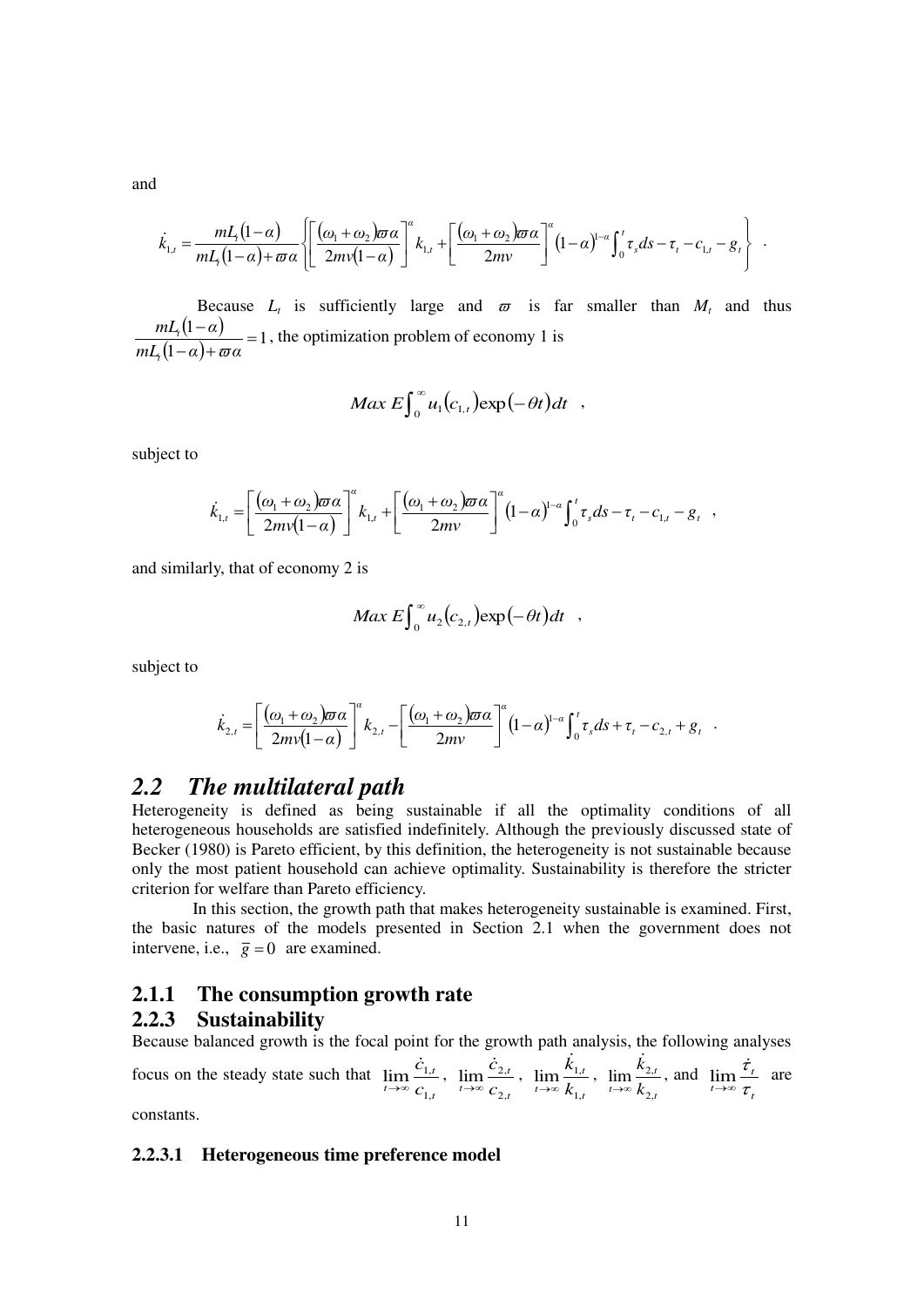The balanced growth path in the heterogeneous time preference model has the following properties.

**Lemma 2-1:** In the model of heterogeneous time preference, if  $\lim_{t \to \infty} \frac{c_{1,t}}{c_{1,t}} = \lim_{t \to \infty} \frac{c_{2,t}}{c_{2,t}} =$ *t t t t*  $\sum_{t\to\infty}$   $c_{1,t}$   $\sum_{t\to\infty}$   $\sum_{c}$ *c c c* ,2 ,2 ,1  $\lim_{t\to 0} \frac{c_{1,t}}{t} = \lim_{t\to 0}$  $\dot{c}_{1,t} = \lim \frac{\dot{c}_{2,t}}{\dot{c}_{2,t}} = \text{ constant},$ 

then

$$
\lim_{t \to \infty} \frac{\dot{c}_{1,t}}{c_{1,t}} = \lim_{t \to \infty} \frac{\dot{c}_{2,t}}{c_{2,t}} = \lim_{t \to \infty} \frac{\dot{k}_{1,t}}{k_{1,t}} = \lim_{t \to \infty} \frac{\dot{k}_{2,t}}{k_{2,t}} = \lim_{t \to \infty} \frac{\dot{\tau}_t}{\tau_t} = \lim_{t \to \infty} \frac{\frac{d}{dt} \left( \int_0^t \tau_s ds \right)}{\int_0^t \tau_s ds} \quad .
$$

**Proof:** See Harashima (2010)

**Proposition 1-1:** In the model of heterogeneous time preference, if and only if *t t*  $t \rightarrow \infty$  *C c* ,1  $\lim_{n \to \infty} \frac{\mathcal{L}_{1n}}{n}$  $\dot{c}$  $\rightarrow \infty$ 

 $=\lim_{t\to\infty}\frac{c_{2,t}}{c_{2,t}}=$ *t*  $t \rightarrow \infty$  *C c* ,2  $\lim_{n \to \infty} \frac{\dot{c}_{2,t}}{n}$  = constant, all the optimality conditions of both economies are satisfied at steady state.

The path on which  $\lim_{t \to \infty} \frac{c_{1,t}}{c_{1,t}} = \lim_{t \to \infty} \frac{c_{2,t}}{c_{2,t}} =$ *t t t t*  $\overline{c}$   $c$ <sub>1,*t*</sub>  $\overline{c}$   $\overline{c}$   $\overline{c}$ *c c c* ,2 ,2 ,1  $\lim_{t \to 0} \frac{C_{1,t}}{t} = \lim$  $\frac{\dot{c}_{1,t}}{\dot{c}_{2,t}}$  =  $\lim \frac{\dot{c}_{2,t}}{\dot{c}_2}$  = constant has the following properties.

**Proof:** See Harashima (2010)

**Corollary 1-1:** In the model of heterogeneous time preference, if and only if  $\lim_{t\to\infty} \frac{c_{1,t}}{c_{1,t}} =$ *t*  $\overline{t\rightarrow\infty}$  *c c* ,1  $\lim_{n \to \infty} \frac{\mathcal{C}_1}{n}$  $\dot{c}$ *c*

 $\lim_{t\to\infty}\frac{c_{2,t}}{c_{2,t}}=$ *t*  $\lim_{t\to\infty}$  *c* ,2  $\lim_{n \to \infty} \frac{\dot{c}_{2,t}}{2}$  = constant, then

$$
\lim_{t \to \infty} \frac{\dot{c}_{1,t}}{c_{1,t}} = \lim_{t \to \infty} \frac{\dot{c}_{2,t}}{c_{2,t}} = \lim_{t \to \infty} \frac{\dot{k}_{1,t}}{k_{1,t}} = \lim_{t \to \infty} \frac{\dot{k}_{2,t}}{k_{2,t}} = \lim_{t \to \infty} \frac{\dot{y}_{1,t}}{y_{1,t}} = \lim_{t \to \infty} \frac{\dot{y}_{2,t}}{y_{2,t}} = \lim_{t \to \infty} \frac{\dot{A}_t}{A_t} = \text{constant}.
$$

**Proof:** See Harashima (2010)

Note that the limit of the growth rate on this path is

$$
\lim_{t \to \infty} \frac{\dot{c}_{1,t}}{c_{1,t}} = \lim_{t \to \infty} \frac{\dot{c}_{2,t}}{c_{2,t}} = \varepsilon^{-1} \left[ \left( \frac{\varpi \alpha}{mv} \right)^{\alpha} \left( 1 - \alpha \right)^{-\alpha} - \frac{\theta_1 + \theta_2}{2} \right] .
$$
 (10)

**Corollary 2-1:** In the model of heterogeneous time preference, if and only if  $\lim_{t\to\infty} \frac{c_{1,t}}{c_{1,t}} =$ *t*  $\lim_{t\to\infty}$  *c c* ,1  $\lim_{n \to \infty} \frac{\mathcal{C}_{1n}}{n}$  $\dot{c}$ 

 $\lim_{t\to\infty}\frac{c_{2,t}}{c_{2,t}}=$ *t*  $\lim_{t\to\infty}$  *c c* ,2  $\lim \frac{\dot{c}_{2,t}}{2}$  = constant,

 4 See Harashima (2010)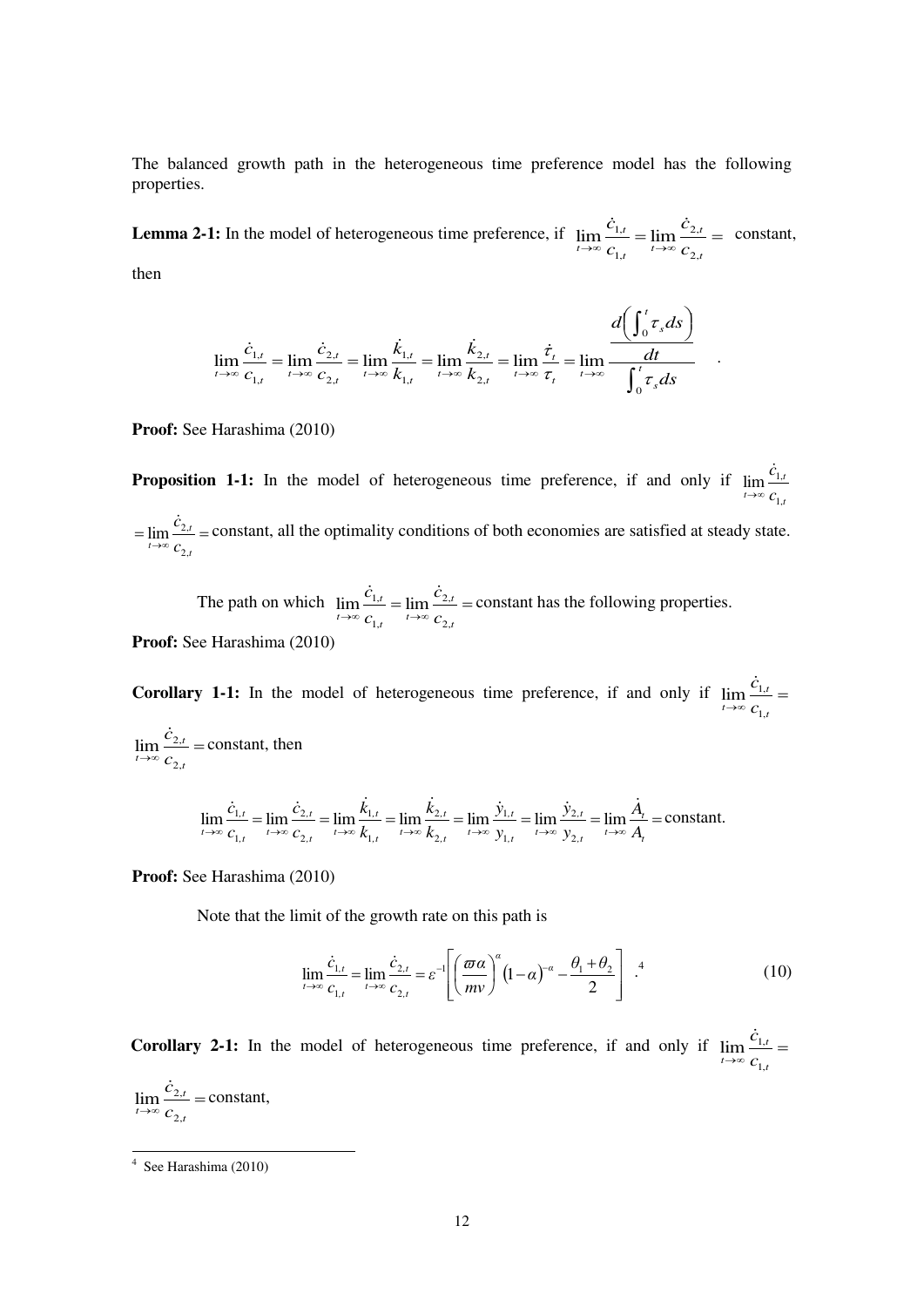$$
\lim_{t \to \infty} \frac{\dot{\tau}_t}{\tau_t} = \lim_{t \to \infty} \frac{\frac{d\int_0^t \tau_s ds}{\frac{dt}{\int_0^t \tau_s ds}}} = \lim_{t \to \infty} \frac{\dot{c}_{1,t}}{c_{1,t}} = \lim_{t \to \infty} \frac{\dot{c}_{2,t}}{c_{2,t}} = \lim_{t \to \infty} \frac{\dot{k}_{1,t}}{k_{1,t}} = \lim_{t \to \infty} \frac{\dot{k}_{2,t}}{k_{2,t}}
$$

$$
= \lim_{t \to \infty} \frac{\dot{y}_{1,t}}{y_{1,t}} = \lim_{t \to \infty} \frac{\dot{y}_{2,t}}{y_{2,t}} = \lim_{t \to \infty} \frac{\dot{A}_t}{A_t} = \text{constant}.
$$

**Proof:** See Harashima (2010)

Because current account imbalances eventually grow at the same rate as output, consumption, and capital on the multilateral path, the ratios of the current account balance to output, consumption, and capital do not explode, but they stabilize as shown in the proof of Proposition

1-1; that is, 
$$
\lim_{t \to \infty} \frac{\tau_t}{k_{1,t}} = \lim_{t \to \infty} \frac{\tau_t}{k_{2,t}} = \Xi
$$
.

 On the balanced growth path satisfying Proposition 1-1 and Corollaries 1-1 and 2-1, heterogeneity in time preference is sustainable by definition because all the optimality conditions of the two economies are indefinitely satisfied. The balanced growth path satisfying Proposition 1-1 and Corollaries 1-1 and 2-1 is called the "multilateral balanced growth path" or (more briefly) the "multilateral path" in the following discussion. The term "multilateral" is used even though there are only two economies, because the two-economy models shown can easily be extended to the multi-economy models shown in Section 2.2.6.

Because technology will not decrease persistently (i.e.,  $\lim_{t\to\infty}\frac{A}{A}>0$ *t t*  $\overline{t} \rightarrow \infty$  *A*  $\frac{\dot{A}_t}{\dot{B}} > 0$ , only the case

such that  $\lim_{t \to \infty} \frac{A_t}{A_t} > 0$ *t*  $\lim_{t\to\infty}$  A *A* (i.e.,  $\lim_{t \to \infty} \frac{C_{1,t}}{t} = \lim_{t \to \infty} \frac{C_{2,t}}{t} > 0$ ,2 ,2 ,1  $\lim_{t \to \infty} \frac{c_{1,t}}{c_{1,t}} = \lim_{t \to \infty} \frac{c_{2,t}}{c_{2,t}} >$ *t t t t*  $\sum_{t\to\infty}$   $c_{1,t}$   $\sum_{t\to\infty}$   $\sum_{c}$ *c c*  $\frac{\dot{c}_{1,t}}{ }$  =  $\lim \frac{\dot{c}_{2,t}}{ } > 0$  on the multilateral path by Corollary 1-1)

is examined in the following discussion.

#### **2.2.3.2 Heterogeneous risk aversion model**

On the multilateral path in the heterogeneous risk aversion model, the same Proposition, Lemmas, and Corollaries are proved by arguments similar to those shown in Section 2.2.3.1.

**Lemma 2-2:** In the model of heterogeneous risk aversion, if  $\lim_{t \to \infty} \frac{c_{1,t}}{c_{1,t}} = \lim_{t \to \infty} \frac{c_{2,t}}{c_{2,t}} =$ *t t t t*  $\sum_{t\to\infty}$   $c_{1,t}$   $\sum_{t\to\infty}$   $\sum_{t\infty}$ *c c c* ,2 ,2 ,1  $\lim \frac{C_{1,t}}{1} = \lim$  $\dot{c}_{1,t} = \lim \frac{\dot{c}_{2,t}}{\dot{c}_{2,t}} = \text{ constant},$ 

$$
\lim_{t \to \infty} \frac{\dot{c}_{1,t}}{c_{1,t}} = \lim_{t \to \infty} \frac{\dot{c}_{2,t}}{c_{2,t}} = \lim_{t \to \infty} \frac{\dot{k}_{1,t}}{k_{1,t}} = \lim_{t \to \infty} \frac{\dot{k}_{2,t}}{k_{2,t}} = \lim_{t \to \infty} \frac{\dot{\tau}_t}{\tau_t} = \lim_{t \to \infty} \frac{\frac{d}{dt} \left( \int_0^t \tau_s ds \right)}{\int_0^t \tau_s ds}.
$$

**Proposition 1-2:** In the model of heterogeneous risk aversion, if and only if  $\lim_{t \to \infty} \frac{c_{1,t}}{c_{1,t}} =$ *t*  $\lim_{t\to\infty}$  *c c* ,1  $\lim_{n \to \infty} \frac{c_1}{n}$  $\dot{c}$ 

 $\lim_{t\to\infty}\frac{c_{2,t}}{c_{2,t}}=$ *t*  $\lim_{t\to\infty}$  *c c* ,2  $\lim_{x \to 0} \frac{c_2}{c_1}$  $\dot{c}_{2,t}$  = constant, all the optimality conditions of both economies are satisfied at steady state.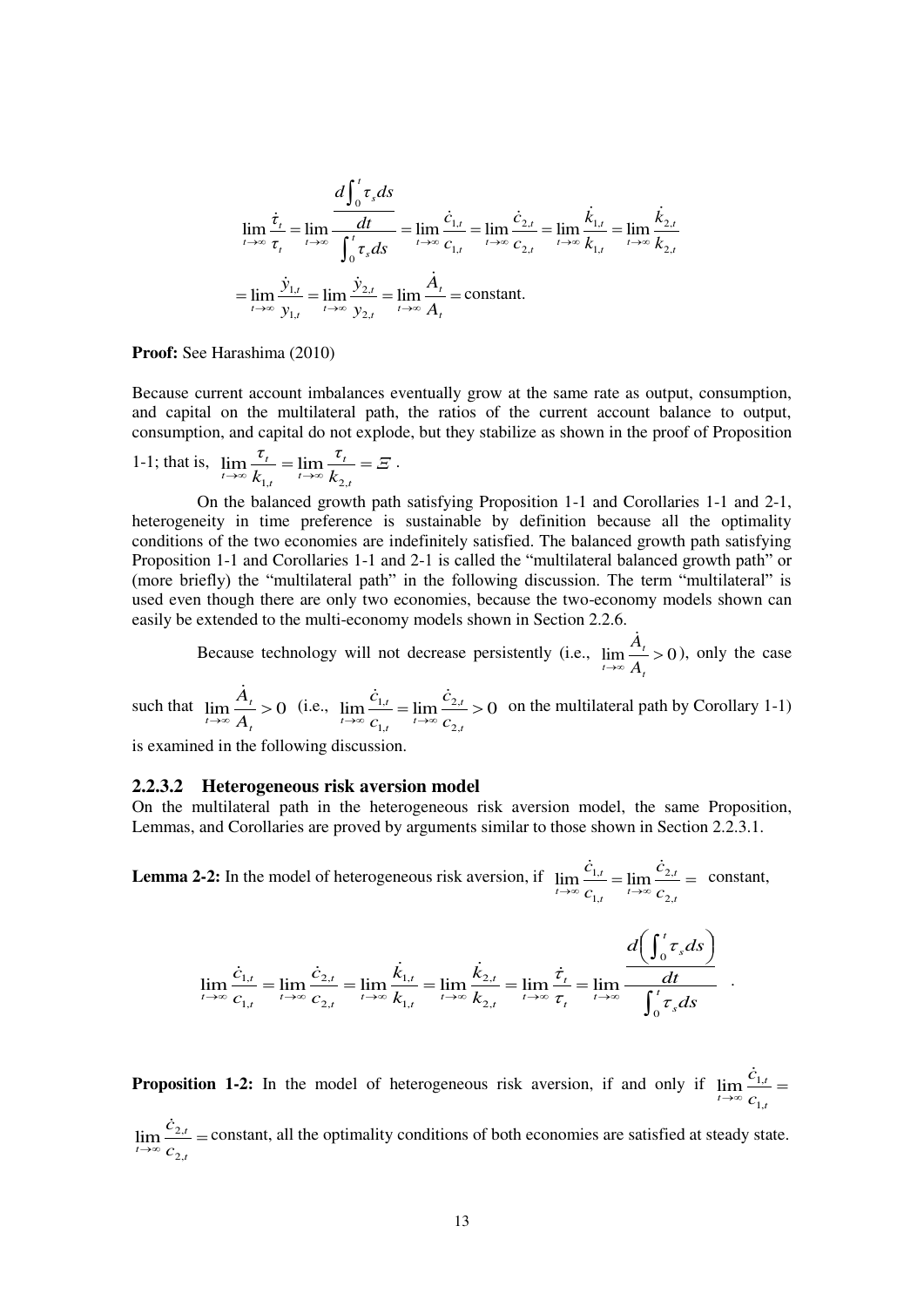**Corollary 1-2:** In the model of heterogeneous risk aversion, if and only if  $\lim_{t \to \infty} \frac{c_{1,t}}{c_{1,t}} =$ *t*  $\lim_{t\to\infty}$  *c c* ,1  $\lim_{n\to\infty} \frac{\mathcal{L}_{1,n}}{n}$  $\dot{c}$ 

 $\lim_{t\to\infty}\frac{c_{2,t}}{c_{2,t}}=$ *t*  $\lim_{t\to\infty}$  *c c* ,2  $\lim_{n\to\infty} \frac{\mathfrak{c}_2}{n}$  $\frac{\dot{c}_{2,t}}{c}$  = constant,

$$
\lim_{t \to \infty} \frac{\dot{c}_{1,t}}{c_{1,t}} = \lim_{t \to \infty} \frac{\dot{c}_{2,t}}{c_{2,t}} = \lim_{t \to \infty} \frac{\dot{k}_{1,t}}{k_{1,t}} = \lim_{t \to \infty} \frac{\dot{k}_{2,t}}{k_{2,t}} = \lim_{t \to \infty} \frac{\dot{y}_{1,t}}{y_{1,t}} \lim_{t \to \infty} \frac{\dot{y}_{2,t}}{y_{2,t}} = \lim_{t \to \infty} \frac{\dot{A}_t}{A_t} = \text{constant}.
$$

Note that the limit of the growth rate on this path is

$$
\lim_{t \to \infty} \frac{\dot{c}_{1,t}}{c_{1,t}} = \lim_{t \to \infty} \frac{\dot{c}_{2,t}}{c_{2,t}} = \left(\frac{\varepsilon_1 + \varepsilon_2}{2}\right)^{-1} \left[\left(\frac{\varpi \alpha}{mv}\right)^{\alpha} (1 - \alpha)^{-\alpha} - \theta\right] .
$$
 (11)

**Corollary 2-2:** In the model of heterogeneous risk aversion, if and only if  $\lim_{t\to\infty} \frac{c_{1,t}}{c_{1,t}} =$ *t*  $t \rightarrow \infty$  *C c* ,1  $\lim_{n \to \infty} \frac{\mathcal{L}_{1,n}}{n}$ ċ

 $\lim_{t\to\infty}\frac{c_{2,t}}{c_{2,t}}=$ *t*  $t \rightarrow \infty$  *C c* ,2  $\lim \frac{\dot{c}_{2,t}}{2}$  = constant,

$$
\lim_{t \to \infty} \frac{\dot{\tau}_t}{\tau_t} = \lim_{t \to \infty} \frac{\frac{d\int_0^t \tau_s ds}{\frac{dt}{\int_0^t \tau_s ds}} = \lim_{t \to \infty} \frac{\dot{c}_{1,t}}{c_{1,t}} = \lim_{t \to \infty} \frac{\dot{c}_{2,t}}{c_{2,t}} = \lim_{t \to \infty} \frac{\dot{k}_{1,t}}{k_{1,t}} = \lim_{t \to \infty} \frac{\dot{k}_{2,t}}{k_{2,t}}
$$
\n
$$
= \lim_{t \to \infty} \frac{\dot{y}_{1,t}}{y_{1,t}} = \lim_{t \to \infty} \frac{\dot{y}_{2,t}}{y_{2,t}} = \lim_{t \to \infty} \frac{\dot{A}_t}{A_t} = \text{constant}.
$$

On the balanced growth path satisfying Proposition 1-2 and Corollaries 1-2 and 2-2, heterogeneity in risk aversion is also sustainable by definition because all the optimality conditions of the two economies are indefinitely satisfied, and this path is the multilateral path.

#### **2.2.3.3 Heterogeneous productivity model**

Similar Proposition, Lemmas, and Corollaries also hold in the heterogeneous productivity model. However, unlike heterogeneous preferences,  $\lim_{t \to \infty} \tau_t = 0$  and  $\lim_{t \to \infty} \int_0^t \tau_s ds = 0$  $\lim_{t\to\infty} \int_0^t \tau_s ds = 0$  are possible even if *t t t t t*  $\lim_{t\to\infty}$   $\lim_{t\to\infty}$   $\lim_{t\to\infty}$   $\lim_{t\to\infty}$ *c c c* ,2 ,2 ,1  $\lim_{t \to 0} \frac{C_{1,t}}{t} = \lim$  $\dot{c}_{1,t}$   $\dot{c}$  $\lim_{t \to \infty} \frac{c_{1,t}}{c_{1,t}} = \lim_{t \to \infty} \frac{c_{2,t}}{c_0}$  as equations (24) and (25) indicate. Therefore, the case of  $\lim_{t \to \infty} \tau_t = 0$  and  $\lim_{t \to \infty} \int_0^t \tau_s ds = 0$  $\lim_{t\to\infty} \int_0^t \tau_s ds = 0$  will be dealt with separately from the case of  $\lim_{t\to\infty} \tau_t \neq 0$  and  $\lim_{t\to\infty}\int_0^t \tau_s ds \neq 0$  $\lim_{t\to\infty} \int_0^t \tau_s ds \neq 0$  if necessary.

**Lemma 2-3:** In the model of heterogeneous productivity, if  $\lim_{t\to\infty} \tau_t = 0$  and  $\lim_{t\to\infty} \int_0^t \tau_s ds = 0$  $\lim_{t\to\infty}\int_0^t\tau_sds=0,$ 

 5 See Harashima (2010)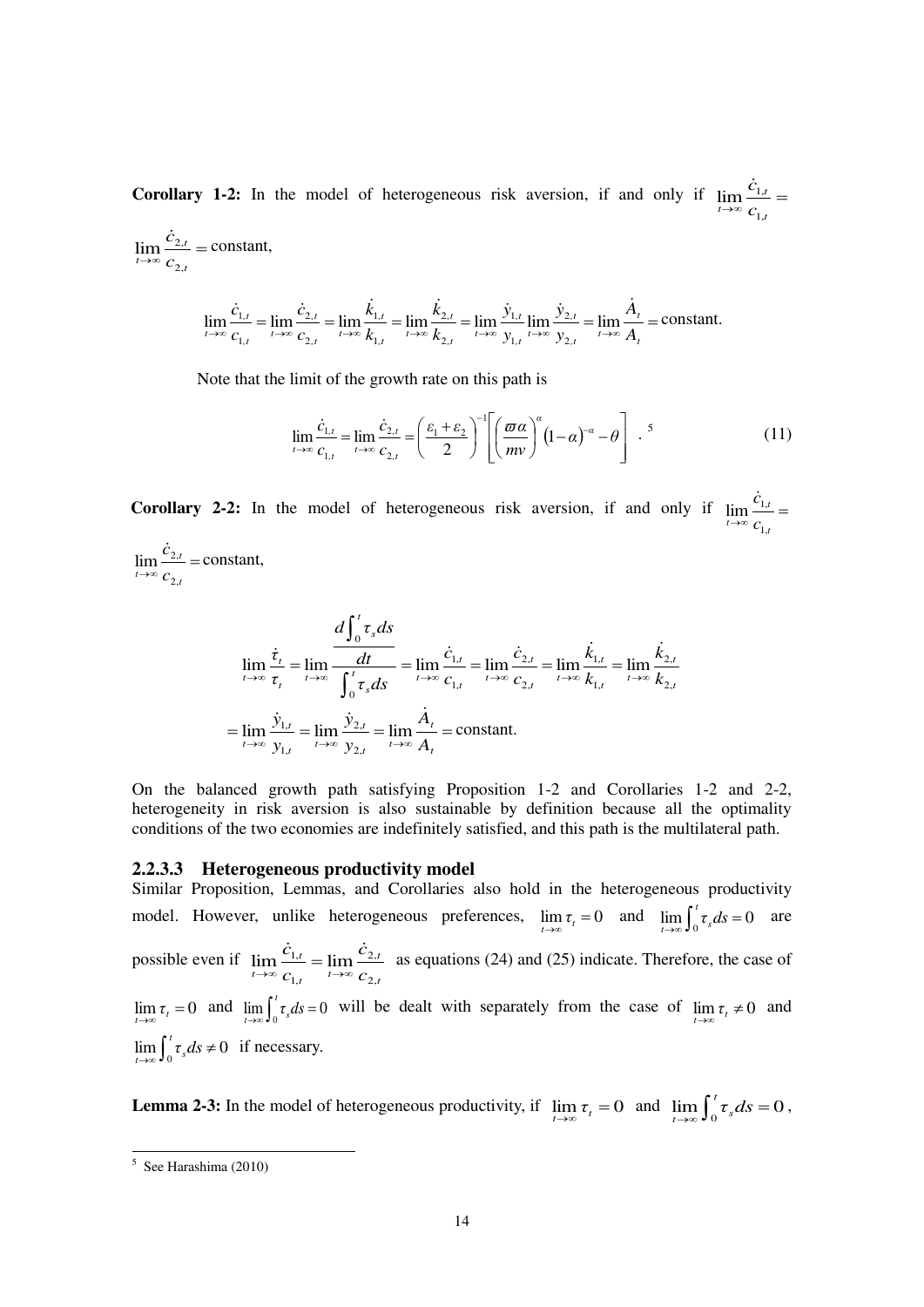then if  $\lim_{t \to \infty} \frac{c_{1,t}}{c_{1,t}} = \lim_{t \to \infty} \frac{c_{2,t}}{c_{2,t}} =$ *t t t t*  $t \rightarrow \infty$   $c_{1,t}$   $t \rightarrow \infty$   $c$ *c c c* ,2 ,2 ,1  $\lim_{t \to 0} \frac{C_{1,t}}{t} = \lim$  $\dot{c}_{1,t} = \lim \frac{\dot{c}_{2,t}}{\dot{c}_{2,t}} = \text{constant},$ 

$$
\lim_{t \to \infty} \frac{\dot{c}_{1,t}}{c_{1,t}} = \lim_{t \to \infty} \frac{\dot{c}_{2,t}}{c_{2,t}} = \lim_{t \to \infty} \frac{\dot{k}_{1,t}}{k_{1,t}} = \lim_{t \to \infty} \frac{\dot{k}_{2,t}}{k_{2,t}} ,
$$

and if  $\lim_{t \to \infty} \tau_t \neq 0$  and  $\lim_{t \to \infty} \int_0^t \tau_s ds \neq 0$  $\lim_{t\to\infty} \int_0^t \tau_s ds \neq 0$ , then if  $\lim_{t\to\infty} \frac{C_{1,t}}{C_{1,t}} = \lim_{t\to\infty} \frac{C_{2,t}}{C_{2,t}} =$ *t t t t*  $t \rightarrow \infty$   $c_{1,t}$   $t \rightarrow \infty$   $c$ *c c c* ,2 ,2 ,1  $\lim \frac{\dot{c}_{1,t}}{1} = \lim \frac{\dot{c}_{2,t}}{1} = \text{constant},$ 

$$
\lim_{t \to \infty} \frac{\dot{c}_{1,t}}{c_{1,t}} = \lim_{t \to \infty} \frac{\dot{c}_{2,t}}{c_{2,t}} = \lim_{t \to \infty} \frac{\dot{k}_{1,t}}{k_{1,t}} = \lim_{t \to \infty} \frac{\dot{k}_{2,t}}{k_{2,t}}
$$

and

$$
\lim_{t \to \infty} \frac{\dot{\tau}_t}{\tau_t} = \lim_{t \to \infty} \frac{\frac{d\left(\int_0^t \tau_s ds\right)}{dt}}{\int_0^t \tau_s ds} = \left[\frac{(\omega_1 + \omega_2)\varpi \alpha}{2mv}\right]^\alpha (1-\alpha)^{1-\alpha}.
$$

By Lemma 2-3, if all the optimality conditions of both economies are satisfied, either

$$
\lim_{t \to \infty} \frac{\tau_t}{k_{1,t}} = \lim_{t \to \infty} \frac{\int_0^t \tau_s ds}{k_{1,t}} = 0
$$
\n(12)

or

$$
\lim_{t \to \infty} \frac{\dot{\tau}_t}{\tau_t} = \lim_{t \to \infty} \frac{d\left(\int_0^t \tau_s ds\right)}{\int_0^t \tau_s ds} = \left[\frac{(\omega_1 + \omega_2)\varpi \alpha}{2mv}\right]^\alpha (1 - \alpha)^{1-\alpha} \quad . \tag{13}
$$

**Proposition 1-3:** If and only if  $\lim_{t \to \infty} \frac{c_{1,t}}{c_{1,t}} = \lim_{t \to \infty} \frac{c_{2,t}}{c_{2,t}} =$ *t t t t*  $t \rightarrow \infty$   $c_{1,t}$   $t \rightarrow \infty$   $c$ *c c c* ,2 ,2 ,1  $\lim \frac{\dot{c}_{1,t}}{ } = \lim \frac{\dot{c}_{2,t}}{ } =$  constant, all the optimality conditions of both economies are satisfied at steady state.

**Corollary 1-3:** In the model of heterogeneous productivity, if and only if  $\lim_{t\to\infty} \frac{c_{1,t}}{c_{1,t}} =$ *t*  $\lim_{t\to\infty}$  *c c* ,1  $\lim_{n \to \infty} \frac{\mathcal{C}_1}{n}$  $\dot{c}$  $\lim_{t\to\infty}\frac{c_{2,t}}{c_{2,t}}=$ *t*  $\lim_{t\to\infty}$  *c c* ,2  $\lim \frac{\dot{c}_{2,t}}{2}$  = constant,

$$
\lim_{t \to \infty} \frac{\dot{c}_{1,t}}{c_{1,t}} = \lim_{t \to \infty} \frac{\dot{c}_{2,t}}{c_{2,t}} = \lim_{t \to \infty} \frac{\dot{k}_{1,t}}{k_{1,t}} = \lim_{t \to \infty} \frac{\dot{k}_{2,t}}{k_{2,t}} = \lim_{t \to \infty} \frac{\dot{y}_{1,t}}{y_{1,t}} = \lim_{t \to \infty} \frac{\dot{y}_{2,t}}{y_{2,t}} = \lim_{t \to \infty} \frac{\dot{A}_t}{A_t} = \text{constant}.
$$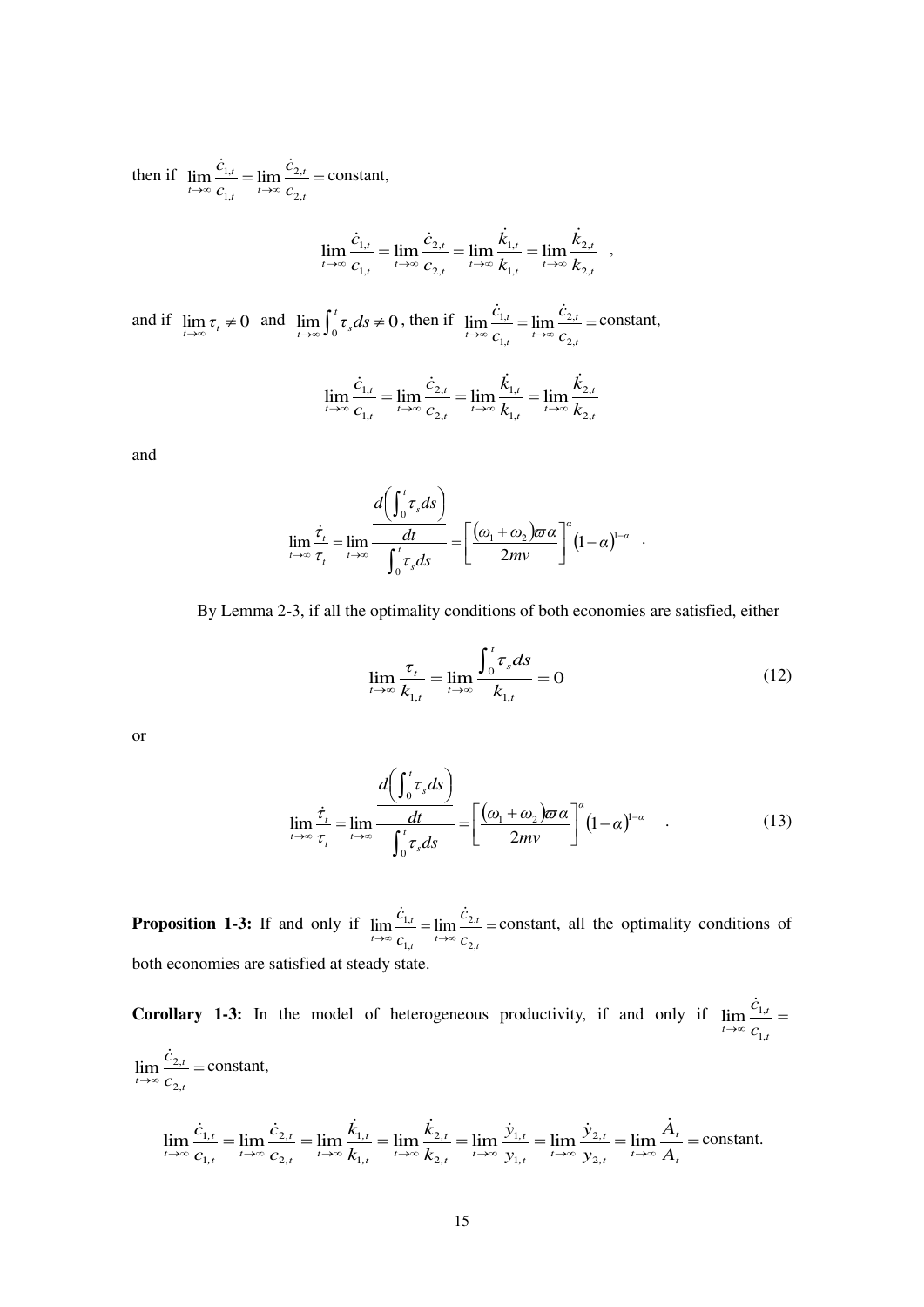**Corollary 2-3:** In the model of heterogeneous productivity, if  $\lim_{t\to\infty} \tau_t \neq 0$  and  $\lim_{t\to\infty} \int_0^t \tau_s ds \neq 0$  $\lim_{t\to\infty}\int_0^{\tau_s}ds\neq0,$ then if and only if  $\lim_{t \to \infty} \frac{c_{1,t}}{c_{1,t}} = \lim_{t \to \infty} \frac{c_{2,t}}{c_{2,t}} =$ *t t t t*  $t \rightarrow \infty$   $c_{1,t}$   $t \rightarrow \infty$   $c$ *c c c* ,2 ,2 ,1  $\lim_{t \to \infty} \frac{C_{1,t}}{t} = \lim_{t \to \infty}$  $\dot{c}_{1,t} = \lim \frac{\dot{c}_{2,t}}{\dot{c}_{2,t}} = \text{constant},$ 

$$
\lim_{t \to \infty} \frac{\dot{c}_{1,t}}{c_{1,t}} = \lim_{t \to \infty} \frac{\dot{c}_{2,t}}{c_{2,t}} = \lim_{t \to \infty} \frac{\dot{k}_{1,t}}{k_{1,t}} = \lim_{t \to \infty} \frac{\dot{k}_{2,t}}{k_{2,t}} = \lim_{t \to \infty} \frac{\dot{y}_{1,t}}{y_{1,t}} = \lim_{t \to \infty} \frac{\dot{y}_{2,t}}{y_{2,t}} = \lim_{t \to \infty} \frac{\dot{A}_t}{A_t} = \text{constant}
$$

and

$$
\lim_{t\to\infty}\frac{\dot{\tau}_t}{\tau_t} = \lim_{t\to\infty}\frac{d\left(\int_0^t \tau_s ds\right)}{\int_0^t \tau_s ds} = \left[\frac{(\omega_1 + \omega_2)\varpi\alpha}{2mv}\right]^\alpha\left(1-\alpha\right)^{1-\alpha}.
$$

On the two balanced growth paths satisfying Proposition 1-3 and Corollaries 1-3 and 2-3, heterogeneity in productivity is sustainable by definition because all the optimality conditions of the two economies are indefinitely satisfied.

By equations (24) and (25), the limit of the growth rate on these sustainable paths is

$$
\lim_{t\to\infty}\frac{\dot{c}_{1,t}}{c_{1,t}}=\lim_{t\to\infty}\frac{\dot{c}_{2,t}}{c_{2,t}}=\varepsilon^{-1}\left\{\left[\frac{(\omega_1+\omega_2)\varpi\alpha}{2mv(1-\alpha)}\right]^\alpha-\theta\right\}\ .
$$

## **2.2.4 The balance of payments 2.2.4.1 Heterogeneous time preference model**

As shown in the proof of Proposition 1-1,  $\lim_{t \to \infty} \frac{t}{t} = \lim_{t \to \infty} \frac{t}{t} = \frac{\varepsilon}{2}$ *k τ k τ t t t t t*  $\lim_{t\to\infty}\frac{v_t}{k_{1,t}}=\lim_{t\to\infty}\frac{v_t}{k_{2,t}}=$  $\lim_{t \to \infty} \frac{v_t}{t} = \lim_{t \to \infty} \frac{v_t}{t} = \mathcal{Z}$  and *t t s*  $\overline{t\rightarrow\infty}$  *k ds* ,1  $\lim_{n \to \infty} \frac{\int_0^n}{\ln n}$  $\rightarrow \infty$ τ

1 ,1 ,1 ,2  $\lim_{\epsilon \to 0} \frac{\log 1}{\epsilon} = \epsilon$  lim - $\lim_{t\to\infty} \frac{J_0^{-s}}{k} = \mathbb{E}\left[\lim_{t\to\infty} \frac{c_{1,t}}{c}\right]$  $\bigg)$  $\backslash$  $\overline{\phantom{a}}$  $\setminus$ ſ  $=\lim \frac{\int_0^t \tau_s ds}{\tau_s}$ *t t t*  $\left\{ \begin{array}{c} t \\ t \end{array} \right.$ *t s*  $\overline{t} \rightarrow \infty$   $k_{2,t}$   $\overline{t} \rightarrow \infty$  *c c Ξ k*  $\frac{\tau_s ds}{\tau_s} = \mathcal{E} \left( \lim \frac{\dot{c}_{1,t}}{\tau_s} \right)^{-1}$  on the multilateral path. Because  $k_{i,t}$  is positive, if the sign of *Ξ* 

is negative, the current account of economy 1 will eventually show permanent deficits and vice versa.

**Lemma 3-1:** In the model of heterogeneous time preference,

$$
\varXi = \frac{\theta_1 - \theta_2}{2} \left\{ \varepsilon \left( \frac{\varpi \alpha}{m v} \right)^{\alpha} (1 - \alpha)^{1 - \alpha} \left[ \left( \frac{\varpi \alpha}{m v} \right)^{\alpha} (1 - \alpha)^{-\alpha} - \frac{\theta_1 + \theta_2}{2} \right]^{-1} - 1 \right\}^{-1}.
$$

**Proof:** See Harashima (2010)

Lemma 3-1 indicates that the value of *Ξ* is uniquely determined on the multilateral path, and the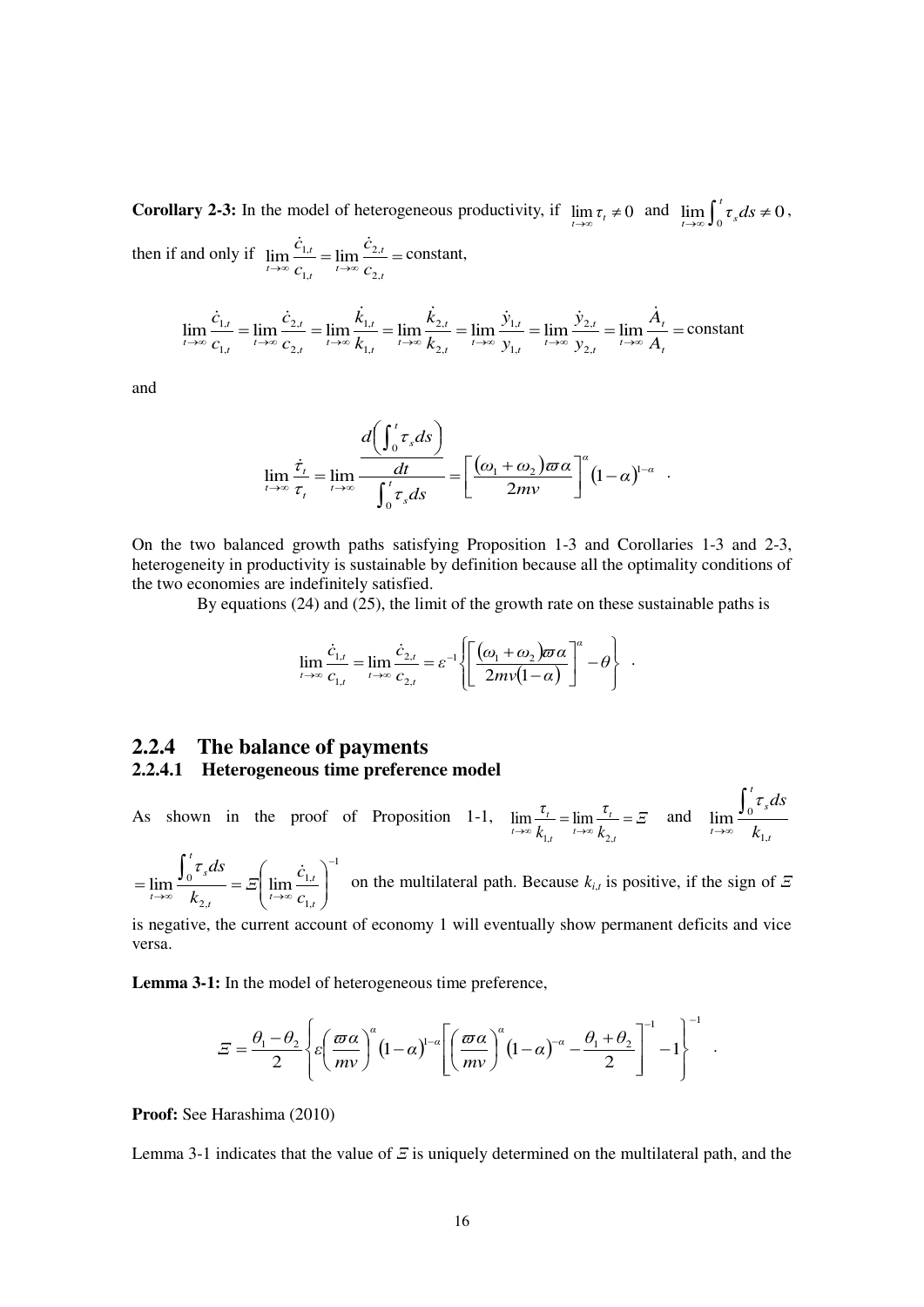sign of *Ξ* is also therefore uniquely determined.

**Proposition 2-1:** In the model of heterogeneous time preference, 
$$
\mathcal{Z} < 0
$$
 if  $\left(\frac{\varpi a}{mv}\right)^{\alpha} (1-\alpha)^{-\alpha} [1-(1-\alpha)\varepsilon] < \frac{\theta_1+\theta_2}{2}$ .

**Proof:** See Harashima (2010)

Proposition 2-1 indicates that the current account deficit of economy 1 and the current account surplus of economy 2 continue indefinitely on the multilateral path. The condition  $(1-\alpha)^{-\alpha} [1-(1-\alpha)\varepsilon]$ 2  $(1-\alpha)^{-\alpha} \left[1-(1-\alpha)\varepsilon\right] < \frac{\theta_1+\theta_2}{2}$ *mν*  $\left(\frac{\alpha}{2}\right)^{\alpha}(1-\alpha)^{-\alpha}\left[1-(1-\alpha)\varepsilon\right]<\frac{\theta_1+\alpha}{2}$ J  $\left(\frac{\varpi a}{\cdot}\right)$  $\setminus$  $\left(\frac{\varpi a}{a}\right)^{a}(1-a)^{-a}[1-(1-a)\varepsilon]<\frac{\theta_1+\theta_2}{a}$  is generally satisfied for reasonable parameter values.

Conversely, the opposite is true for the trade balance.

**Corollary 3-1:** In the model of heterogeneous time preference,  $\lim_{t\to\infty} \left[ \tau_t - \frac{\sigma_{y_2,t}}{\partial k_{2,t}} \right] \sigma_y ds > 0$  $\int_0^2 \tau_s ds$  > J  $\overline{\phantom{a}}$  $\parallel$  $\overline{\phantom{0}}$ ſ  $\partial$  $\lim_{t \to \infty} \left( \tau_t - \frac{\partial y_{2,t}}{\partial k} \int_0^t \tau_s ds \right)$ *k*  $\tau_{t} - \frac{\partial y_{2,t}}{\partial t} \int_{0}^{t}$ *s t t*  $\lim_{t\to\infty}$   $\tau_t - \frac{\partial^2 \mathcal{I}_{2,t}}{\partial k_0} \int_0^t \tau_s ds > 0$  if

$$
\left(\frac{\varpi\alpha}{mv}\right)^{\alpha}\left(1-\alpha\right)^{-\alpha}\left[1-(1-\alpha)\varepsilon\right]<\frac{\theta_{1}+\theta_{2}}{2}.
$$

**Proof:** See Harashima (2010)

Corollary 3-1 indicates that, on the multilateral path, the trade surpluses of economy 1 continue indefinitely and vice versa. That is, goods and services are transferred from economy 1 to economy 2 in each period indefinitely in exchange for the returns on the accumulated current account deficits (i.e., debts) of economy 1.

 Nevertheless, the trade balance of economy 1 is not a surplus from the beginning. Before Corollary 3-1 is satisfied, negative  $\int_0^t \tau_s ds$  should be accumulated. In the early periods, when  $\int_0^t \tau_s ds$  is small, the balance on goods and services of economy 1 ( $\tau_t = \frac{\sigma y_{2,t}}{\partial k} \int_0^t \tau_s ds$ *k*  $\tau_{t} - \frac{\partial y_{2,t}}{\partial t} \int_{0}^{t}$  $\tau_t - \frac{\omega_{y_{2,t}}}{\partial k_{z,t}} \int_0^t \tau_s$ *t*  $-\frac{\partial y_{2,t}}{\partial k_a}\int_0^b$ ,2  $\frac{2,t}{\tau_s}$   $\int_0^t \tau_s ds$ )

continues to be a deficit. After a sufficient negative amount of  $\int_0^t \tau_s ds$  is accumulated, the trade balances of economy 1 shift to surpluses.

 Current account deficit of economy 1 means for example that a firm that is owned by economy 1 borrows money from a bank in which economy 2 deposits money. Economy 1 indirectly borrows money from economy 2. This situation can be easily understood if you see the current account deficit of the United States.

#### **2.2.4.2 Heterogeneous risk aversion model**

Similarly, the value of *Ξ* in the heterogeneous risk aversion model is uniquely determined on the multilateral path.

**Lemma 3-2:** In the model of heterogeneous risk aversion,

$$
\varXi = \frac{(\varepsilon_1 - \varepsilon_2) \left[ \left( \frac{\varpi \alpha}{mv} \right)^{\alpha} (1 - \alpha)^{-\alpha} - \theta \right]}{(\varepsilon_1 + \varepsilon_2) \left[ \left( \frac{\varpi \alpha}{mv} \right)^{\alpha} (1 - \alpha)^{1 - \alpha} \left( \frac{\varepsilon_1 + \varepsilon_2}{2} \right) \left[ \left( \frac{\varpi \alpha}{mv} \right)^{\alpha} (1 - \alpha)^{-\alpha} - \theta \right]^{-1} - 1 \right]}.
$$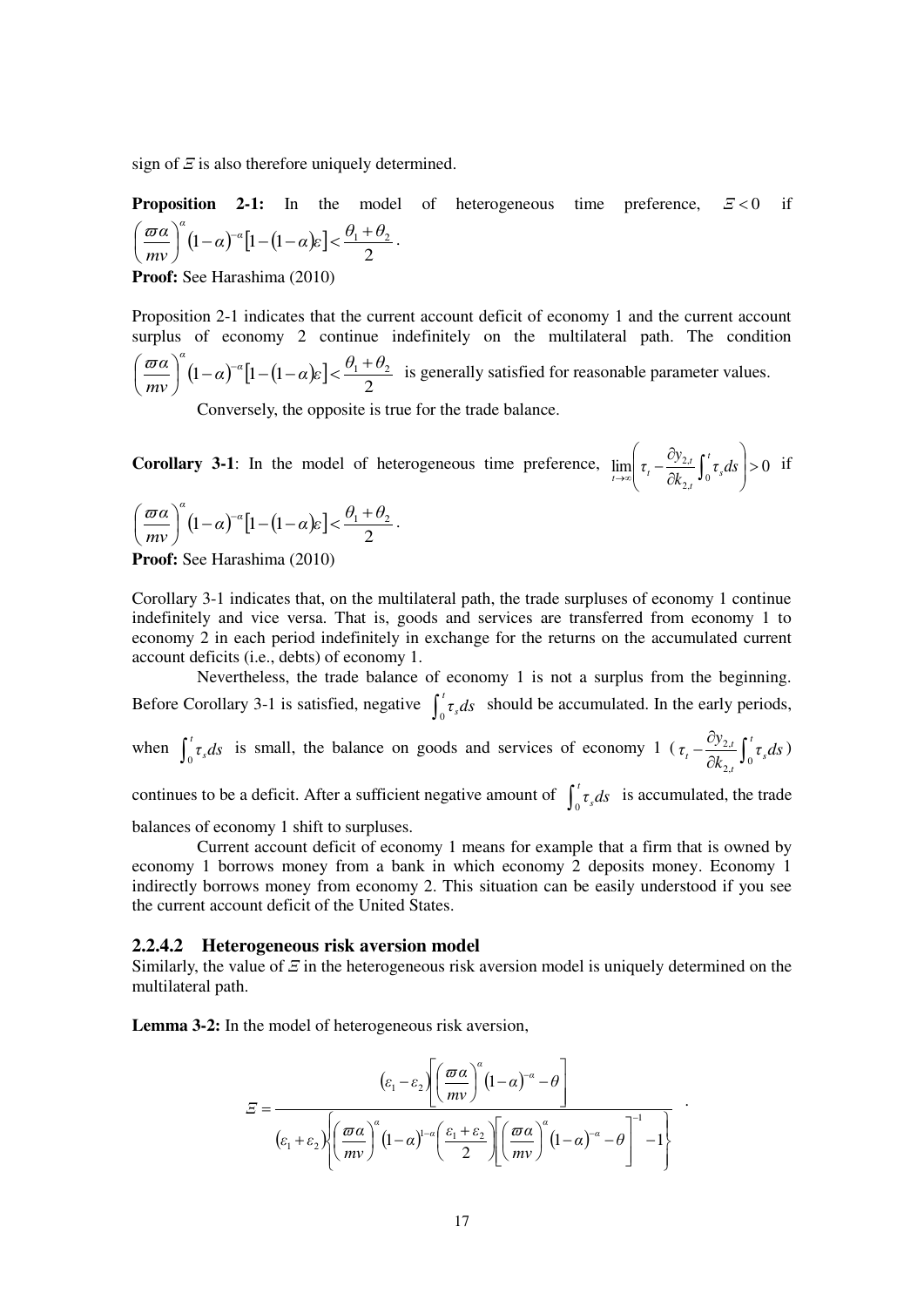**Proposition 2-2:** In the model of heterogeneous risk aversion,  $\mathbf{F} < 0$  if  $(1-\alpha)$ 2  $1-\theta\left(\frac{\varpi\alpha}{\alpha}\right)^{-\alpha}\left(1-\alpha\right)^{-1+\alpha}<\frac{\varepsilon_1+\varepsilon_2}{2}$ *mν*  $\theta \left( \frac{\varpi a}{a}\right)^{-a} (1-a)^{-1+a} < \frac{\varepsilon_1 + \varepsilon_2}{a}$  $\bigg)$  $\left(\frac{\varpi a}{\cdot}\right)$  $\setminus$  $-\theta\left(\frac{\varpi\alpha}{\alpha}\right)^{-\alpha}\left(1-\alpha\right)^{-1+\alpha} < \frac{\varepsilon_1+\varepsilon_2}{\alpha}.$ 

The condition  $1-\theta \frac{\omega \alpha}{\omega} | (1-\alpha)^2$ 2  $1-\theta\left(\frac{\varpi\alpha}{2}\right)^{-\alpha}\left(1-\alpha\right)^{-1+\alpha}<\frac{\varepsilon_1+\varepsilon_2}{2}$ *mν*  $\theta \left( \frac{\varpi a}{a}\right)^{-a} (1-a)^{-1+a} < \frac{\varepsilon_1 + \varepsilon_2}{a}$  $\bigg)$  $\left(\frac{\varpi a}{\cdot}\right)$  $\setminus$  $-\theta \left(\frac{\varpi a}{\omega}\right)^{-\alpha} (1-\alpha)^{-1+\alpha} < \frac{\varepsilon_1+\varepsilon_2}{\alpha}$  is generally satisfied for reasonable parameter values.

**Corollary 3-2:** In the model of heterogeneous risk aversion,  $\lim_{t\to\infty} \left[ \tau_t - \frac{\sigma_{2,2,t}}{\partial k_{2,t}} \int_0^t \tau_s ds \right] > 0$  $\left|\int_0^1 \tau_s ds\right| >$  $\overline{\phantom{a}}$  $\left( \frac{1}{2} \right)$  $\parallel$  $\overline{\phantom{a}}$ ſ  $\hat{o}$  $\lim_{t \to \infty} \left( \tau_t - \frac{\partial y_{2,t}}{\partial k_0} \int_0^t \tau_s ds \right)$ *k*  $\tau_{t} - \frac{\partial y_{2,t}}{\partial t} \int_{0}^{t}$ *s t*  $\lim_{t\to\infty}\left|\tau_t-\frac{\partial\mathcal{I}_{2,t}}{\partial k_0}\int_0^t\tau_sds\right|>0.$ 

 By Lemma 3-2 and equations (21) and (22), the limit of the growth rate on the multilateral path is

$$
\lim_{t\to\infty}\frac{\dot{c}_{1,t}}{c_{1,t}}=\lim_{t\to\infty}\frac{\dot{c}_{2,t}}{c_{2,t}}=\left(\frac{\varepsilon_1+\varepsilon_2}{2}\right)^{-1}\left[\left(\frac{\varpi\alpha}{mv}\right)^{\alpha}\left(1-\alpha\right)^{-\alpha}-\theta\right].
$$

#### **2.2.4.3 Heterogeneous productivity model**

As Lemma 2-3 shows, on the multilateral path, either  $\lim_{t\to\infty} \tau_t = 0$  and  $\lim_{t\to\infty} \int_0^t \tau_s ds = 0$  $\lim_{t\to\infty} \int_0^t \tau_s ds = 0$  or

$$
\lim_{t \to \infty} \frac{\dot{\tau}_t}{\tau_t} = \lim_{t \to \infty} \frac{d\left(\int_0^t \tau_s ds\right)}{\int_0^t \tau_s ds} = \left[\frac{(\omega_1 + \omega_2)\varpi \alpha}{2mv}\right]^\alpha (1 - \alpha)^{1-\alpha} \quad \text{On the former path,} \quad \Xi = 0 \quad \text{and}
$$

heterogeneous productivity does not result in permanent trade imbalances. However, on the latter path, trade imbalances usually grow at a higher rate than consumption, because usually

$$
\lim_{t \to \infty} \frac{\dot{\tau}_t}{\tau_t} = \lim_{t \to \infty} \frac{d\left(\int_0^t \tau_s ds\right)}{\int_0^t \tau_s ds} = \left[\frac{(\omega_1 + \omega_2)\varpi \alpha}{2mv}\right]^\alpha (1-\alpha)^{1-\alpha} > \varepsilon^{-1} \left\{\left[\frac{(\omega_1 + \omega_2)\varpi \alpha}{2mv(1-\alpha)}\right]^\alpha - \theta\right\} =
$$

*t t t t t*  $\lim_{t\to\infty}$   $c_{1,t}$   $\lim_{t\to\infty}$  *c c c c* ,2 ,2 ,1  $\lim_{t \to \infty} \frac{C_{1,t}}{t} = \lim$  $\dot{c}_{1,t}$   $\dot{c}$  $\lim_{t \to \infty} \frac{c_{1,t}}{c_1} = \lim_{t \to \infty} \frac{c_{2,t}}{c_2}$ ; thus,  $\Xi$  explodes to infinity. Hence, the latter path will generally not be

selected. The question of which path is selected is examined in detail in the Section 2.3.3.

#### **2.2.5 A model with heterogeneities in multiple elements**

The three heterogeneities are not exclusive. It is particularly likely that heterogeneities in time preference and productivity coexist. Many empirical studies conclude that the rate of time preference is negatively correlated with income (e.g., Lawrance, 1991; Samwick, 1998; Ventura, 2003); this indicates that the economy with the higher productivity has a lower rate of time preference and vice versa. In this section, the models are extended to include heterogeneity in multiple elements.

 Suppose that economies 1 and 2 are identical except for time preference, risk aversion, and productivity. The Hamiltonian for economy 1 is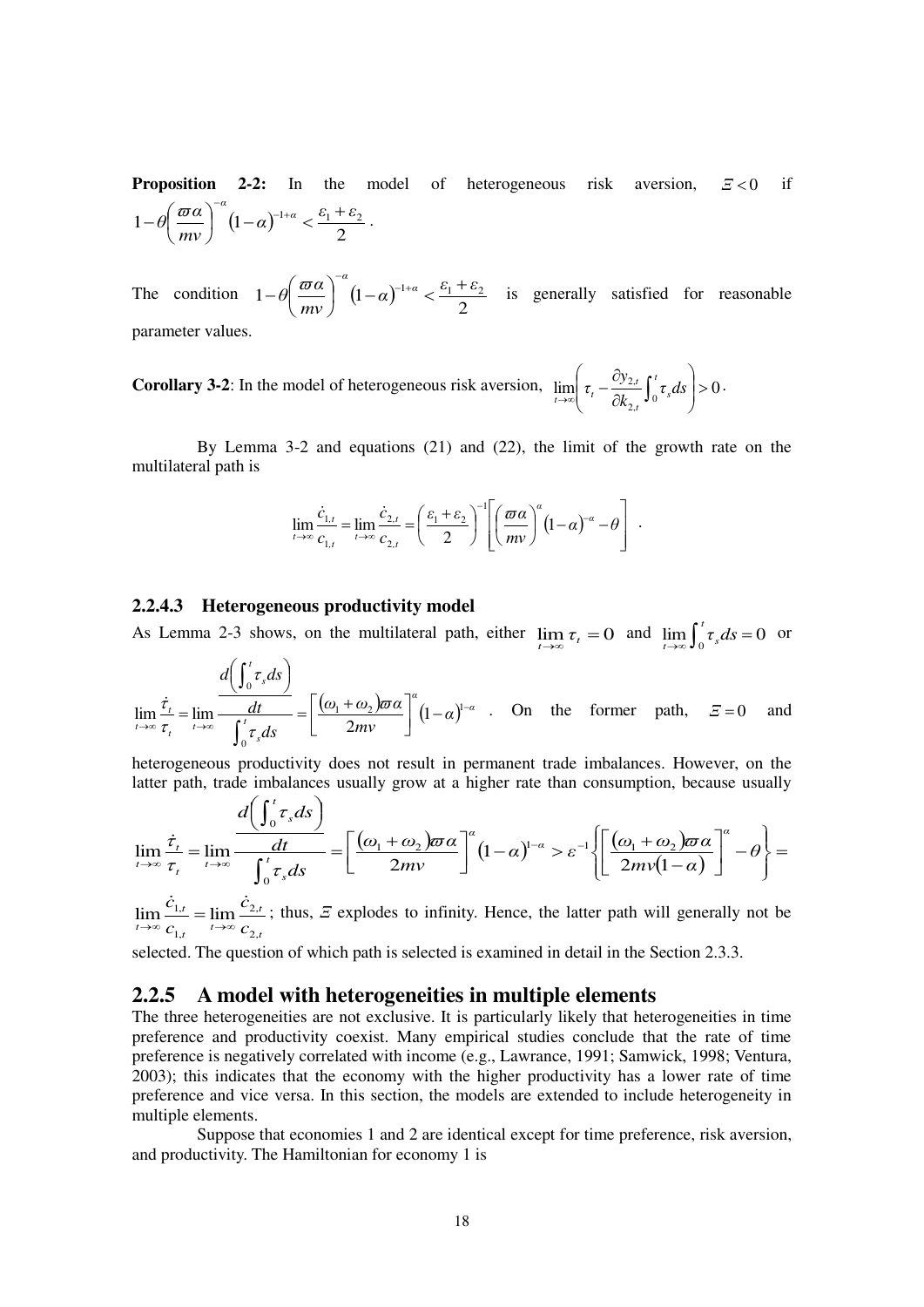$$
H_1 = u_1(c_{1,t}) \exp\left(-\theta_1 t\right) + \lambda_{1t} \left\{ \left[ \frac{(\omega_1 + \omega_2)\varpi\alpha}{2m\sqrt{1-\alpha}} \right]^{\alpha} k_{1,t} + \left[ \frac{(\omega_1 + \omega_2)\varpi\alpha}{2m\sqrt{1-\alpha}} \right]^{\alpha} \left(1-\alpha\right)^{1-\alpha} \int_0^t \tau_s ds - \tau_t - c_{1,t} \right\} ,
$$

and that for economy 2 is

$$
H_2 = u_2(c_{2,t}) \exp\left(-\theta_2 t\right) + \lambda_{2,t} \left\{ \left[ \frac{(\omega_1 + \omega_2)\varpi\alpha}{2m\sqrt{1-\alpha}} \right]^{\alpha} k_{2,t} - \left[ \frac{(\omega_1 + \omega_2)\varpi\alpha}{2m\sqrt{1-\alpha}} \right]^{\alpha} (1-\alpha)^{1-\alpha} \int_0^t \tau_s ds + \tau_t - c_{2,t} \right\} .
$$

The growth rates are

$$
\frac{\dot{c}_{1,t}}{c_{1,t}} = \varepsilon_1^{-1} \left\{ \left[ \frac{(\omega_1 + \omega_2)\varpi\alpha}{2mv(1-\alpha)} \right]^{\alpha} + \left[ \frac{(\omega_1 + \omega_2)\varpi\alpha}{2mv} \right]^{\alpha} (1-\alpha)^{1-\alpha} \frac{\partial \int_0^t \tau_s ds}{\partial k_{1,t}} - \frac{\partial \tau_t}{\partial k_{1,t}} - \theta_1 \right\} ,
$$

and

$$
\frac{\dot{c}_{2,t}}{c_{2,t}} = \varepsilon_2^{-1} \left\{ \left[ \frac{(\omega_1 + \omega_2)\varpi a}{2mv(1-\alpha)} \right]^\alpha - \left[ \frac{(\omega_1 + \omega_2)\varpi a}{2mv} \right]^\alpha (1-\alpha)^{1-\alpha} \frac{\partial \int_0^t \tau_s ds}{\partial k_{2,t}} + \frac{\partial \tau_t}{\partial k_{2,t}} - \theta_2 \right\} .
$$

Here, 
$$
\lim_{t \to \infty} \frac{\tau_t}{k_{1,t}} = \Xi
$$
,  $\lim_{t \to \infty} \frac{\tau_t}{k_{2,t}} = \frac{\omega_1}{\omega_2} \Xi$ ,  $\lim_{t \to \infty} \frac{\int_0^t \tau_s ds}{k_{1,t}} = \Xi \left( \lim_{t \to \infty} \frac{\dot{c}_{1,t}}{c_{1,t}} \right)^{-1}$ , and  $\lim_{t \to \infty} \frac{\int_0^t \tau_s ds}{k_{2,t}} = \frac{\frac{\epsilon_2}{\epsilon_1} \theta_1 - \theta_2 - \left( \frac{\epsilon_2}{\epsilon_1} - 1 \right) \left[ \frac{(\omega_1 + \omega_2) \overline{\omega} \alpha}{2m \sqrt{1 - \alpha}} \right]^{\alpha}}{\frac{\epsilon_2}{\epsilon_1} + \frac{\omega_1}{\omega_2} \Biggl\{ \left[ \frac{(\omega_1 + \omega_2) \overline{\omega} \alpha}{2m \sqrt{1 - \alpha}} \right]^{\alpha}} \left[ \frac{\left( \frac{\epsilon_2}{\epsilon_1} + \frac{\omega_1}{\omega_2} \right) \left[ \left[ \frac{(\omega_1 + \omega_2) \overline{\omega} \alpha}{2m \sqrt{1 - \alpha}} \right]^{\alpha}}{\left( 1 - \alpha \right)^{1 - \alpha} \left( \lim_{t \to \infty} \frac{\dot{c}_{1,t}}{c_{1,t}} \right)^{-1} - 1 \Biggr\} \Biggr\}$ ,

and the limit of the growth rate on the multilateral path is

$$
\lim_{t \to \infty} \frac{\dot{c}_{1,t}}{c_{1,t}} = \lim_{t \to \infty} \frac{\dot{c}_{2,t}}{c_{2,t}} = \left( \frac{\varepsilon_1 \omega_1 + \varepsilon_2 \omega_2}{\omega_1 + \omega_2} \right)^{-1} \left\{ \left[ \frac{(\omega_1 + \omega_2) \varpi \alpha}{2m \nu (1 - \alpha)} \right]^\alpha - \frac{\theta_1 \omega_1 + \theta_2 \omega_2}{\omega_1 + \omega_2} \right\} \quad . \tag{14}
$$

Clearly, if 
$$
\varepsilon_1 = \varepsilon_2
$$
 and  $\omega_1 = \omega_2 = 1$ , then  $\lim_{t \to \infty} \frac{\dot{c}_{1,t}}{c_{1,t}} = \lim_{t \to \infty} \frac{\dot{c}_{2,t}}{c_{2,t}} = \varepsilon_1^{-1} \left[ \left( \frac{\varpi \alpha}{mv} \right)^{\alpha} (1 - \alpha)^{-\alpha} - \frac{\theta_1 + \theta_2}{2} \right]$ ; if  
\n $\theta_1 = \theta_2$  and  $\omega_1 = \omega_2 = 1$ , then  $\lim_{t \to \infty} \frac{\dot{c}_{1,t}}{c_{1,t}} = \lim_{t \to \infty} \frac{\dot{c}_{2,t}}{c_{2,t}} = \left( \frac{\varepsilon_1 + \varepsilon_2}{2} \right)^{-1} \left[ \left( \frac{\varpi \alpha}{mv} \right)^{\alpha} (1 - \alpha)^{-\alpha} - \theta_1 \right]$ ; and if

$$
\theta_1 = \theta_2 \text{ and } \varepsilon_1 = \varepsilon_2 \text{, then } \lim_{t \to \infty} \frac{\dot{c}_{1,t}}{c_{1,t}} = \lim_{t \to \infty} \frac{\dot{c}_{2,t}}{c_{2,t}} = \varepsilon_1^{-1} \left\{ \left[ \frac{(\omega_1 + \omega_2)\varpi\alpha}{2m\upsilon(1-\alpha)} \right]^\alpha - \theta_1 \right\} \text{ as shown in Sections}
$$

2.2.3 and 2.2.4.

The sign of *Ξ* on the multilateral path depends on the relative values between  $\theta_1$  and  $\theta_2$ ,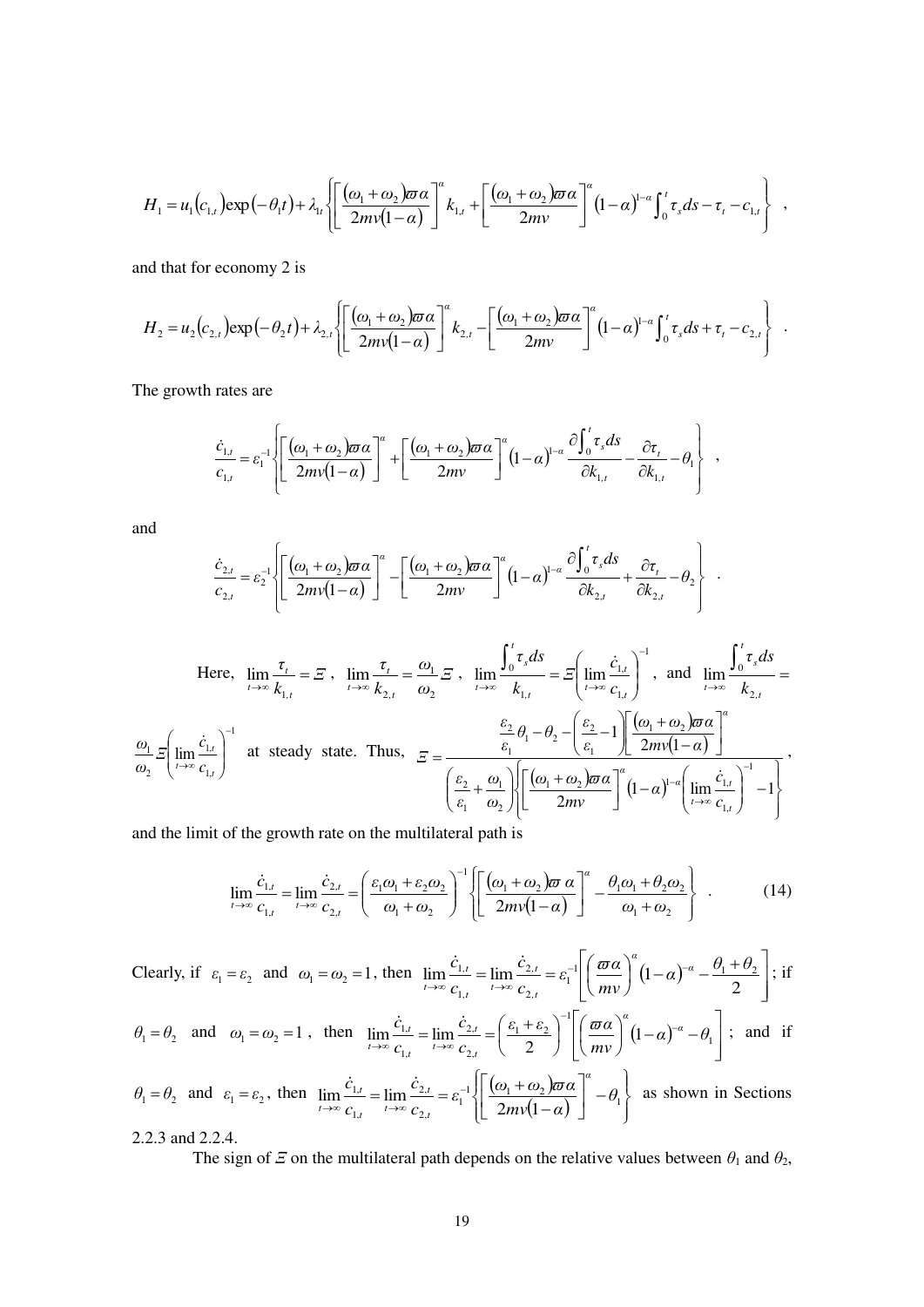*ε*1 and *ε*2, and *ω*1 and *ω*2. Nevertheless, if the rate of time preference and productivity are negatively correlated, as argued above (i.e., if  $\theta_1 < \theta_2$  and  $\omega_1 > \omega_2$  while  $\varepsilon_1 = \varepsilon_2$ ), then by similar proofs as those presented for Proposition 2-1 and Corollary 3-1, if  $\frac{(\omega_1+\omega_2)\varpi\alpha}{2\pi i}\bigg|^{\alpha}\bigg[1-(1-\alpha)^{1-\alpha}\varepsilon_1\bigg].$  $v_1 \cdot w_2$  $\left| 1 - (1 - \alpha)^{1 - \alpha} \varepsilon_1 \right| < \frac{\omega_1 \omega_1 + \omega_2 \omega_2}{\omega_1 \omega_1 + \omega_2 \omega_2}$  $2mv$  <sup>1</sup>  $\omega_1 + \omega$  $\left[\alpha\right]^{1-\alpha}\varepsilon_1\left] < \frac{\omega_1\theta_1+\omega_2\theta_1}{2}$ *mν*  $(\omega_1 + \omega_2) \varpi \alpha \Big]^\alpha \Big[ \begin{matrix} 1 & 0 \end{matrix} \Big]^{1-\alpha}$  $+$  $\int_{0}^{\alpha} \left[1-(1-\alpha)^{1-\alpha} \varepsilon_1\right] < \frac{\omega_1\theta_1+\omega_2}{\omega_1+\alpha}$  $\overline{\phantom{a}}$ L  $\left[\frac{(\omega_1 + \omega_2)\varpi\alpha}{2mv}\right]^{u} \left[1 - (1 - \alpha)^{1-\alpha}\varepsilon_1\right] < \frac{\omega_1\theta_1 + \omega_2\theta_2}{\omega_1 + \omega_2}$ , then  $\mathcal{Z} < 0$  and  $\lim_{t \to \infty} \left(\tau_t - \frac{\partial y_{2,t}}{\partial k_{2,t}}\int_0^t \tau_s ds\right) > 0$  $\int_{0}^{2t} \int_{0}^{t} \tau_{s} ds$  >  $\bigg)$  $\backslash$  $\overline{\phantom{a}}$  $\overline{\mathcal{L}}$ ſ  $\hat{c}$  $\lim_{t \to \infty} \left( \tau_t - \frac{\partial y_{2,t}}{\partial k_2} \int_0^t \tau_s ds \right)$ *k*  $\tau_{t} - \frac{\partial y_{2,t}}{\partial t} \int_{0}^{t}$ *s t t*  $\lim_{t\to\infty}$   $\left| \begin{array}{c} t \\ t \end{array} \right|$ on the multilateral path; that is, the current account deficits and trade surpluses of economy 1 continue indefinitely. The condition  $\left[\frac{(\omega_1 + \omega_2)\varpi a}{2m}\right]^{a} \left[1-(1-\alpha)^{1-a}\varepsilon_1\right]$  $\left| \left[ 1 - (1 - \alpha)^{1 - \alpha} \varepsilon_1 \right] \right| < \frac{\omega_1 \omega_1 + \omega_2 \omega_2}{\omega_1 \omega_1 + \omega_2 \omega_2}$  $\left[\alpha\right]^{1-a}\varepsilon_{1}\left] < \frac{\omega_{1}\theta_{1}+\omega_{2}\theta_{2}}{a}$  $(\omega_1 + \omega_2)\varpi\alpha$ <sup>n</sup><sub>1</sub>  $(1-\alpha)^{1-\alpha}$  $\int_{0}^{\alpha} \left[1-(1-\alpha)^{1-\alpha}\varepsilon_{1}\right] < \frac{\omega_{1}\theta_{1} + \omega_{2}}{\omega_{1} + \omega_{2}}$  $\overline{\phantom{a}}$  $\overline{\phantom{a}}$  $\left|\frac{(\omega_1+\omega_2)\varpi\alpha}{2}\right|^{\alpha}\left|1-(1-\alpha)^{1-\alpha}\varepsilon_1\right|<\frac{\omega_1\theta_1+\omega_2\theta_2}{2}$  is generally

satisfied for reasonable parameter values.

### **2.2.6 Multi-economy models**

The two-economy models can be extended to include numerous economies that have differing degrees of heterogeneity.

*mν*

 $1 + \omega_2$ 

 $^{+}$ 

 $2mv$  <sup>1</sup>  $\omega_1 + \omega$ 

#### **2.2.6.1 Heterogeneous time preference model**

Suppose that there are *H* economies that are identical except for time preference. Let  $\theta_i$  be the rate of time preference of economy *i* and  $\tau_{i,j,t}$  be the current account balance of economy *i* with economy *j*, where  $i = 1, 2, ..., H$ ,  $j = 1, 2, ..., H$ , and  $i \neq j$ . Because the total population is *Lt* , the population in each economy is *H*  $\frac{L_t}{L}$ . The representative household of economy *i* maximizes its expected utility

$$
E\int_0^\infty u_i(c_{i,t})\exp(-\theta_i t)dt ,
$$

subject to

$$
\dot{k}_{i,t} = y_{i,t} + \sum_{j=1}^{H} \frac{\partial y_{j,t}}{\partial k_{j,t}} \int_0^t \tau_{i,j,s} ds - \sum_{j=1}^{H} \tau_{i,j,t} - c_{i,t} - \nu \dot{A}_{i,t} \left(\frac{L_t}{H}\right)^{-1}
$$

for  $i \neq j$ .

**Proposition 3-1:** In the multi-economy model of heterogeneous time preference, if and only if

$$
\lim_{t \to \infty} \frac{\dot{c}_{i,t}}{c_{i,t}} = \varepsilon^{-1} \left[ \left( \frac{\varpi \alpha}{mv} \right)^{\alpha} \left( 1 - \alpha \right)^{-\alpha} - \frac{\sum_{q=1}^{H} \theta_q}{H} \right]
$$
(15)

for any *i*, all the optimality conditions of all heterogeneous economies are satisfied at steady state, and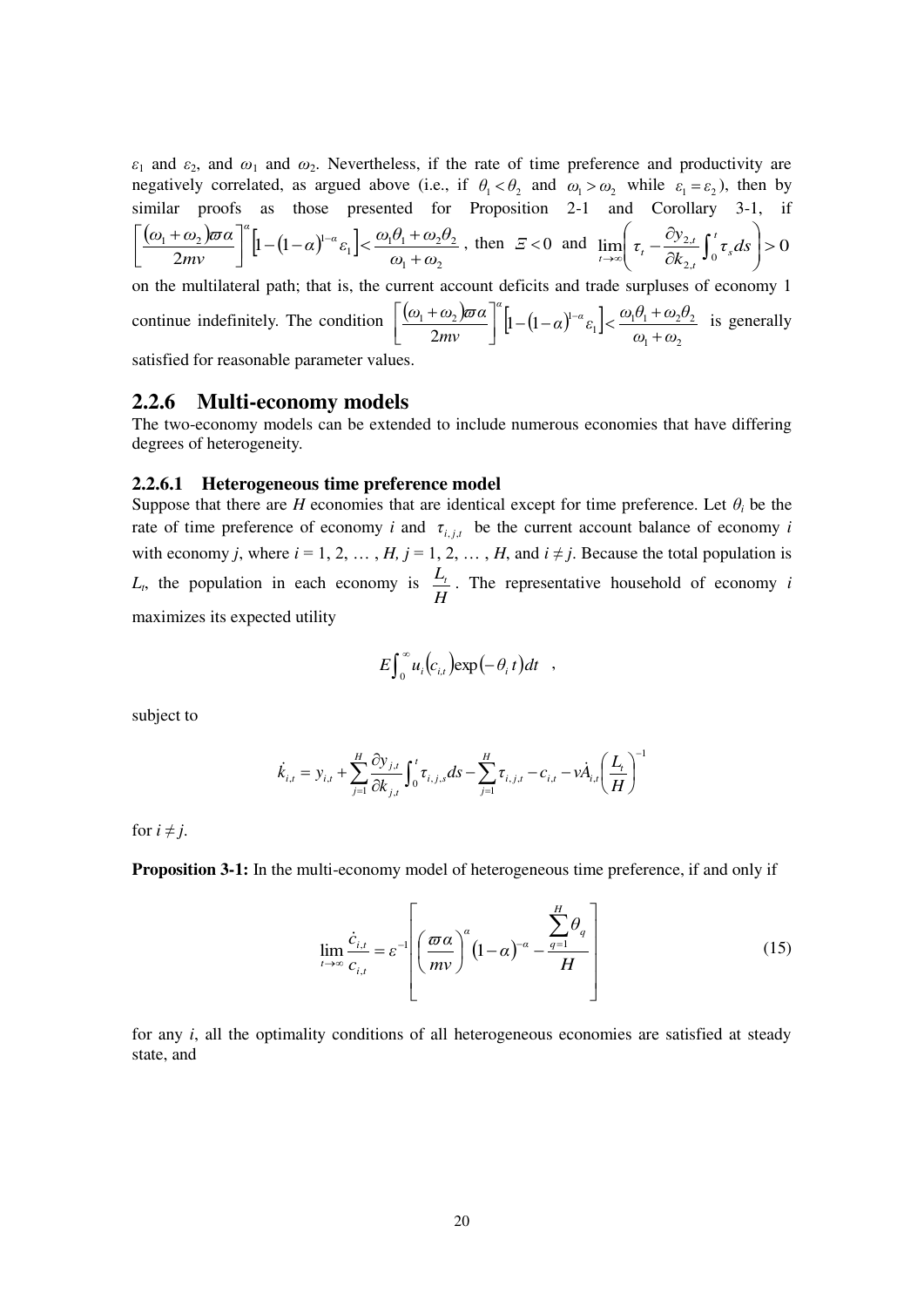$$
\lim_{t \to \infty} \frac{\dot{c}_{i,t}}{c_{i,t}} = \lim_{t \to \infty} \frac{\dot{k}_{i,t}}{k_{i,t}} = \lim_{t \to \infty} \frac{\dot{y}_{i,t}}{y_{i,t}} = \lim_{t \to \infty} \frac{\dot{A}_t}{A_t} = \lim_{t \to \infty} \frac{\dot{\tau}_{i,j,t}}{\tau_{i,j,t}} = \lim_{t \to \infty} \frac{d \int_0^t \tau_{i,j,s} ds}{\int_0^t \tau_{i,j,s} ds}
$$

for any *i* and  $j$  ( $i \neq j$ ). **Proof:** See Harashima (2010)

#### **2.2.6.2 Heterogeneous risk aversion model**

The heterogeneous risk aversion model can be extended to the multi-economy model by a proof similar to that for Proposition 3-1. Suppose that *H* economies are identical except for risk aversion, and their degrees of risk aversion are  $\varepsilon_i$  ( $i = 1, 2, ..., H$ ).

**Proposition 3-2:** In the multi-economy model of heterogeneous risk aversion, if and only if

$$
\lim_{t \to \infty} \frac{\dot{c}_{i,t}}{c_{i,t}} = \left(\frac{\sum_{q=1}^{H} \varepsilon_q}{H}\right)^{-1} \left[\left(\frac{\varpi \alpha}{mv}\right)^{\alpha} (1-\alpha)^{-\alpha} - \theta\right]
$$
(16)

for any *i*, all the optimality conditions of all heterogeneous economies are satisfied at steady state, and

$$
\lim_{t \to \infty} \frac{\dot{c}_{i,t}}{c_{i,t}} = \lim_{t \to \infty} \frac{\dot{k}_{i,t}}{k_{i,t}} = \lim_{t \to \infty} \frac{\dot{y}_{i,t}}{y_{i,t}} = \lim_{t \to \infty} \frac{\dot{A}_t}{A_t} = \lim_{t \to \infty} \frac{\dot{\tau}_{i,j,t}}{\tau_{i,j,t}} = \lim_{t \to \infty} \frac{\frac{d\int_0^t \tau_{i,j,s} ds}{\int_0^t \tau_{i,j,s} ds}}{\int_0^t \tau_{i,j,s} ds}
$$

for any *i* and *j* ( $i \neq j$ ).

#### **2.2.6.3 Heterogeneous productivity model**

The heterogeneous productivity model can also be extended by a proof similar to that for Proposition 3-1. Suppose that *H* economies are identical except for productivity, and their productivities are  $\omega_i$  (*i* = 1, 2, ..., *H*). Note that, because  $k_{1+2,t} = k_{1,t} + k_{2,t} = k_{2,t} \frac{\omega_1}{\omega_1} + 1$  $\overline{\phantom{a}}$ Ţ  $\mathsf{I}$ L  $t_{+2,t} = k_{1,t} + k_{2,t} = k_{2,t} \left[ \frac{\omega_1}{\omega_1} + 1 \right]$  $\overline{c}$  $k_{1+2,t} = k_{1,t} + k_{2,t} = k_{2,t} \left| \frac{\omega_1}{\omega_2} \right|$  $k_{1+2,t} = k_{1,t} + k_{2,t} = k_{2,t} \frac{\omega_1}{\omega_1} + 1$ , the productivity of economy 1+2 is  $y_{1+2,t} = A_t^{\alpha} \left( \omega_1^{\alpha} k_{1,t}^{1-\alpha} + \omega_2^{\alpha} k_{2,t}^{1-\alpha} \right) = \left( \omega_1 + \omega_2 \right)^{\alpha} A_t^{\alpha} k_{1+2,t}^{1-\alpha}$ .

**Proposition 3-3:** In the multi-economy model of heterogeneous productivity, if and only if

$$
\lim_{t \to \infty} \frac{\dot{c}_{i,t}}{c_{i,t}} = \varepsilon^{-1} \left\{ \left[ \frac{\left( \sum_{q=1}^{H} \omega_q \right) \overline{\omega} \alpha}{Hm\sqrt{1-\alpha}} \right]^{\alpha} - \theta \right\}
$$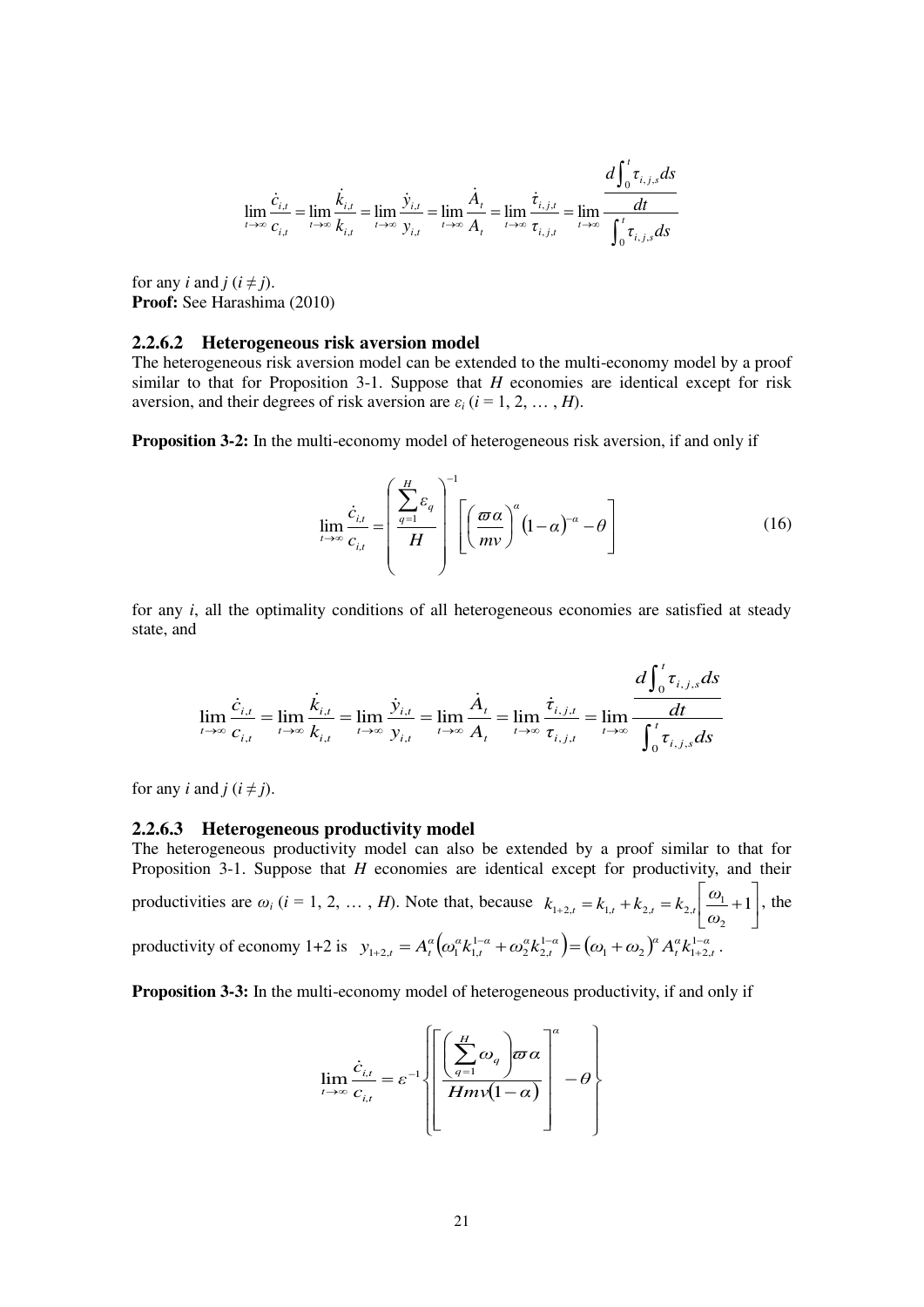for any *i*, all the optimality conditions of all heterogeneous economies are satisfied at steady state, and

$$
\lim_{t \to \infty} \frac{\dot{c}_{i,t}}{c_{i,t}} = \lim_{t \to \infty} \frac{\dot{k}_{i,t}}{k_{i,t}} = \lim_{t \to \infty} \frac{\dot{y}_{i,t}}{y_{i,t}} = \lim_{t \to \infty} \frac{\dot{A}_t}{A_t}
$$

for any *i* and  $j$  ( $i \neq j$ ).

#### **2.2.6.4 Heterogeneity in multiple elements**

Similarly, the multi-economy model can be extended to heterogeneity in multiple elements, as follows.

**Proposition 3-4:** In the multi-economy model of heterogeneity in multiple elements, if and only if

$$
\lim_{t \to \infty} \frac{\dot{c}_{i,t}}{c_{i,t}} = \left( \frac{\sum_{q=1}^{H} \varepsilon_q \omega_q}{\sum_{q=1}^{H} \omega_q} \right)^{-1} \left\{ \left[ \frac{\varpi \alpha \sum_{q=1}^{H} \omega_q}{Hm \sqrt{1-\alpha}} \right]^\alpha - \frac{\sum_{q=1}^{H} \theta_q \omega_q}{\sum_{q=1}^{H} \omega_q} \right\} \tag{17}
$$

*t*

for any  $i$  (= 1, 2,  $\dots$ , *H*), all the optimality conditions of all heterogeneous economies are satisfied at steady state, and

$$
\lim_{t \to \infty} \frac{\dot{c}_{i,t}}{c_{i,t}} = \lim_{t \to \infty} \frac{\dot{k}_{i,t}}{k_{i,t}} = \lim_{t \to \infty} \frac{\dot{y}_{i,t}}{y_{i,t}} = \lim_{t \to \infty} \frac{\dot{A}_t}{A_t} = \lim_{t \to \infty} \frac{\dot{\tau}_{i,j,t}}{\tau_{i,j,t}} = \lim_{t \to \infty} \frac{\frac{d\int_0^t \tau_{i,j,s} ds}{dt}}{\int_0^t \tau_{i,j,s} ds}
$$

for any *i* and *j* ( $i \neq j$ ).

 Proposition 3-4 implies that the concept of the representative household in a heterogeneous population implicitly assumes that all households are on the multilateral path.

## *2.3 The unilateral path*

The multilateral path satisfies all the optimality conditions, but that does not mean that the two economies naturally select the multilateral path. Ghiglino (2002) predicts that it is likely that, under appropriate assumptions, the results of Becker (1980) still hold in endogenous growth models. Farmer and Lahiri (2005) show that balanced growth equilibria do not exist in a multi-agent economy in general, except in the special case that all agents have the same constant rate of time preference. How the economies behave in the environments described in Sections 2 and 3 when the government does not intervene, i.e.,  $\bar{g} = 0$ . is examined in this section.

## **2.3.1 Heterogeneous time preference model**

The multilateral path is not the only path on which all the optimality conditions of economy 1 are satisfied. Even if economy 1 behaves unilaterally, it can achieve optimality, but economy 2 cannot.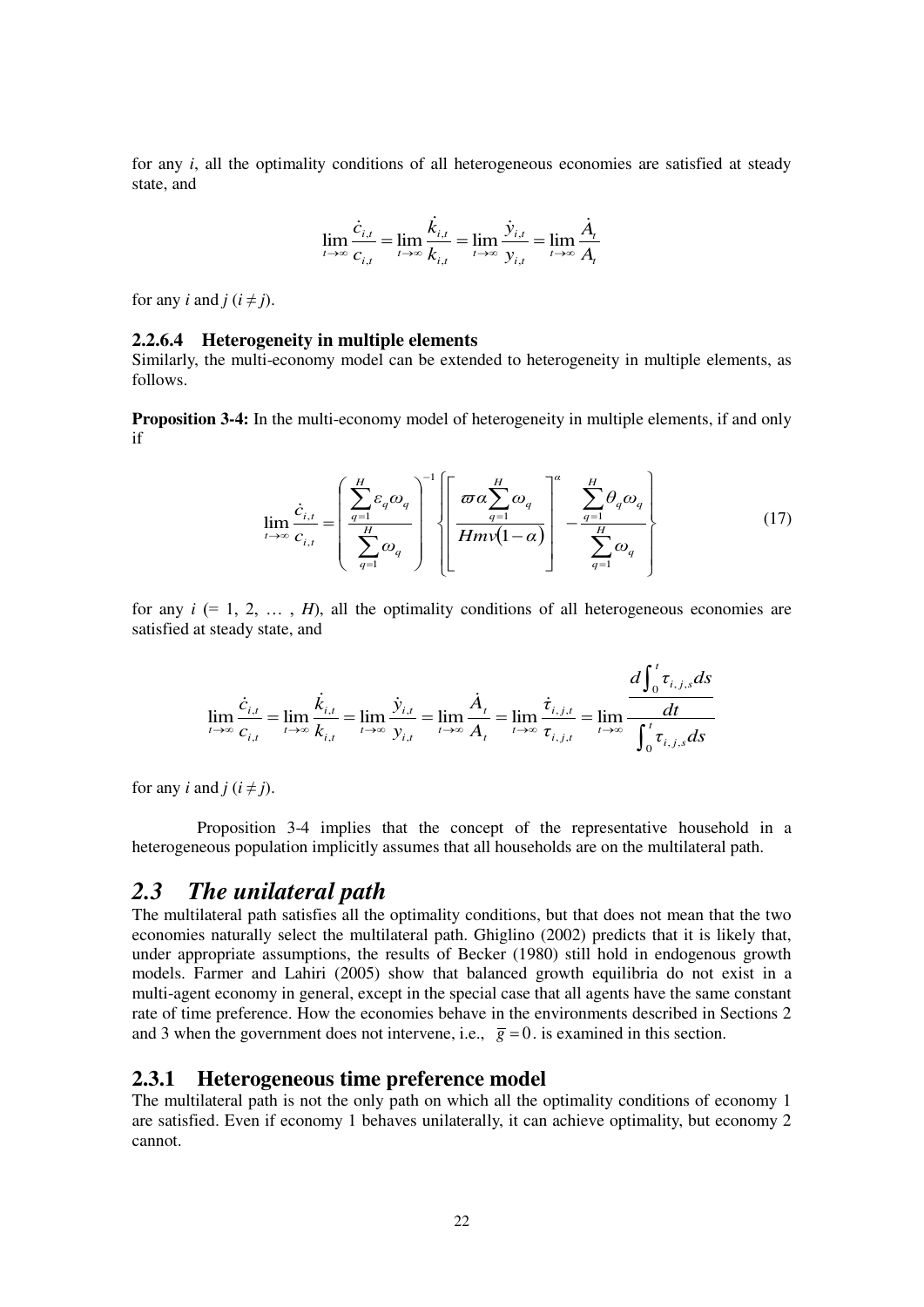**Lemma 4-1:** In the heterogeneous time preference model, if each economy sets  $\tau$ , without regarding the other economy's optimality conditions, then it is not possible to satisfy all the optimality conditions of both economies.

**Proof:** See Harashima (2010)

Since 
$$
\lim_{t \to \infty} \frac{\dot{c}_{1,t}}{c_{1,t}} = \varepsilon^{-1} \left\{ \left( \frac{\varpi \alpha}{mv} \right)^{\alpha} (1-\alpha)^{-\alpha} + \left( \frac{\varpi \alpha}{mv} \right)^{\alpha} (1-\alpha)^{1-\alpha} \lim_{t \to \infty} \frac{\tau_t}{k_{1,t}} \left( \lim_{t \to \infty} \frac{\dot{\tau}_t}{\tau_t} \right)^{-1} - \lim_{t \to \infty} \frac{\tau_t}{k_{1,t}} - \theta_1 \right\}
$$

at steady state, all the optimality conditions of economy 1 can be satisfied only if either

$$
\lim_{t \to \infty} \frac{\dot{\tau}_t}{\tau_t} = \lim_{t \to \infty} \frac{\frac{d\left(\int_0^t \tau_s ds\right)}{dt}}{\int_0^t \tau_s ds} = \lim_{t \to \infty} \frac{\dot{c}_{1,t}}{c_{1,t}} \tag{18}
$$

or

$$
\lim_{t \to \infty} \frac{\dot{\tau}_t}{\tau_t} = \lim_{t \to \infty} \frac{d\left(\int_0^t \tau_s ds\right)}{\int_0^t \tau_s ds} = \left(\frac{\varpi \alpha}{mv}\right)^\alpha \left(1 - \alpha\right)^{1 - \alpha} \quad . \tag{19}
$$

That is, *t t*  $\lim_{t\to\infty}$  *c c* ,1  $\lim_{n \to \infty} \frac{\mathcal{C}_{1n}}{n}$  $\dot{c}$ im  $\frac{c_{1,t}}{\sigma}$  can be constant only when either equation (18) or (19) is satisfied. Conversely, economy 1 has two paths on which all its optimality conditions are satisfied. Equation (18) indicates that  $\lim_{t \to \infty} \frac{c_t}{k_{1,t}} =$ *t*  $t \rightarrow \infty$   $k$ *τ* ,1  $\lim_{t \to \infty} \frac{c_t}{t}$  constant, and equation (19) indicates that  $(1-\alpha)^{1-\alpha}$   $\left|\lim_{t \to \infty} \frac{\tau_t}{t}\right| -1 = 0$ 1  $\lim_{t\to\infty}\frac{\tau_t}{\tau}$  -1= J  $\backslash$  $\overline{\phantom{a}}$  $\setminus$  $\bigg)^{\alpha} (1-\alpha)^{1-\alpha}$ J  $\left(\frac{\varpi a}{\cdot}\right)$  $\setminus$  $(\varpi a)^a_{(1-\alpha)^{1-a}} \Big|_{\lim} \dot{\tau}_t \Big|$  $\rightarrow \infty$  $\overline{a}$ *t t t α*(1 α)<sup>1-α</sup> *τ α*)<sup>1-*α*</sub> [  $\lim \frac{\dot{\tau}}{ }$ </sup> *mν*  $\frac{\varpi a}{\varpi} \int_{0}^{\alpha} (1-\alpha)^{1-\alpha} \left( \lim \frac{\dot{\tau}_{t}}{1-\alpha} \right)^{-1} -1 = 0$  for any *t t*  $\overline{t\rightarrow\infty}$   $k$ *τ* ,1  $\lim_{t\to\infty}\frac{t}{k}$ . Equation (18) corresponds to the  $\int_0^t \tau_s ds$  $\left(\int_0^t \tau_s ds\right)$ ſ *t s*  $d\left[\int_{0}^{t} \tau_{s} ds\right]$ *c*  $\mathbf{0}$ τ

multilateral path. On the path satisfying equation (19),  $\int$  $\lim_{t\to\infty}\frac{c_{1,t}}{c_{1,t}}\neq \lim_{t\to\infty}\frac{c_t}{\tau}=\lim_{t\to\infty}\frac{c_{1,t}}{\tau}$ *s t t t t t t*  $\tau \mapsto \infty$   $c_{1,t}$   $\tau \mapsto \infty$   $\tau_t$   $\tau \mapsto \infty$   $\int_{0}^{t} \tau_s ds$ *dt c*  $\mathbf{0}$ ,1  $\lim_{t \to \infty} \frac{c_{1,t}}{t} \neq \lim_{t \to \infty} \frac{c_t}{t} = \lim_{t \to \infty}$ τ τ  $\dot{c}_{1,t} \neq \lim \frac{\dot{\tau}_t}{\dot{\tau}_t} = \lim \frac{\dot{\tau}_t}{\dot{\tau}_t}$ 

and *t t t t t*  $\lim_{t\to\infty}$   $c_{1,t}$   $\lim_{t\to\infty}$   $c$ *c c c* ,2 ,2 ,1  $\lim \frac{c_{1,t}}{n} > \lim$  $\dot{c}_{1,t}$   $\dot{c}$  $\lim_{t \to \infty} \frac{c_{1,t}}{c_{1,t}} > \lim_{t \to \infty} \frac{c_{2,t}}{c_{2,t}}$ . Here, by equations (6) and (7),

$$
c_{1,t} - c_{2,t} = 2 \left( \frac{\partial y_{1,t}}{\partial k_{1,t}} \int_0^t \tau_s ds - \tau_t \right) = 2 \left[ \left( \frac{\varpi \alpha}{m v} \right)^{\alpha} \left( 1 - \alpha \right)^{1-\alpha} \int_0^t \tau_s ds - \tau_t \right],
$$

and

$$
\lim_{t \to \infty} (c_{1,t} - c_{2,t}) = 0
$$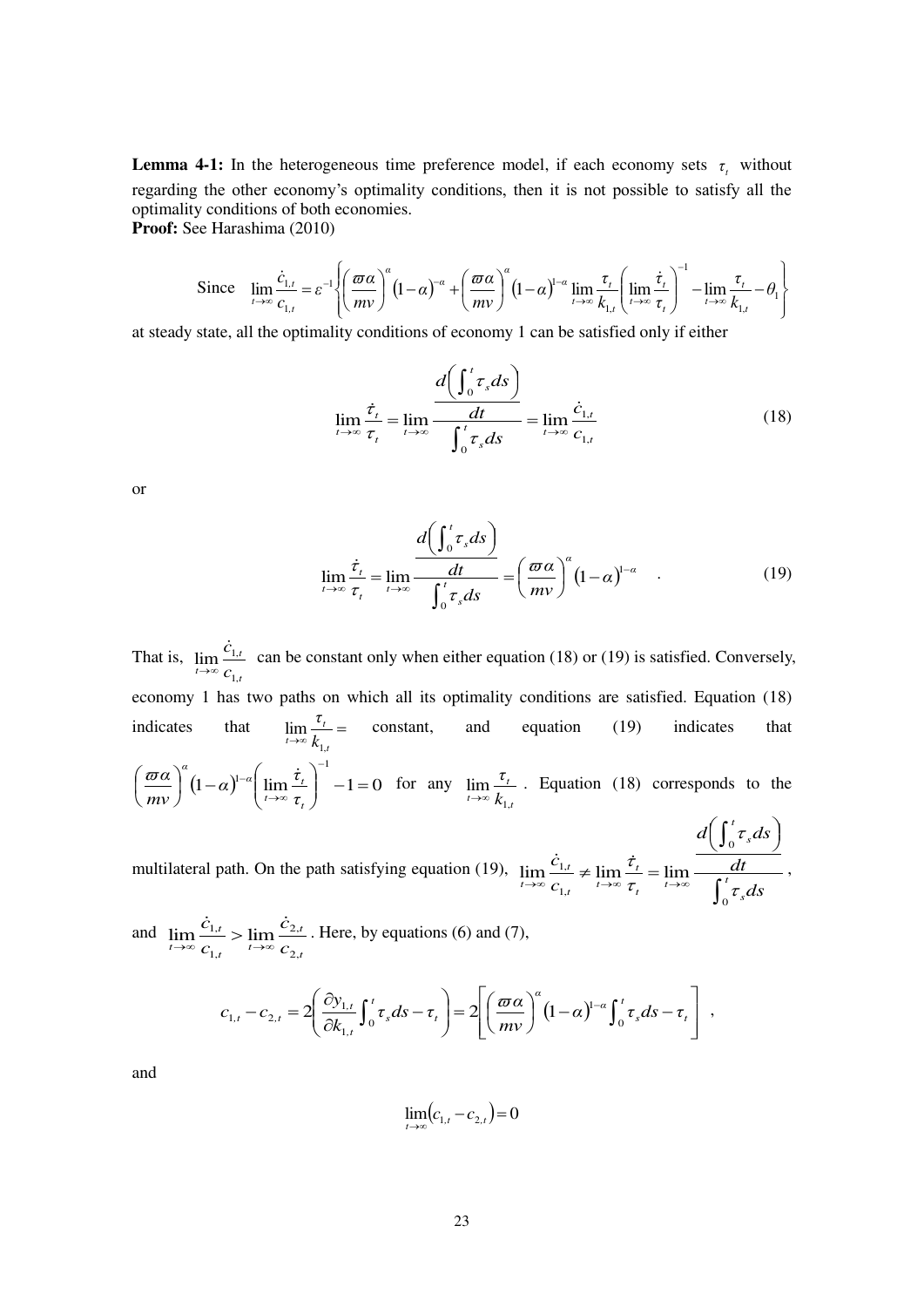is required because  $\lim_{\epsilon t} \frac{\tau_i}{\epsilon t} = \left(\frac{\varpi a}{\epsilon}\right)^a (1-a)^{1-a}$ *t s t*  $\lim_{t\to\infty}\frac{c_t}{\int_{-\pi}^t}=\left(\frac{\omega\alpha}{mv}\right)(1-\alpha)$ *mν α ds* ÷  $\lim_{t \to \infty} \frac{c_t}{\int_{-\pi}^t d\sigma} = \frac{1}{m} \frac{\omega \alpha}{m} \int (1 -$ J  $\left(\frac{\varpi a}{\cdot}\right)$  $\setminus$  $=$  $($ J  $\lim_{t \to \infty} \frac{\tau_t}{\sigma_t} = \frac{\omega \alpha}{2} |(-\alpha)^1$  $\boldsymbol{0}$ τ  $\frac{\tau_i}{\tau_{\text{max}}} = \left( \frac{\omega a}{\omega} \right) (1-\alpha)^{1-\alpha}$ . However, because *t t t t t*  $\sum_{t\to\infty}$   $c_{1,t}$   $\sum_{t\to\infty}$   $\sum_{t\infty}$ *c c c* ,2 ,2 ,1  $\lim_{t\to 0} \frac{C_{1,t}}{t} > \lim_{t\to 0}$  $\dot{c}_{1,t}$   $\dot{c}$  $\lim_{t \to \infty} \frac{C_{1,t}}{C_{1,t}} > \lim_{t \to \infty} \frac{C_{2,t}}{C_{2,t}}$ ,

economy 2 must initially set consumption such that  $c_{2,0} = \infty$ , which violates the optimality condition of economy 2. Therefore, unlike with the multilateral path, all the optimality conditions of economy 2 cannot be satisfied on the path satisfying equation (19) even though those of economy 1 can. Hence, economy 2 has only one path on which all its optimality conditions can be satisfied—the multilateral path. The path satisfying equation (19) is called the "unilateral balanced growth path" or the "unilateral path" in the following discussion. Clearly, heterogeneity in time preference is not sustainable on the unilateral path.

 How should economy 2 respond to the unilateral behavior of economy 1? Possibly, both economies negotiate for the trade between them, and some agreements may be reached. If no agreement is reached, however, and economy 1 never regards economy 2's optimality conditions, economy 2 generally will fall into the following unfavorable situation.

**Remark 1-1**: In the model of heterogeneous time preference, if economy 1 does not regard the optimality conditions of economy 2, the ratio of economy 2's debts (owed to economy 1) to its consumption explodes to infinity while all the optimality conditions of economy 1 are satisfied.

The reasoning behind Remark 1-1 is as follows. When economy 1 selects the unilateral path and sets  $c_{1,0}$  so as to achieve this path, there are two options for economy 2. The first option is for economy 2 to also pursue its own optimality without regarding economy 1: that is, to select its own unilateral path. The second option is to adapt to the behavior of economy 1 as a follower. If economy 2 takes the first option, it sets  $c_{2,0}$  without regarding  $c_{1,0}$ . As the proof of Lemma 4-1 indicates, unilaterally optimal growth rates are different between the two economies and  $c_{1,t}$   $c_{2,t}$   $\partial y_{1,t}$   $\varpi$   $\partial (y_{1,t} + y_{2,t})$  $\frac{\dot{c}_{1,t}}{\dot{c}_{2,t}}$  ; thus, the initial consumption should be set as  $c_{1,0} < c_{2,0}$ . Because *,t ,t t*  $,t$ <sup>1</sup>  $y_{2,t}$ *,t ,t k y A*  $y_{1,t} + y$  $k_{1,t}$  2*mv y* 2  $1, t$   $3, t$   $2, t$   $2$   $2$ 1 1  $2mv$   $\partial A_t$   $\partial$  $=\frac{\partial}{\partial x}$  $\partial$  $=\frac{\varpi}{2} \frac{\partial (y_{1,t}+y_{1,t})}{\partial x_{1,t}}$  $\frac{\partial y_{i,t}}{\partial k_{i,t}} = \frac{\omega}{2mv} \frac{\partial (y_{i,t} + y_{2,t})}{\partial A_t} = \frac{\partial y_{2,t}}{\partial k_{2,t}}$  and  $k_{i,t} = k_{2,t}$  must be kept, capital and technology are equal and grow at the same rate in both economies. Hence, because  $c_{1,0} < c_{2,0}$ , more capital is initially produced in economy 1 than in economy 2 and some of it will need to be exported to economy 2. As a result, *t t ,t ,t ,t ,t t t c c k k k k c c* ,2 ,2 2 2 1 1 ,1  $\frac{\dot{c}_{1,t}}{\dot{c}_{1,t}} > \frac{\dot{k}_{2,t}}{\dot{c}_{2,t}} > \frac{\dot{c}_{2,t}}{\dot{c}_{2,t}}$ , which means that all the optimality  $\dot{c}_{1}$ ,  $\dot{k}_{1}$ ,  $\dot{k}_{2}$ ,  $\dot{c}$ 

conditions of both economies cannot be satisfied. Since *t t t ,t ,t t ,t ,t t t t*  $\int_{t\to\infty}^{t\to\infty} c_{1,t}$   $\int_{t\to\infty}^{t\to\infty} k_{2,t}$   $\int_{t\to\infty}^{t\to\infty} c$ *c k k k k c c* ,2 ,2 2 2 1 1 ,1  $\lim_{t \to 0} \frac{c_{1,t}}{t} > \lim_{t \to 0} \frac{c_{1,t}}{t} > \lim_{t \to 0} \frac{c_{2,t}}{t} > \lim_{t \to 0}$  $\lim_{t\to\infty}\frac{C_{1,t}}{C}>\lim_{t\to\infty}\frac{C_{1,t}}{k}=\lim_{t\to\infty}\frac{C_{2,t}}{k}>\lim_{t\to\infty}\frac{C_{2,t}}{C_2},$ 

capital soon becomes abundant in economy 2, and excess goods and services are produced in that economy. These excess products are exported to and utilized in economy 1. This process escalates as time passes because *t t t ,t ,t t ,t ,t t t t*  $t \rightarrow \infty$   $c_{1,t}$   $t \rightarrow \infty$   $k_{1,t}$   $t \rightarrow \infty$   $k_{2,t}$   $t \rightarrow \infty$   $c$ *c k k k k c c* ,2 ,2 2 2 1 1 ,1  $\lim_{t \to 0} \frac{k_{1,t}}{t} = \lim_{t \to 0} \frac{k_{2,t}}{t} > \lim_{t \to 0}$  $\dot{c}_{1t}$   $\dot{k}_{1t}$   $\dot{k}_{2t}$   $\dot{c}$  $\lim_{t \to \infty} \frac{c_{1,t}}{c_{1,t}} > \lim_{t \to \infty} \frac{\kappa_{1,t}}{k} = \lim_{t \to \infty} \frac{\kappa_{2,t}}{k} > \lim_{t \to \infty} \frac{c_{2,t}}{c_{2,t}}$ , and eventually

almost all consumer goods and services produced in economy 2 are consumed by households in economy 1. These consequences will be unfavorable for economy 2.

If economy 2 takes the second option, it should set  $c_{2,0} = \infty$  to satisfy all its optimality conditions, as the proof of Lemma 4-1 indicates. Setting  $c_{2,0} = \infty$  is impossible, but economy 2 as the follower will initially set  $c_{2,t}$  as large as possible. This action gives economy 2 a higher expected utility than that of the first option, because consumption in economy 2 in the second case is always higher. As a result, economy 2 imports as many goods and services as possible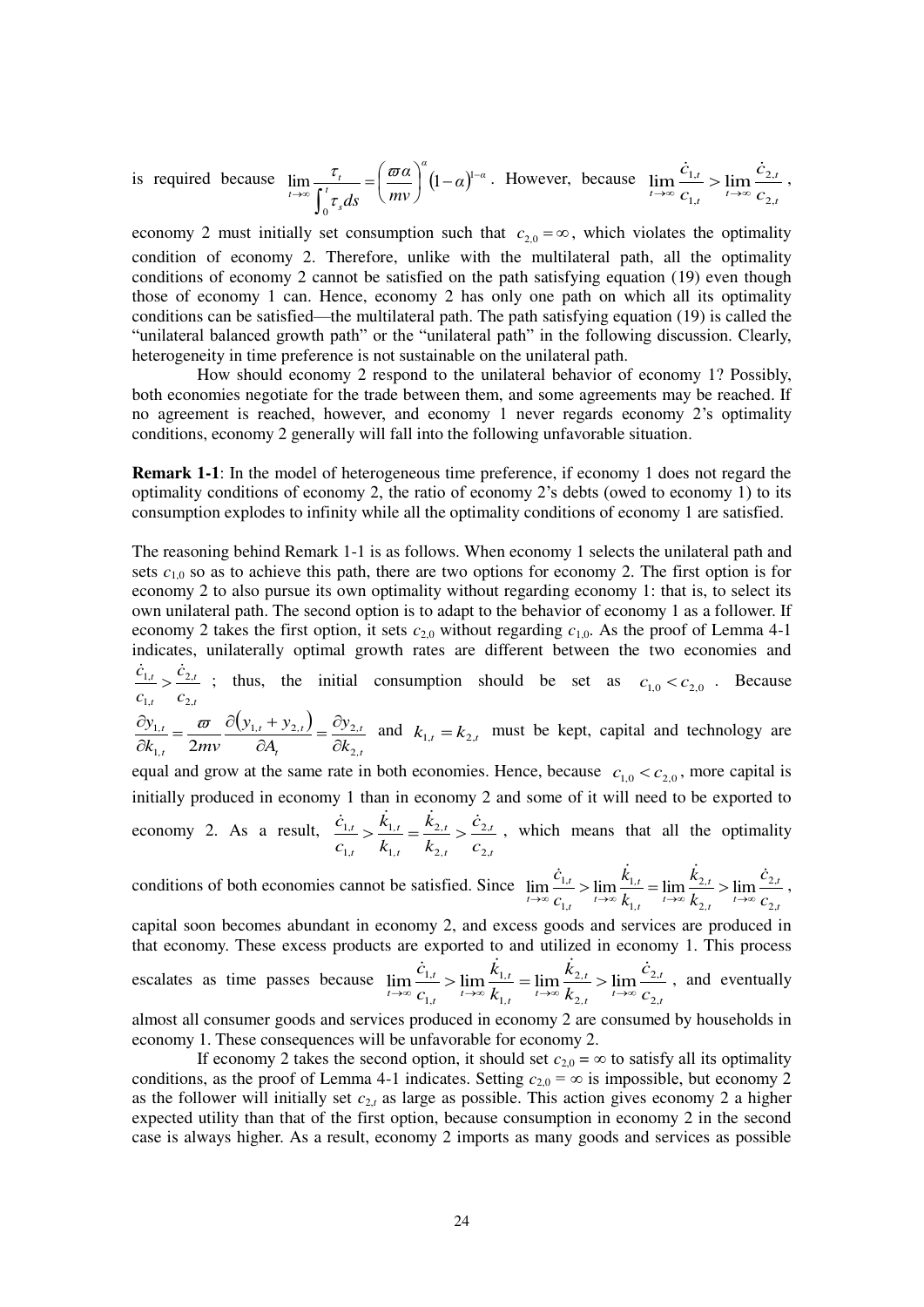from economy 1, and the trade deficit of economy 2 continues until  $\left(\frac{\varpi a}{m}\right) (1-a)^{1-a} \int_0^t \tau_s ds = \tau$ *s α*(1 a)<sup>1-*α*</sup>  $\alpha$ <sup> $^{\prime -\alpha}$ </sup>  $\int_{0}^{\pi} \tau_{s} ds = \tau$ *mν*  $\left(\frac{\alpha}{a}\right)^{a}(1-\alpha)^{1-\alpha}\int_{0}^{t}\tau_{s}ds=$  $\bigg)$  $\left(\frac{\varpi a}{\cdot}\right)$  $\overline{\phantom{0}}$  $\left(\frac{\varpi a}{m\nu}\right)^{\alpha}(1-\alpha)^{1-\alpha}\int$  $\mathbf{0}$  $\frac{\omega a}{\omega}$   $(1-\alpha)^{1}$ 

$$
\frac{d\left(\int_0^t \tau_s ds\right)}{dt}
$$

is achieved; this is, ſ  $=\frac{\overline{r}}{r}$ *s t t ds dt*  $\mathbf{0}$  $\tau_t$   $\tau$  $\frac{\dot{\tau}_t}{\dot{\tau}_t} = \frac{dt}{\sqrt{2\pi}}$  is achieved. The current account deficits and the

accumulated debts of economy 2 will continue to increase indefinitely. Furthermore, they will increase more rapidly than the growth rate of outputs ( *t t*  $t \rightarrow \infty$   $y$ *y* ,2  $\lim_{x \to 2} \frac{y_2}{x_1}$  $\dot{y}$  $\lim_{x \to \infty} \frac{y_{2,t}}{y_{2,t}}$  because, in general,

$$
\lim_{t \to \infty} \frac{\dot{c}_{1,t}}{c_{1,t}} < \lim_{t \to \infty} \frac{\dot{\tau}_t}{\tau_t}
$$
; that is,  $\left(1 - \varepsilon \left( \frac{\varpi a}{mv} \right)^{\alpha} \left(1 - \alpha \right)^{1-\alpha} < \theta_1 \left( < \theta_2 \right)$ . If no disturbance occurs, the

expansion of debts may be sustained forever, but economy 2 becomes extremely vulnerable to even a very tiny negative disturbance. If such a disturbance occurs, economy 2 will lose all its capital and will no longer be able to repay its debts. This result corresponds to the state shown by Becker (1980), and it will also be unfavorable for economy 2. Because  $\overline{\phantom{a}}$  $\mathbf{r}$ *t α*(1 a)<sup>1-α</sup>  $\frac{d^{n}a}{dt}$  (1– $\alpha$ )<sup>1– $a \int_{a}^{b} \tau_{a} ds - \tau_{b}$  = 0, inequality (27) holds, and the transversality condition for</sup>

 $\lim_{t\to\infty}\left|\left(\frac{\varpi\alpha}{mv}\right)(1-\alpha)^{1-\alpha}\int_0^t\tau_sds-\tau_t\right|=0$  $\int_{a}^{1-a} \int_{s}^{t} \tau_{s} ds - \tau_{t}$  =  $\overline{\phantom{a}}$  $\overline{\phantom{a}}$  $\frac{1}{2}$ L  $\mathbf{r}$ L  $\left(1-\alpha\right)^{1-\alpha}\left| \int_{0}^{\alpha} \tau_{s} ds - \right|$ J  $\left(\frac{\varpi a}{\cdot}\right)$  $\setminus$  $\left(\frac{\varpi a}{m\nu}\right)^{\alpha}(1-\alpha)^{1-\alpha}\int$  $\lim_{t\to\infty}$   $\left(\frac{mv}{mv}\right)$   $\lim_{t\to\infty}$   $\lim_{t\to\infty}$   $\lim_{t\to\infty}$ *s*  $\lim_{t\to\infty}\left|\left(\frac{\omega}{mv}\right)^{1-\alpha}\right|^{1-\alpha}$ *mν*

economy 1 is satisfied by Lemma 1-1. Thus, all the optimality conditions of economy 1 are satisfied if economy 2 takes the second option.

 As a result, all the optimality conditions of economy 2 cannot be satisfied in any case if economy 1 takes the unilateral path. Both options to counter the unilateral behavior of economy 1 are unfavorable for economy 2. However, the expected utility of economy 2 is higher if it takes the second option rather than the first, and economy 2 will choose the second option. Hence, if economy 1 does not regard economy 2's optimality conditions, the debts owed by economy 2 to economy 1 increase indefinitely at a higher rate than consumption.

### **2.3.2 Heterogeneous risk aversion model**

The same consequences are observed in this model.

**Lemma 4-2:** In the model of heterogeneous risk aversion, if each economy sets  $\tau$ <sup>t</sup> without regard for the other economy's optimality conditions, then all the optimality conditions of both economies cannot be satisfied.

Therefore, heterogeneity in risk aversion is not sustainable on the unilateral path.

**Remark 1-2**: In the model of heterogeneous risk aversion, if economy 1 does not regard economy 2's optimality conditions, the ratio of economy 2's debts (owed to economy 1) to its consumption explodes to infinity while all the optimality conditions of economy 1 are satisfied.

## **2.3.3 Heterogeneous productivity model**

Unlike the heterogeneous preferences shown in Sections 2.3.1 and 2.3.2, heterogeneity in productivity can be sustainable even on the unilateral path.

**Lemma 4-3:** In the heterogeneous productivity model, even if each economy sets  $\tau$ <sub>*t*</sub> without regard for the other economy's optimality conditions, it is possible that all the optimality conditions of both economies are satisfied if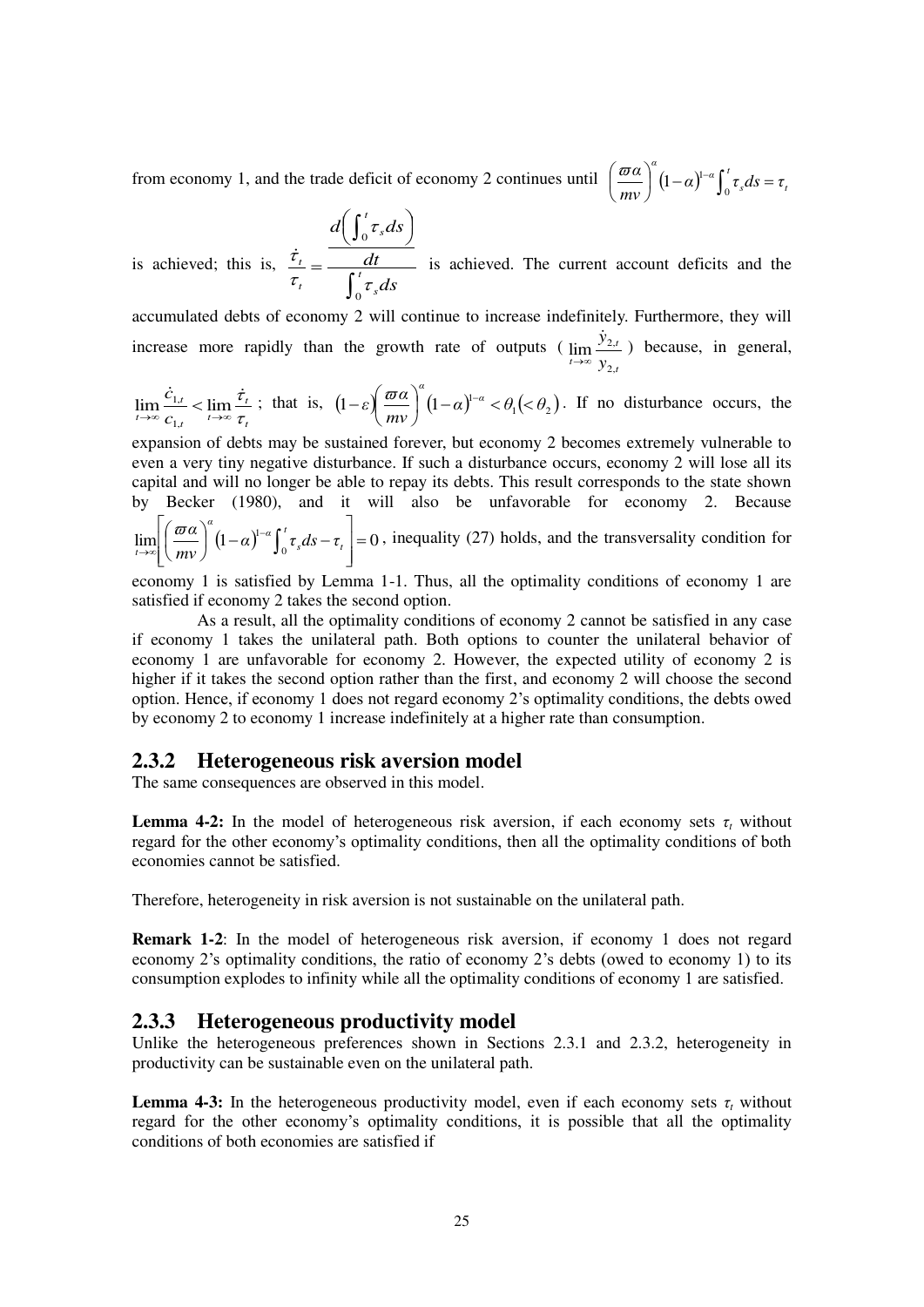$$
\lim_{t\to\infty}\frac{\dot{\tau}_t}{\tau_t} = \lim_{t\to\infty}\frac{\frac{d\left(\int_0^t \tau_s ds\right)}{dt}}{\int_0^t \tau_s ds} = \left[\frac{(\omega_1 + \omega_2)\varpi\alpha}{2mv}\right]^\alpha\left(1-\alpha\right)^{1-\alpha}.
$$

**Proof:** See Harashima (2010)

 All the optimality conditions of economy 1 can be satisfied only if either equation (12) or (13) holds, because *t t*  $\lim_{t\to\infty}$  *c c* ,1  $\lim_{n\to\infty} \frac{\mathcal{L}_{1n}}{n}$  $\dot{c}$  $\lim_{x \to \infty} \frac{c_{1,t}}{c_{1,t}}$  can be constant only when equation (12) or (13) holds.

Equation (12) corresponds to the multilateral path, and equation (13) corresponds to the unilateral path. Unlike the heterogeneity in preferences, Lemma 4-3 shows that, even on the unilateral path, all the optimality conditions of both economies are satisfied because the limit of both economies' growth rates is identical on the path of either equation (12) or (13), such that

$$
\lim_{t \to \infty} \frac{\dot{c}_{1,t}}{c_{1,t}} = \lim_{t \to \infty} \frac{\dot{c}_{2,t}}{c_{2,t}} = \varepsilon^{-1} \left\{ \left[ \frac{(\omega_1 + \omega_2)\varpi \alpha}{2m\sqrt{1-\alpha}} \right]^\alpha - \theta \right\} .
$$
 Therefore, heterogeneity in productivity is

sustainable even on the unilateral path.

 Nevertheless, on the unilateral path, current account imbalances generally grow steadily at a higher rate than consumption; this is not the case on the multilateral path. How does economy 1 set *τ*? If economy 1 imports as many goods and services as possible before reaching

the steady state at which 
$$
\lim_{t \to \infty} \frac{\dot{\tau}_t}{\tau_t} = \lim_{t \to \infty} \frac{d\left(\int_0^t \tau_s ds\right)}{\int_0^t \tau_s ds} = \left[\frac{(\omega_1 + \omega_2)\varpi \alpha}{2mv}\right]^\alpha (1-\alpha)^{1-\alpha}
$$
 (i.e., if it

initially sets  $\tau_i$  as  $\tau_t < 0$  and  $\tau_t - \frac{\sigma_{y,2,t}}{\partial k_{2,t}} \int_0^t \tau_s ds < 0$  $\frac{2,t}{\epsilon}\int_{0}^{t} \tau_{s} ds$  $\partial$  $-\frac{\partial y_{2,t}}{\partial k_0}\int_0^t \tau_s ds$ *k*  $\tau_{t} - \frac{\partial y_{2,t}}{\partial t} \int_{0}^{t}$ *s t*  $\tau_t - \frac{\partial y_{2,t}}{\partial t} \int_0^t \tau_s ds < 0$ , the expected utility of economy 1 will be

higher than it is in either case where  $\tau_t > 0$  or in the multilateral path. However, the debts economy 1 owes to economy 2 will grow indefinitely at a higher rate than consumption, and the ratio of debt to consumption explodes to infinity. If there is no disturbance, this situation will be sustained forever, but economy 1 will become extremely vulnerable to even a very tiny negative disturbance. Hence, the unilateral path will not necessarily be favorable for economy 1 although all its optimality conditions are satisfied on this path, and economy 1 will prefer the multilateral path.

**Remark 1-3**: In the heterogeneous productivity model, even though economy 1 does not regard economy 2's optimality conditions, the multilateral balanced growth path will be selected.

Hence, the state shown by Becker (1980) will not be observed in the case of heterogeneous productivity.

#### **2.3.4 Doom of the less advantaged economies**

Remarks 1-1 and 1-2 indicate that economy 2's ratio of debt to consumption continues to increase indefinitely on the unilateral path. Such an indefinitely increasing ratio may not matter if there is no shock or disturbance. However, if even a very tribunal negative shock occurs, economy 2 will be ruined because the huge amount of accumulated debts cannot be refinanced. In this case, "ruin" means that economy 2 will go bankrupt or be exterminated because its consumption has to be zero unless the authority intervenes to some extent (e.g., debt relief after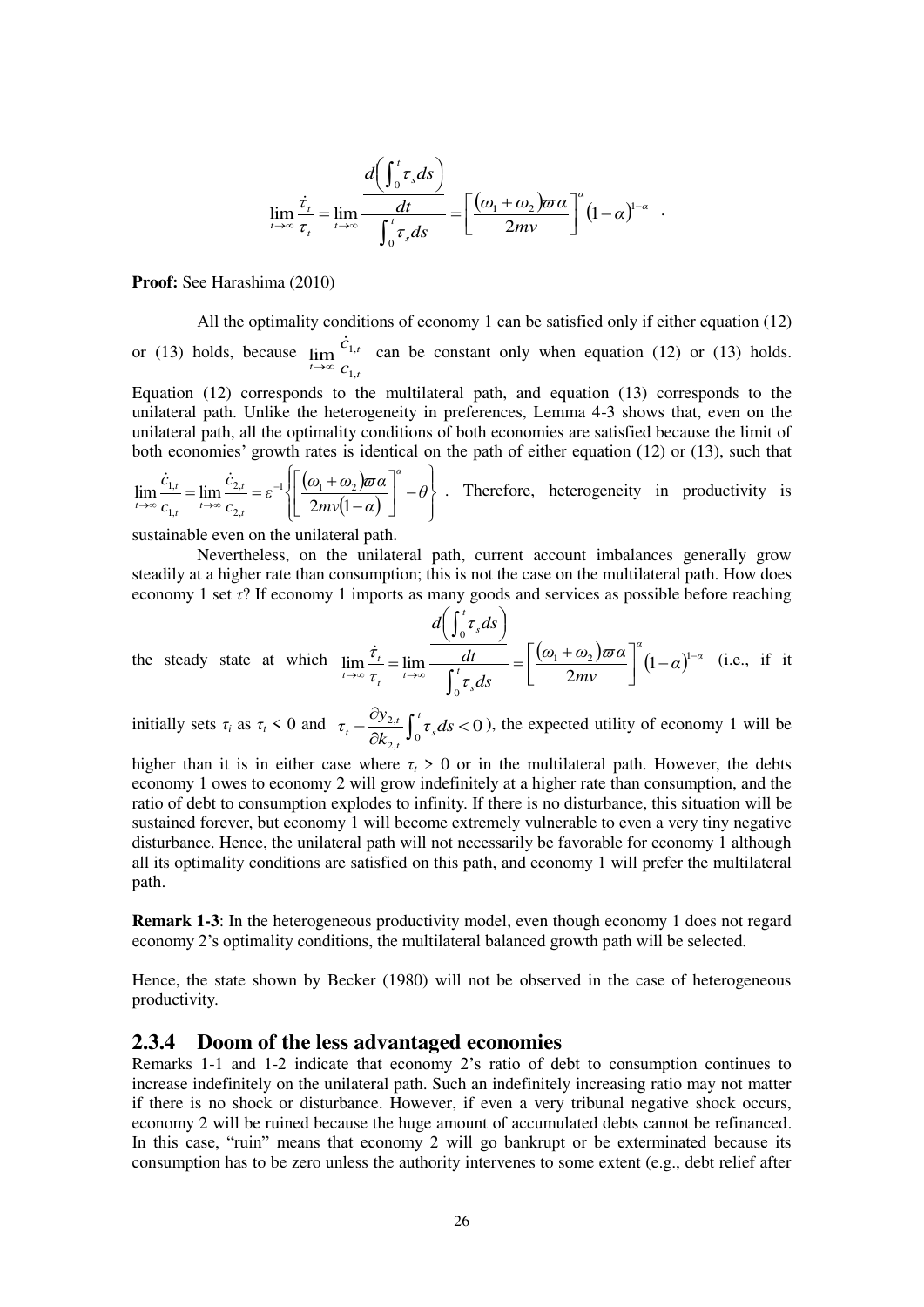personal bankruptcy). Even if economy 2 continues to exist by the mercy of economy 1, it will fall into a slave-like state indefinitely without the authority's intervention.

# **3 SUSTAINABLE HETEROGENEITY WITH GOVERNMENT INTERVENTION**

Sustainable heterogeneity, as described in this paper, is a very different state from what Becker (1980) described. The difference emerges because, on a multilateral path, economy 1 behaves fully considering economy 2's situation. The multilateral path therefore will not be naturally selected by economy 1, and the path selection may have to be decided politically (Harashima, 2010). On the other hand, when economy 1 behaves unilaterally, the government may intervene in economic activities so as to achieve, for example, social justice.

 In this section, I show that even if economy 1 behaves unilaterally, sustainable heterogeneity can always be achieved with appropriate government intervention.

## *3.1 Heterogeneous time preference model*

Government intervention was first considered in the two-economy model constructed in Section 2. If the government intervenes (i.e.,  $\bar{g} > 0$ ),

$$
\lim_{t \to \infty} \frac{\dot{c}_{1,t}}{c_{1,t}} \neq \lim_{t \to \infty} \frac{\dot{\tau}_t}{\tau_t} = \lim_{t \to \infty} \frac{\frac{d\left(\int_0^t \tau_s ds\right)}{dt}}{\int_0^t \tau_s ds}
$$

and

$$
\lim_{t \to \infty} \frac{\dot{c}_{1,t}}{c_{1,t}} = \varepsilon^{-1} \left\{ \left( \frac{\varpi \alpha}{m v} \right)^{\alpha} \left( 1 - \alpha \right)^{-\alpha} - \theta_1 - \overline{g} \right\}
$$

on the path satisfying equation (19). At the same time,

$$
\lim_{t\to\infty}\frac{\dot{c}_{2,t}}{c_{2,t}}=\varepsilon^{-1}\left\{\left(\frac{\varpi\alpha}{mv}\right)^{\alpha}\left(1-\alpha\right)^{-\alpha}-\theta_2+\overline{g}\right\}\ .
$$

Therefore, if

$$
\overline{g} = \frac{\theta_2 - \theta_1}{2} ,
$$

then

$$
\lim_{t \to \infty} \frac{\dot{c}_{1,t}}{c_{1,t}} = \lim_{t \to \infty} \frac{\dot{c}_{2,t}}{c_{2,t}} = \varepsilon^{-1} \left[ \left( \frac{\varpi \alpha}{mv} \right)^{\alpha} \left( 1 - \alpha \right)^{-\alpha} - \frac{\theta_1 + \theta_2}{2} \right] \tag{20}
$$

Equation (20) is identical to equation (10). The government's appropriate redistribution from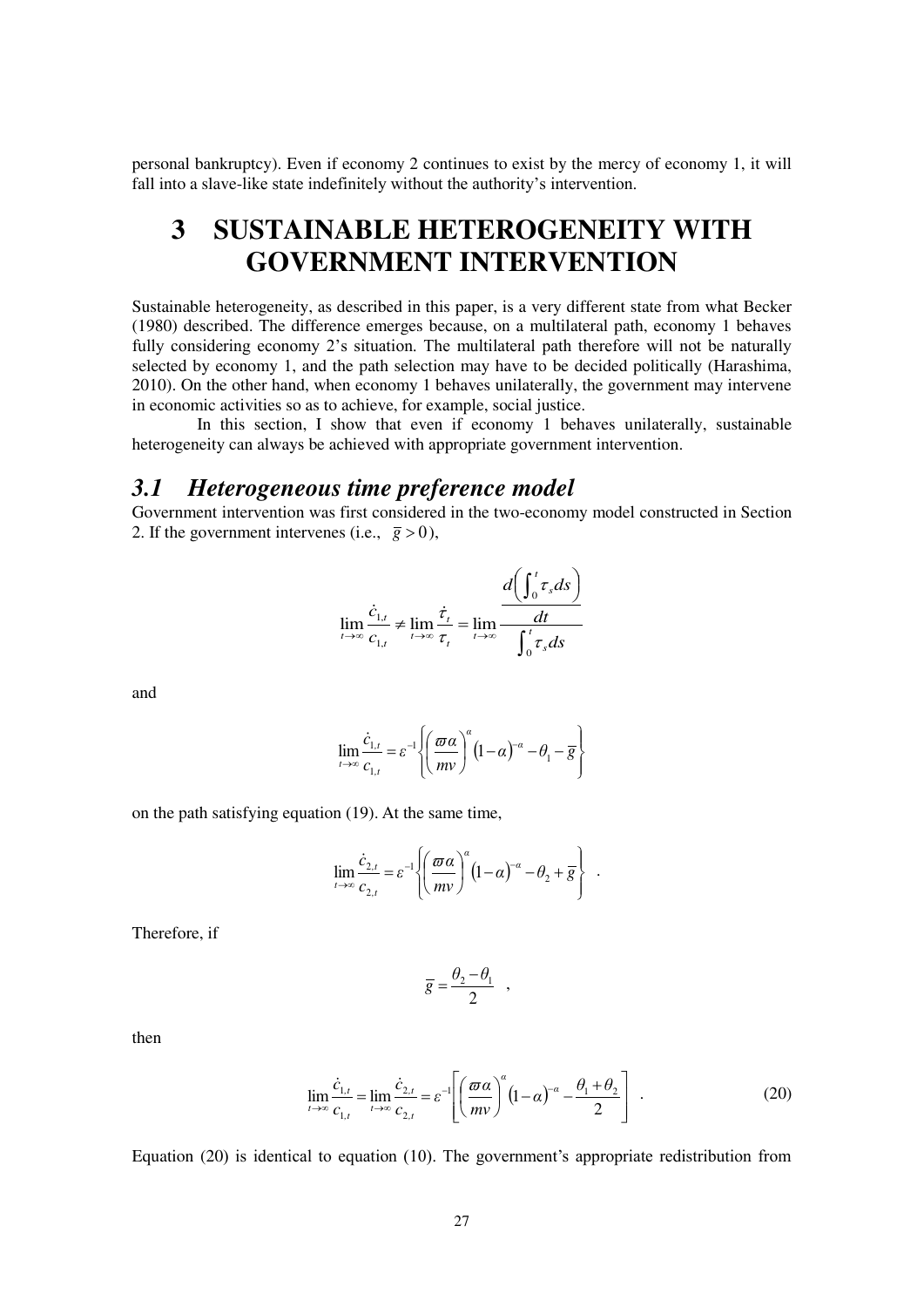economy 1 to economy 2 by  $\overline{g}$  leads to the same consequence with a multilateral path.

 Note that if *,t ,t t ,t ,t*  $t \rightarrow \infty$   $c_{1,t}$   $t \rightarrow \infty$   $c$ *c c c* 2 2 1  $\lim \frac{C_{1,t}}{C} > \lim$  $\dot{c}_{1,t}$   $\dot{c}$  $\lim_{t \to \infty} \frac{c_{1,t}}{c_{1,t}} > \lim_{t \to \infty} \frac{c_{2,t}}{c_{2,t}}$  or *,t ,t t ,t ,t*  $t \rightarrow \infty$   $c_{1,t}$   $t \rightarrow \infty$   $c$ *c c c* 2 2 1  $\lim \frac{C_{1,t}}{C_{1,t}} < \lim$  $\dot{c}_{1,t}$   $\dot{c}$  $\lim_{t \to \infty} \frac{c_{1,t}}{c} < \lim_{t \to \infty} \frac{c_{2,t}}{c_0}$ , neither economy can achieve

optimality. In this sense, the only appropriate amount of government intervention is 2  $\overline{g} = \frac{\theta_2 - \theta_1}{2}.$ 

# *3.2 Heterogeneous risk aversion model*

Similarly, all of the optimality conditions of economy 1 can be satisfied only if either equation (18) or (19) is satisfied, and if

$$
\overline{g} = \frac{\varepsilon_2 - \varepsilon_1}{\varepsilon_1 + \varepsilon_2} \left[ \left( \frac{\varpi \alpha}{mv} \right)^{\alpha} (1 - \alpha)^{-\alpha} - \theta \right] ,
$$

then

$$
\lim_{t \to \infty} \frac{\dot{c}_{1,t}}{c_{1,t}} = \lim_{t \to \infty} \frac{\dot{c}_{2,t}}{c_{2,t}} = \left(\frac{\varepsilon_1 + \varepsilon_2}{2}\right)^{-1} \left[\left(\frac{\varpi \alpha}{mv}\right)^{\alpha} (1 - \alpha)^{-\alpha} - \theta\right].
$$
\n(21)

Equation (21) is identical to equation (11). Similar to the case with a heterogeneous time preference, the government's appropriate redistribution by  $\bar{g} = \frac{\varepsilon_2 - \varepsilon_1}{\sigma a} \left| \frac{\sigma a}{1 - a} \right|$  $\overline{\phantom{a}}$  $\overline{\phantom{a}}$  $\frac{1}{2}$  $\overline{\phantom{a}}$ L I L  $\mathbf{r}$  $\left(1-\alpha\right)^{-\alpha}$  – J  $\left(\frac{\varpi a}{\cdot}\right)$  $\setminus$ ſ  $^{+}$  $=\frac{\varepsilon_{2}-\varepsilon_{1}}{2} \left| \left( \frac{\varpi \alpha}{2} \right)^{\alpha} (1-\alpha)^{-\alpha} - \theta \right|$ *mν α*  $\varepsilon$ <sup>1</sup> + ε  $\overline{g} = \frac{\varepsilon_2 - \varepsilon_1}{\sqrt{2\pi}} \left| \left( \frac{\varpi a}{\sqrt{2\pi}} \right)^{a} (1-a)^{-a} \right|$ *α*  $\left( \frac{1}{2} \right)$  $1 - 2$  $\mathcal{E}_2 - \mathcal{E}_1 \mid \mathcal{D}$ leads to the same consequence with a multilateral path.

## *3.3 Heterogeneous productivity model*

Heterogeneity in productivity can be sustainable even on the unilateral path. Hence, government intervention is not necessary; that is, even if  $\bar{g} = 0$ , the unilateral path is sustainable.

## *3.4 A model with heterogeneities in multiple elements*

By similar procedures as those used in Sections 3.1 and 3.2, if

$$
\overline{g} = \left\{ (\varepsilon_2 - \varepsilon_1) \left[ \frac{(\omega_1 + \omega_2) \overline{\omega} \alpha}{2m \nu (1 - \alpha)} \right]^{\alpha} + \varepsilon_1 \theta_2 - \varepsilon_2 \theta_1 \right\} \left( \varepsilon_1 \frac{\omega_1}{\omega_2} + \varepsilon_2 \right)^{-1} ,
$$

then

$$
\lim_{t \to \infty} \frac{\dot{c}_{1,t}}{c_{1,t}} = \lim_{t \to \infty} \frac{\dot{c}_{2,t}}{c_{2,t}} = \left(\frac{\omega_1 \varepsilon_1 + \omega_2 \varepsilon_2}{\omega_1 + \omega_2}\right)^{-1} \left\{ \left[\frac{(\omega_1 + \omega_2)\varpi \alpha}{2m\sqrt{1-\alpha}}\right]^\alpha - \frac{\omega_1 \theta_1 + \omega_2 \theta_2}{\omega_1 + \omega_2} \right\} ,
$$
 (22)

and equation (22) is identical to equation (14).

## *3.5 Multi-economy models* **3.5.1 Heterogeneous time preference model**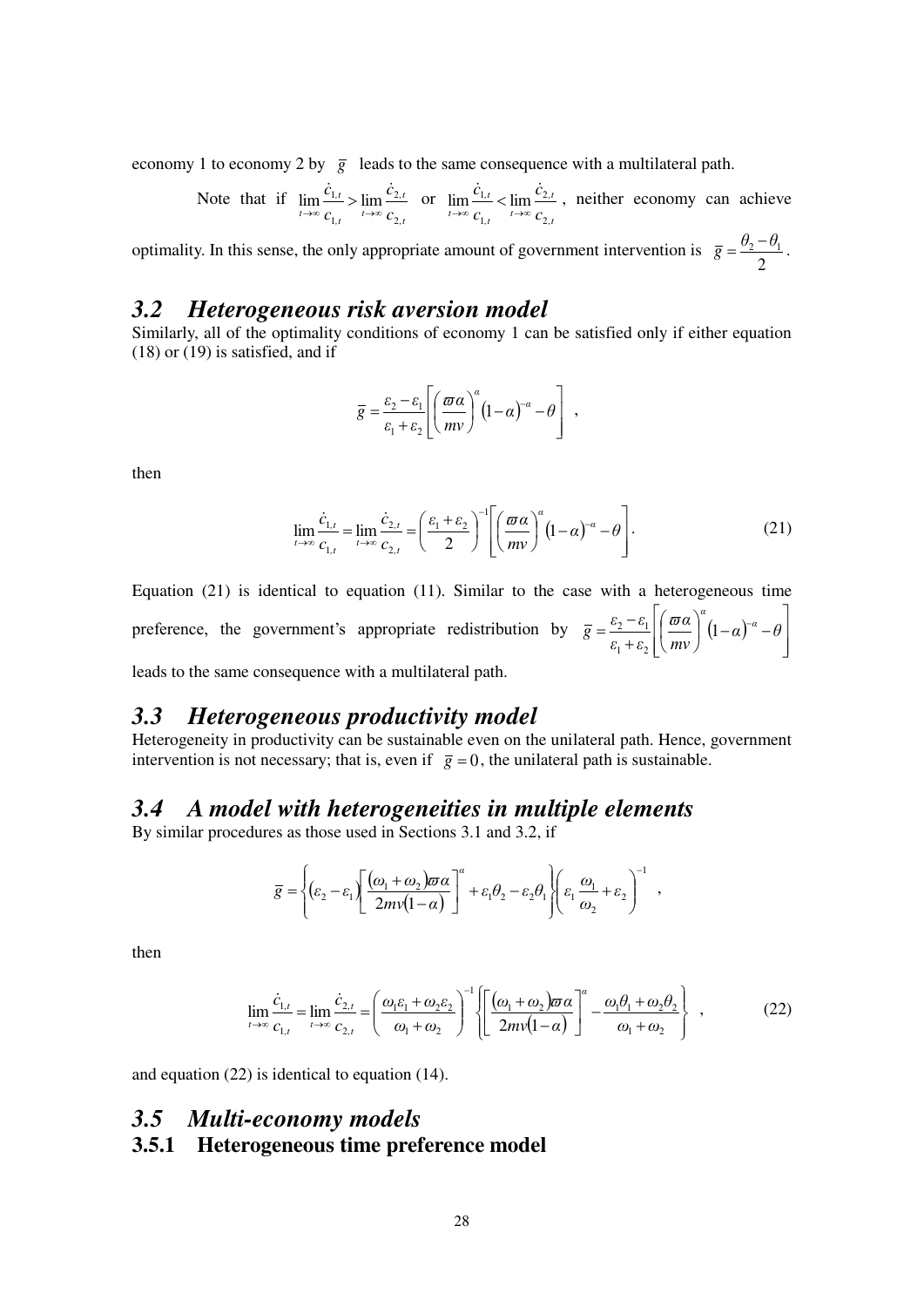If  $H = 2$ , when sustainable heterogeneity is achieved, economies 1 and 2 consist of a combined economy (economy 1+2) with twice the population and a rate of time preference of 2  $\frac{\theta_1 + \theta_2}{2}$ . Suppose there is a third economy with a time preference of  $\theta_3$ . Because economy 1+2 has twice the population of economy 3, if

$$
\overline{g} = \frac{\theta_3 - \frac{\theta_1 + \theta_2}{2}}{3} ,
$$

then

$$
\lim_{t\to\infty}\frac{\dot{c}_{1,t}}{c_{1,t}}=\lim_{t\to\infty}\frac{\dot{c}_{2,t}}{c_{2,t}}=\lim_{t\to\infty}\frac{\dot{c}_{3,t}}{c_{3,t}}=\varepsilon^{-1}\left[\left(\frac{\varpi\alpha}{mv}\right)^{\alpha}\left(1-\alpha\right)^{-\alpha}-\frac{\sum_{q=1}^{3}\theta_{q}}{3}\right].
$$

By iterating similar procedures, if the government's transfers between economy *H* and economy  $1+2+\cdots+(H-1)$  is such that

$$
\overline{g} = \frac{\theta_H - \frac{H-1}{H}}{H},
$$

then

$$
\lim_{t \to \infty} \frac{\dot{c}_{i,t}}{c_{i,t}} = \varepsilon^{-1} \left[ \left( \frac{\varpi \alpha}{mv} \right)^{\alpha} \left( 1 - \alpha \right)^{-\alpha} - \frac{\sum_{q=1}^{H} \theta_q}{H} \right]
$$
(23)

for any  $i$  (= 1, 2,  $\cdots$ , *H*). Equation (23) is the same as equation (15).

## **3.5.2 Heterogeneous risk aversion model**

By a similar procedure as that used for heterogeneous time preference, if the sum of the government transfers between economy *H* and economy  $1+2+\cdots+(H-1)$  is such that

$$
\overline{g} = \frac{\sum_{q=1}^{H-1} \varepsilon_q}{\sum_{q=1}^{H} \varepsilon_q} \left[ \left( \frac{\overline{\omega} \alpha}{m v} \right)^{\alpha} (1-\alpha)^{-\alpha} - \theta \right],
$$

then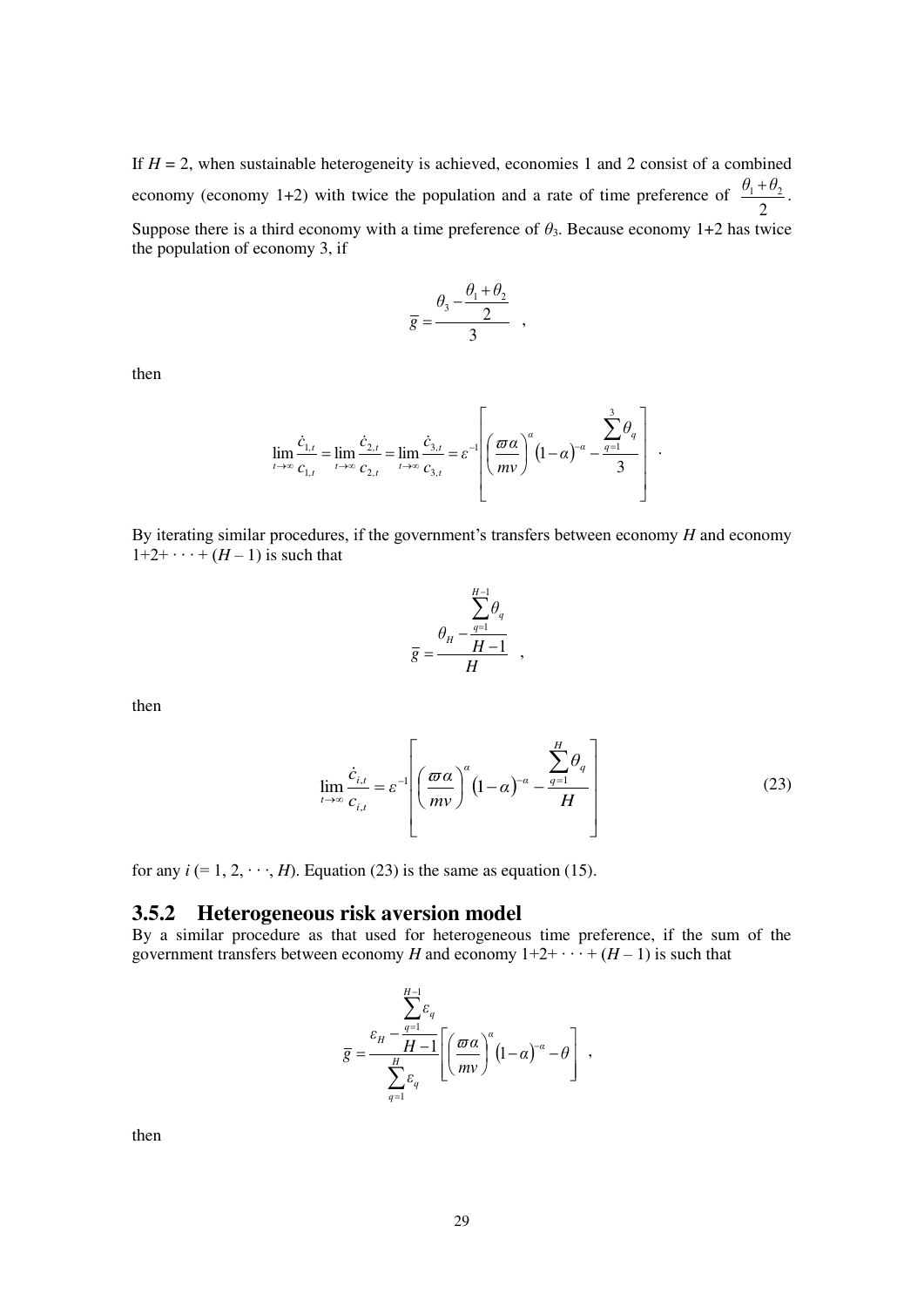$$
\lim_{t \to \infty} \frac{\dot{c}_{i,t}}{c_{i,t}} = \left(\frac{\sum_{q=1}^{H} \varepsilon_q}{H}\right)^{-1} \left[\left(\frac{\varpi \alpha}{mv}\right)^{\alpha} (1-\alpha)^{-\alpha} - \theta\right]
$$
(24)

for any  $i (= 1, 2, \dots, H)$ . Equation (24) is the same as equation (16).

#### **3.5.3 Heterogeneous productivity model**

As discussed in Section 3.3, even if government transfers between economy *H* and economy  $1+2+\cdots+(H-1)$  is nil (i.e.,  $\bar{g}=0$ ), the unilateral path is sustainable.

#### **3.5.4 Heterogeneity in multiple elements**

By combining the procedures and results presented in Section 3.4, 3.5.1 and 3.5.2, it can be shown that, if the sum of government transfers between economy *H* and economy  $1+2+\cdots+$  $(H-1)$  is such that

$$
\overline{g} = \left[\frac{\sum_{q=1}^{H} \varepsilon_{q} \omega_{q}}{\omega_{H}}\right]^{-1} \left\{\frac{\left(\varepsilon_{H} \sum_{q=1}^{H} \omega_{q} - \sum_{q=1}^{H} \varepsilon_{q} \omega_{q}\right)}{\sum_{q=1}^{H-1} \omega_{q}}\right\} \frac{\varpi \alpha \sum_{q=1}^{H} \omega_{q}}{H m v (1-\alpha)}\right\}^{-\alpha} - \frac{\varepsilon_{H} \sum_{q=1}^{H} \theta_{q} \omega_{q} - \theta_{H} \sum_{q=1}^{H} \varepsilon_{q} \omega_{q}}{\sum_{q=1}^{H-1} \omega_{q}}\right\}, \quad (25)
$$

then

$$
\lim_{t \to \infty} \frac{\dot{c}_{i,t}}{c_{i,t}} = \left( \frac{\sum_{q=1}^{H} \varepsilon_q \omega_q}{\sum_{q=1}^{H} \omega_q} \right)^{-1} \left\{ \left[ \frac{\varpi \alpha \sum_{q=1}^{H} \omega_q}{H m v (1-\alpha)} \right]^\alpha - \frac{\sum_{q=1}^{H} \theta_q \omega_q}{\sum_{q=1}^{H} \omega_q} \right\} .
$$
 (26)

for any  $i (= 1, 2, \dots, H)$ . Equation (26) is the same as equation (17).

## *3.6 Models of partially unilateral behaviors*

Here, suppose that economy 1 undertakes partly unilateral and partly multilateral behaviors such that  $\psi$  of  $k_{1,0}$  is allocated to the unilateral path and  $(1 - \psi)$  of  $k_{1,0}$  is allocated to the multilateral path, where  $0 \le \psi \le 1$ . In this case, if an appropriate value of  $\bar{g}$  is set, both the unilateral and multilateral parts of  $k_{1,t}$  achieve sustainable heterogeneity because the unilateral part of  $k_{1,t}$  is forced on a path of sustainable heterogeneity by appropriate government intervention, whereas the multilateral part of *k*1,*<sup>t</sup>* naturally takes a path of sustainable heterogeneity. Therefore, even though economy 1 behaves partly unilaterally and partly multilaterally, if an appropriate value of  $\bar{g}$  is set, the combined path can be sustainable. I call this a "sustainable partly unilateral path."

 Corresponding to different values of *ψ*, sustainable partly unilateral paths are different and will fall somewhere between the multilateral path and the fully unilateral path with appropriate government transfers described by equation (26). In addition, sustainable partly unilateral paths will move continuously as the value of  $\psi$  continuously moves.

 Note that this paper assumes that government intervention can be represented only by  $\overline{g}$ , but many other types of interventions are actually possible. For example, debt relief after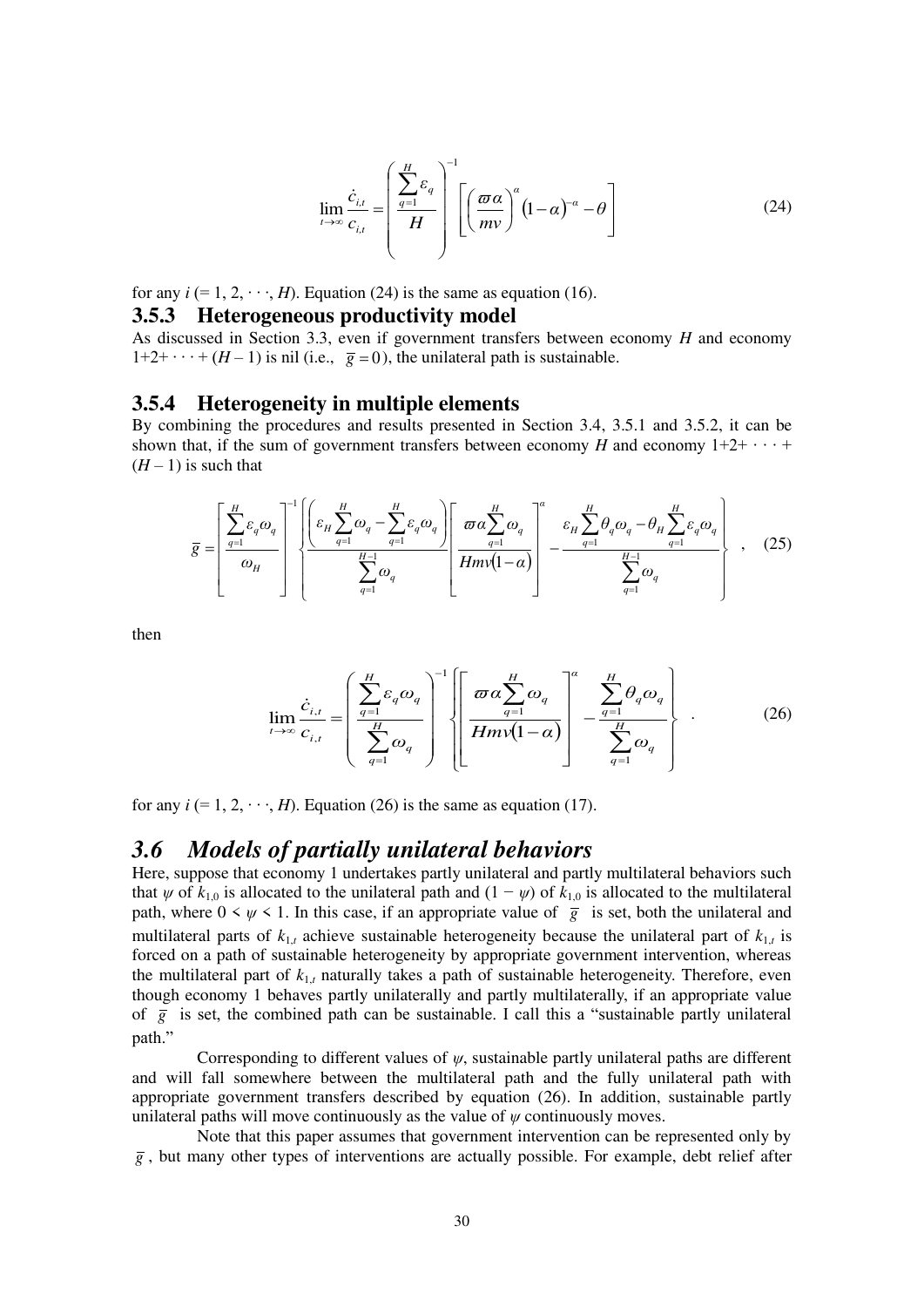personal bankruptcy would work as a measure to achieve sustainable heterogeneity, but the paths of the less advantaged economies may not be continuous in that case.

# **4 EVOLUTIONARY ORIGIN OF UTILITY**

## *4.1 Genes and utility*

The gene-centered view of evolution indicates that evolution is the result of the differential survival of competing genes (see, e.g., Hamilton 1964a; b, Williams, 1966), and the gene is the unit of selection. Genes compete to survive, and only genes that "won" the competition have survived the evolutionary process by fully utilizing their phenotypic effects. The gene-centered view implies that species are governed by an extremely strong desire for the indefinite continuation of their genes. Although some mutations may have existed that made an individual lack such a desire, such mutations must eventually be exterminated through natural selection. A strong desire to survive as a phenotypic effect indicates that humans are extremely motivated to avoid of being exterminated.

 Altruistic behaviors of individuals in a group that shares a common pool of genes may be observed, but the gene-centered view implies that the group as a whole will demonstrate an extremely strong desire to escape the possibility of being exterminated. Some individuals may even die to save the group, but the group will never willingly choose to be destroyed because the common pool of genes would be lost.

 The concept of utility should be consistent with the theory of evolution, and the above arguments indicate that the prospect of being exterminated should produce extreme fear (i.e., extreme disutility) in human beings. As Becker (1980) showed, unless sustainable heterogeneity is achieved, less advantaged households will perish when even a very small negative shock occurs, so the possibility of extinction does occur in dynamic models with a heterogeneous population. The possibility of extinction should result in a situation of extreme disutility for households in an economy, and human beings are "programmed" to take extreme actions to try to escape this result, thereby enabling the common pool of genes to survive. The gene-centered view of evolution indicates that the extreme disutility experienced in this situation is a natural outcome of evolution.

# *4.2 Extreme disutility to unsustainable heterogeneity*

Section 2.3 indicates that, on a unilateral path without government intervention, less advantaged economies are exterminated or, at best, fall into a slave-like state. The slave-like state can be seen as equivalent to being exterminated in the sense that the members of those economies are treated more like disposable materials. As discussed in Section 4.1, either extermination or living in a slave-like state should generate extreme fear and disutility in residents of these economies. Hence, the unilateral path without government intervention will generate extreme disutility in the less advantaged economies.

 Note that households are assumed to live infinitely long in this paper; thus, extermination does not mean the death of an individual with a finite lifespan. It is the extinction of a dynasty, and in biological terms, indicates that all group members who share a common pool of genes perish.

 It could be argued that being forced to live in a slave-like state does not generate extreme disutility because the common pool of genes is preserved. However, the members of these economies can be exterminated at will at any time by the most advantaged economy. Therefore, such states merely mean that extermination is postponed, and the expectations of either being exterminated or falling into in a slave-like state will equally generate extreme disutility.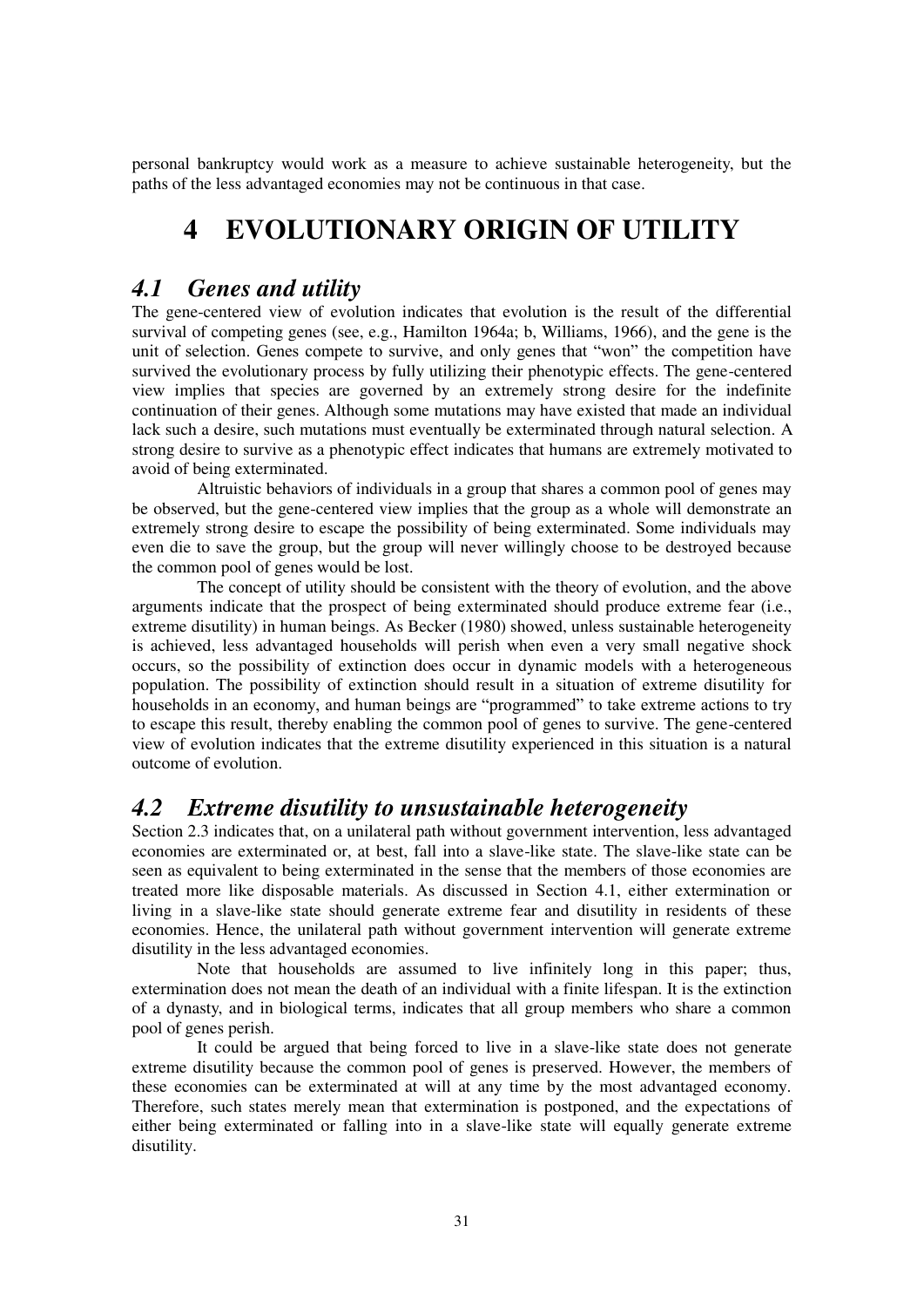## *4.3 The utility of being exterminated*

The utility function  $u_i(c_{i,t})$  is modified to

$$
u_i(\sigma_{i,t},c_{i,t})\enspace,
$$

where  $\sigma_{i,t}$  takes two values, 1 and 0.  $\sigma_{i,t} = 0$  if economy *i* is exterminated, and  $\sigma_{i,t} = 1$  if economy *i* is not exterminated (extermination includes falling in a slave-like state). The utility function allows negative values of utility. Being exterminated (i.e.,  $\sigma_{i,t} = 0$ ) generates extreme disutility such that

$$
u_i(0,c_{i,t}) = -\infty
$$

for any *ci,t*; that is, extreme disutility is expressed as infinite disutility. If economy *i* expects to be exterminated in some future period *t'* such that  $E(\sigma_{i,t}) = 0$  for  $t > t'$ , then

$$
Eu_i(\sigma_t, c_{i,t}) = -\infty
$$

for  $t > t'$ . If economy *i* does not expect to be exterminated in the future such that  $E(\sigma_{i,t}) = 1$  for any *t*, then

$$
E u_i(\sigma_t, c_{i,t}) = E u_i(1, c_{i,t}) .
$$

 Note that infinite disutility may indicate that utility is cardinal. Nevertheless, the infinite disutility of  $u_i(0,c_{i,t})$  expressed here as  $u_i(0,c_{i,t}) = -\infty$  can be defined by an ordinal expression such that  $u_i(0, c_{i,t})$  is identical for any  $c_{i,t}$ , and

$$
u_i(1,0) \succ u_i(0,c_{i,t})
$$

for any  $c_{i,t}$  [e.g.,  $u_i(1,0) \succ u_i(0,\infty)$ ], where  $u_i(1,c_{i,t} \gt u_i(1,c_{i,t} \gt u_i)$  when  $c_{i,t} > c_{i,t}$ .

# **5 SUSTAINABLE HETEROGENEITY AS THE UNIQUE SOCIALLY OPTIMAL ALLOCATION**

## *5.1 The utility possibility frontier*

A modified utility possibility frontier is needed for analyses using dynamic models with a heterogeneous population.

### **5.1.1 The utility possibility frontier for an endogenous growth model**

Because the model used in this paper is a dynamic one, streams of utilities have to be compared. The utility possibility frontier, therefore, does not consist of period-utilities but of discounted sums of expected utilities. For simplicity, the two-economy model is again used where economy 1 has a lower rate of time preference and a lower degree of risk aversion than economy 2. Let

$$
\widetilde{U}\bigg[E\int_{t=0}^{\infty}u_{1}(\sigma_{1,t},c_{1,t})\exp(-\theta_{1}t)dt,\ E\int_{t=0}^{\infty}u_{2}(\sigma_{2,t},c_{2,t})\exp(-\theta_{2}t)dt\bigg]=0
$$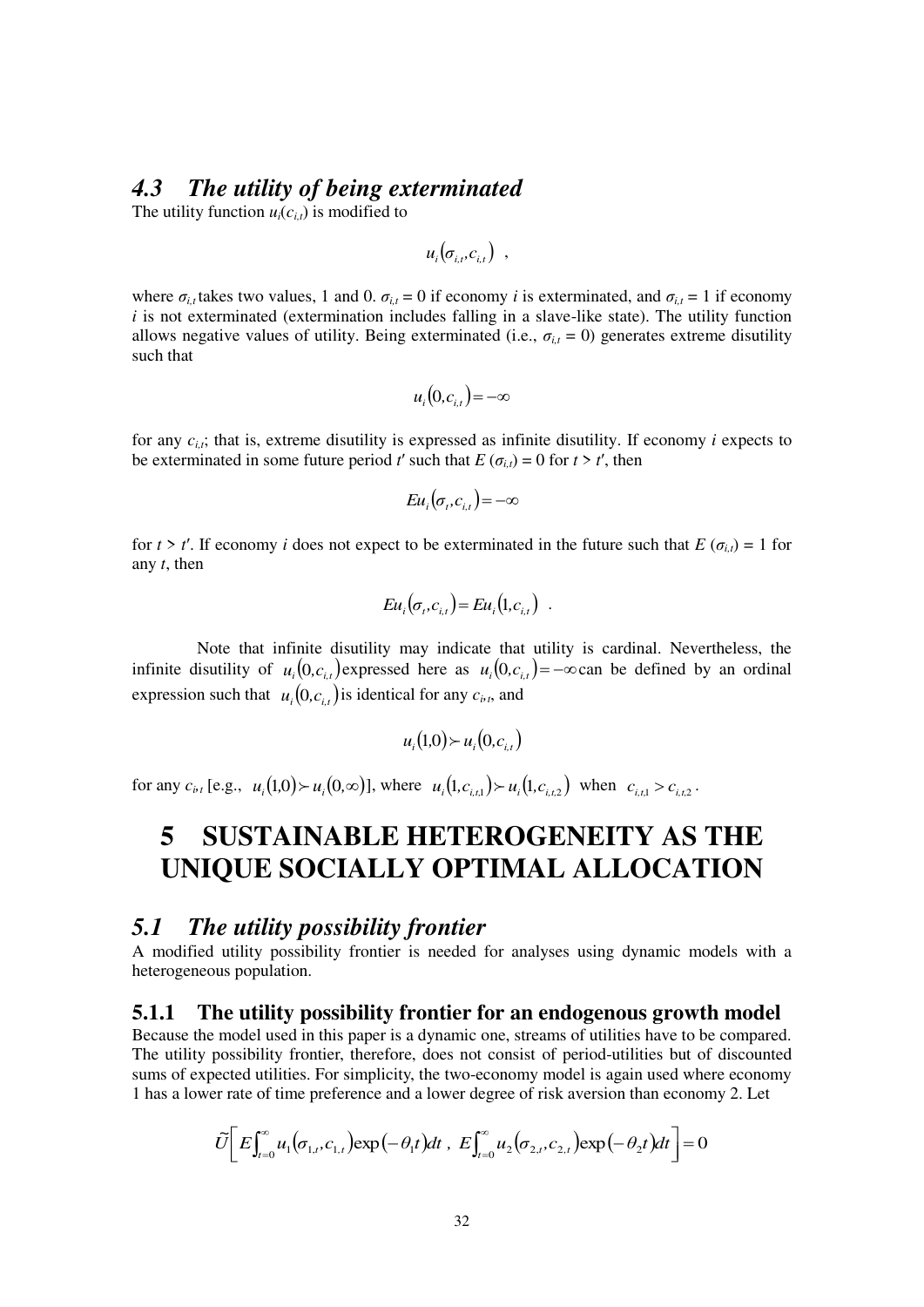be the utility possibility frontier of economies 1 and 2, where  $\sigma_{i,t}$  is  $\sigma$  of economy  $i$  (= 1, 2) in period *t* and  $\tilde{U}(\bullet)$  is a two-dimensional function.

 The summation of expected period-utilities indicates that period-utilities are cardinal over time in an economy. Nevertheless, the discounted sums of expected utilities derived from different future paths are not required to be cardinal. They merely express ordinal rankings; for example, a higher value of  $E\int_{t=0}^{\infty} u_i(1, c_{i,t}) \exp(-\theta_i t) dt$  $E\int_{t=0}^{\infty} u_i(1, c_{i,t}) \exp(-\theta_i t) dt$  simply means that economy *i* prefers the path that leads to the higher value over another path with a lower value, and

$$
E\int_{t=0}^{\infty}u_i(1,0)\exp(-\theta_it)dt \succ E\int_{t=0}^{\infty}u_i(\sigma_{i,t},c_{i,t})\exp(-\theta_it)dt
$$

for any  $c_{i,t}$  if  $E(\sigma_{i,t}) = 0$  for  $t > t'$  ( $E \int_{t=0}^{\infty} u_i(\sigma_{i,t}, c_{i,t}) \exp(-\theta_i t)$  $E\int_{t=0}^{\infty} u_i(\sigma_{i,t}, c_{i,t}) \exp(-\theta_i t) dt$  is expressed here as -∞ in this case). In addition, comparability of utilities among different economies is not required; that is, the utilities of economies 1 and 2 do need not to be comparable in this model. Note however that although an ordinal expression is possible, a cardinal expression is used for simplicity in the following examinations.

Let  $\overline{c}_{i,\psi,t}$  be the consumption of economy  $i (= 1, 2)$  with fully appropriate government transfers corresponding to a given degree of unilateral behavior of economy 1 (*ψ*). The points on the utility possibility frontier that achieve sustainable heterogeneity are expressed by

$$
\[E\int_{t=0}^{\infty}u_1(1,\overline{c}_{1,\psi t})\exp\left(-\theta_1t\right)dt,\ E\int_{t=0}^{\infty}u_2(1,\overline{c}_{2,\psi t})\exp\left(-\theta_2t\right)dt\].
$$

### **5.1.2 The shape of the utility possibility frontier**

The analyses in Sections 2 and 3 indicate that the points on the utility possibility frontier that achieve sustainable heterogeneity consist only of the curve segment *AB* in Figure 1. Point *A* indicates the multilateral path, and point *B* indicates the fully unilateral path with appropriate government intervention. Because, as shown in Section 3.6, sustainable partly unilateral paths continuously move as the degree of unilateral behavior of economy 1  $(\psi)$  continuously moves, curve segment *AB* is continuous.

 Curve segment *AB* will slope downward to the right; that is, the discounted sum of expected utilities of economy 1 will decrease and that of economy 2 will increase as economy 1 engages in more unilateral behavior (i.e., *ψ* becomes larger) and the scale of government intervention increases. The reason for this correlation is that part of economy 1's accumulated capital is being consumed by economy 2. Therefore, future consumption of economy 1 is smaller than it would be without government intervention and that of economy 2 is larger. In addition, in the early periods of the consumption path, consumption in economy 1 on a unilateral path is smaller than that on the multilateral path because capital is accumulated more quickly on a unilateral path. Because the government's intervention reduces accumulated capital and future utilities are discounted by the rate of time preference, these early smaller utilities will not be compensated fully by future increases in consumption that would result from the quicker capital accumulation. As a result, the discounted sums of expected utilities of economy 1 on sustainable partly unilateral paths will be smaller than that on the multilateral path and the curve segment will slope downward to the right. Whether the curve slopes downward or upward is not important for the results shown below, however. The results depend not on the direction but on the monotonicity of the curve segment, that is, the monotonous relationship between  $\psi$  and  $\int_{t=0}^{\infty} u_i \big(1, \overline{c}_{i,\psi t}\big) \exp(-\theta_i t)$  $E\int_{t=0}^{\infty} u_i \left(1, \overline{c}_{i,\psi} \right) \exp\left(-\theta_i t\right) dt$ .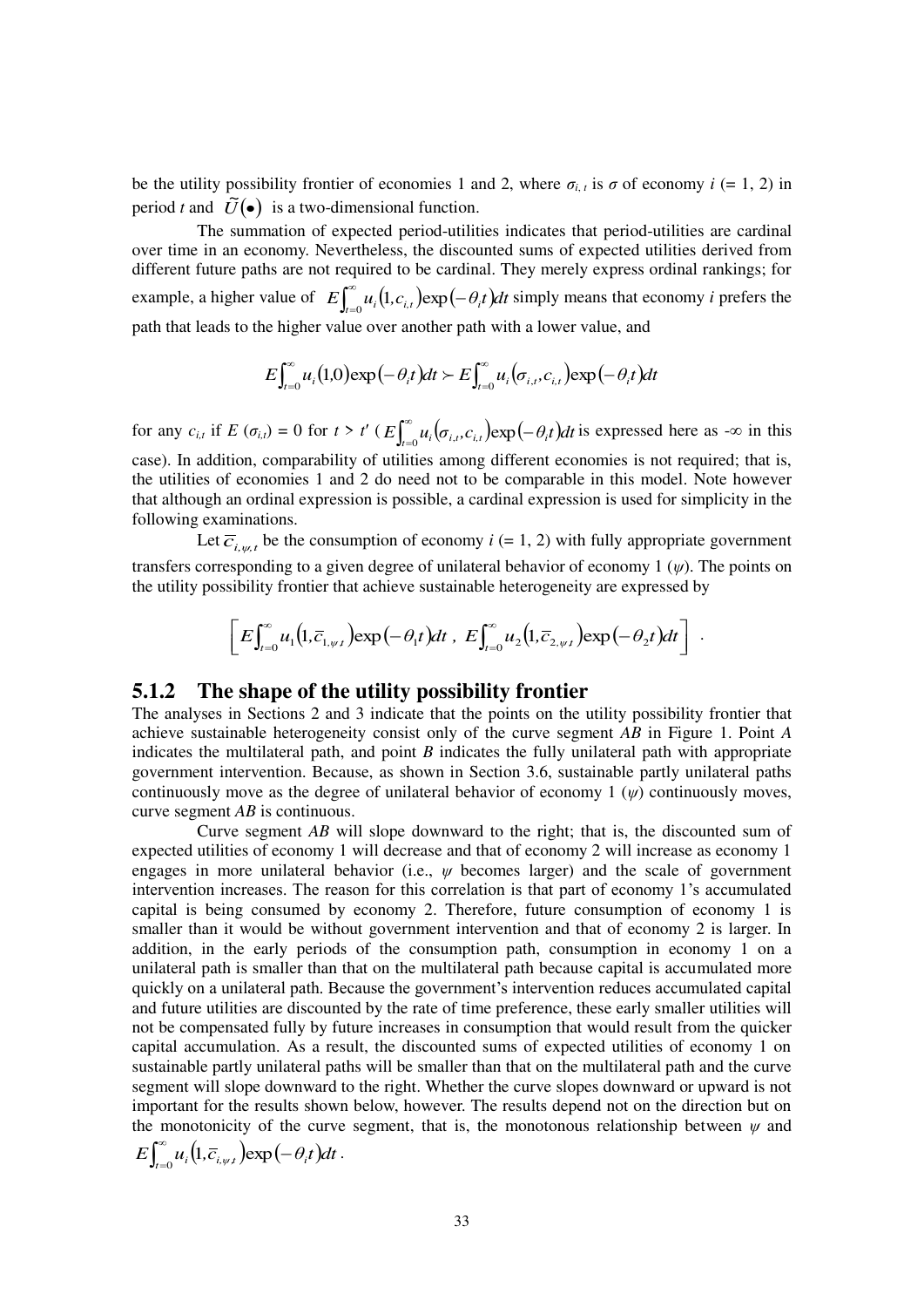The government's responses to the unilateral behaviors of economy 1, by which sustainable heterogeneity is achieved, are very limited—only responses corresponding to sustainable partly unilateral paths are chosen. Given a degree of unilateral behavior of economy 1 (i.e., given a value of *ψ*), only one government response, which is indicated by equation (25), correspondingly can successfully achieve sustainable heterogeneity. Therefore only one point on curve segment *AB* consists of the utility possibility frontier for any given value of *ψ*.

 For simplicity, the possibility of too much government intervention is not considered, and  $\bar{g}$  never exceeds the value for sustainable heterogeneity. Hence, all other responses result in a disutility of −∞ for economy 2 because it expects to be exterminated in future such that

$$
Eu_2(0,c_{2,t}) = -\infty
$$

after a finite period of time; thus,

$$
E\int_{t=0}^{\infty}u_2(\sigma_{2,t},c_{2,t})\exp(-\theta_2t)dt=-\infty.
$$

The utility possibilities of such unsustainable heterogeneity for all values of *ψ* are depicted by the line *CD* in Figure 1. Given a value of *ψ*, a part of the line *CD* correspondingly consists of the utility possibility frontier of unsustainable heterogeneity. Let such part of the line *CD* be "the line  $C(\psi)D(\psi)$ ," where point  $C(\psi)$  indicates the insufficient intervention that gives the smallest discounted sum of expected utility of economy 1 and point  $D(\psi)$  indicates the insufficient intervention that gives the largest. Each point on the line  $C(\psi)D(\psi)$  has a corresponding value of  $\bar{g}$ , all of which are insufficient to achieve sustainable heterogeneity for the given *ψ*.

 As a result, given a degree of unilateral behavior of economy 1 (i.e., given a value of *ψ*), the utility possibility frontier is composed of the two parts: a point on the curve segment *AB* and the line  $C(\psi)D(\psi)$ .

## *5.2 The social welfare function*

Here, a social welfare function is assumed to be adopted by the society consisting of the all economies. The assumptions in Arrow (1951) are modified (e.g., the assumption that every individual has a single-peaked preference is added). The social welfare function that is defined on the same space as the utility possibility frontier is

$$
\widetilde{W}\bigg[ E \int_{t=0}^{\infty} u_1(\sigma_{1,t}, c_{1,t}) \exp(-\theta_1 t) dt \, , \, E \int_{t=0}^{\infty} u_2(\sigma_{2,t}, c_{2,t}) \exp(-\theta_2 t) dt \bigg] = W \quad ,
$$

where  $\tilde{W}(\bullet)$  is a two-dimensional function and *W* is a variable. Its shape is not specified but it at least satisfies the following typical features: completeness, transitivity, and continuity. Thus, its indifference curves do not cross and are sloping downward to the right. The social welfare function's indifference curves are either convex or concave to the origin. In addition, on any indifference curve, as  $c_{i,t} \to 0$  for any  $t$ ,  $c_{i,t} \to \infty$  for any  $t$  ( $i \neq j$ ). I call this type of social welfare function a "general type social welfare function."

Next, suppose a continuous function such that

$$
\widetilde{V}\bigg[E\int_{t=0}^{\infty}u_1(\sigma_{1,t},c_{1,t})\exp(-\theta_1t)dt,\ E\int_{t=0}^{\infty}u_2(\sigma_{2,t},c_{2,t})\exp(-\theta_2t)dt\bigg]=0
$$

defined on the same space as the utility possibility frontier is. Points satisfying this function are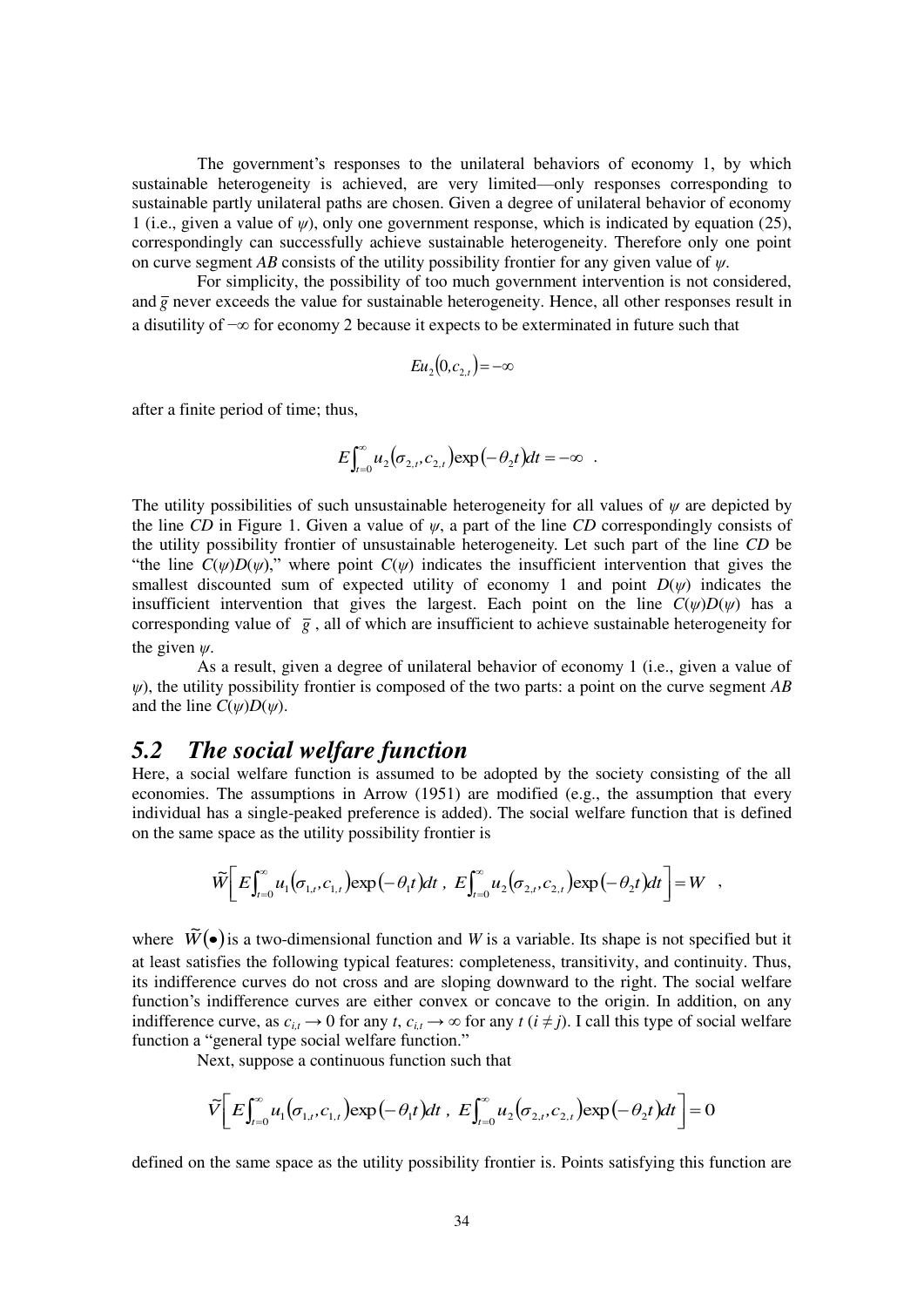indicated by  $(v_1, v_2)$ , where  $\frac{dv_2}{dx} > 0$ 1 *dv*  $\frac{dv_2}{dt} > 0$  and  $v_2 = 0$  when  $v_1 = 0$ , as shown as the dotted line in

Figure 2. The indifference curve that crosses the function  $\tilde{V}(\bullet) = 0$  at point  $(v_1, v_2)$  is

$$
\widetilde{W}(v_1, v_2) = \widetilde{W}\bigg[ E \int_{t=0}^{\infty} u_1(\sigma_{1,t}, c_{1,t}) \exp(-\theta_1 t) dt \, , \, E \int_{t=0}^{\infty} u_2(\sigma_{2,t}, c_{2,t}) \exp(-\theta_2 t) dt \bigg] \, .
$$

Suppose another type of social welfare function such that, for any point  $(v_1, v_2)$ ,

 $(v_1, v_2) = \widetilde{W} \bigg[ v_1, E \int_{t=0}^{\infty} u_2(\sigma_{2,t}, c_{2,t}) \exp(-\theta_2 t) dt \bigg]$  $= \widetilde{W} \bigg[ v_1, E \int_{t=0}^{\infty} u_2(\sigma_{2,t}, c_{2,t}) \exp(-\sigma_{2,t})$  $\widetilde{W}(v_1, v_2) = \widetilde{W}\bigg[v_1, E\bigg]_{t=0}^{\infty} u_2(\sigma_{2,t}, c_{2,t}) \exp(-\theta_2)$  $\widetilde{W}(v_1, v_2) = \widetilde{W}\bigg[v_1, E\bigg]_{t=0}^{\infty} u_2(\sigma_{2,t}, c_{2,t}) \exp(-\theta_2 t) dt$  for any  $E\int_{t=0}^{\infty} u_2(\sigma_{2,t}, c_{2,t}) \exp(-\theta_2 t) dt \le v_2$  $u_1 u_2 (\sigma_{2,t}, c_{2,t}) \exp(-\theta_2 t) dt \leq v_2$ . That

is, the indifference curves are vertical if  $E\int_{t=0}^{\infty} u_2(\sigma_{2,t}, c_{2,t}) \exp(-\theta_2 t) dt \le v_2$  $u_1(u_2(\sigma_{2,t}, c_{2,t}) \exp(-\theta_2 t) dt \le v_2$ , as shown as the solid lines in Figure 2. I call this type of social welfare function a "Nietzsche type social welfare function." This type of social welfare function is completely different from the general type social welfare function because it does not possess the nature that as  $c_{i,t} \to 0$  for any *t*,  $c_{i,t} \to \infty$ for any  $t$  ( $i \neq j$ ) on any indifference curve. The Nietzsche type social welfare function may be loathed by many people because it indicates that a society should not care about its members being exterminated and does not exclude the social preference that only the strongest should prevail. Although a few people may support the Nietzsche type social welfare function, the probability of violent political conflicts will become extremely high if a society adopts it (see Harashima, 2010).

## *5.3 The almost unique socially optimal allocation*

The socially optimal state is given by the point where the utility possibility frontier and an indifference curve of the social welfare function come in contact with each other. As shown in Section 5.1, however, the utility possibility frontier's shape is not simple. Given a degree of unilateral behavior of economy 1, it is composed of a point on the curve segment *AB* and the line  $C(\psi)D(\psi)$ .

 Given a value of *ψ*, let the corresponding point on the curve segment *AB* be indicated by  $(c_{1,\psi}, c_{2,\psi})$ . Let also  $W(\zeta)$  be W of the indifference curve that crosses the point  $(c_{1,\psi}, c_{2,\psi})$ , and  $(y_{1,W(\varsigma)}, y_{2,W(\varsigma)})$  indicate points on the indifference curve  $W(\varsigma)$ . In addition, let the point  $D(\psi)$  be indicated by  $(\delta_1, \delta_2)$ ,  $W(\delta)$  be *W* of the indifference curve that crosses the point  $D(\psi)$ , and  $(\gamma_{1, W(\delta)}, \gamma_{2, \delta})$ *γ*<sub>2,*W*(*δ*)</sub>) indicate points on the indifference curve *W*(*δ*). As argued in Sections 4.3 and 5.1.1, *δ*<sub>2</sub> is expressed as -∞.

Because of the nature of the point of sustainable heterogeneity ( $\varsigma_{1,\psi}$ ,  $\varsigma_{2,\psi}$ ), the following proposition is self-evident.

**Proposition 4:** If the social welfare function is a general type and its indifference curves are convex to the origin, then only the point  $(\zeta_{1,\psi}, \zeta_{2,\psi})$  is optimal.

Because it is highly likely that social welfare functions in most societies are general type functions and their indifferent curves are convex to the origin, Proposition 4 indicates that generally the point of sustainable heterogeneity ( $\zeta_{1,\psi}, \zeta_{2,\psi}$ ) is uniquely socially optimal.

I next examine social optimality when the social welfare function's indifference curves are concave to the origin.

**Lemma 5:** If the social welfare function is a general type and its indifference curves are concave to the origin, then only the point  $(\zeta_{1,\psi}, \zeta_{2,\psi})$  is optimal.

**Proof:** Because the social welfare function is a general type and its indifference curves are concave to the origin, then  $\gamma_{1,W(\zeta)} > \zeta_{1,\psi}$  if  $\gamma_{2,W(\zeta)} < \zeta_{2,\psi}$ , and as  $\gamma_{1,W(\zeta)}$  becomes larger,  $\gamma_{2,W(\zeta)}$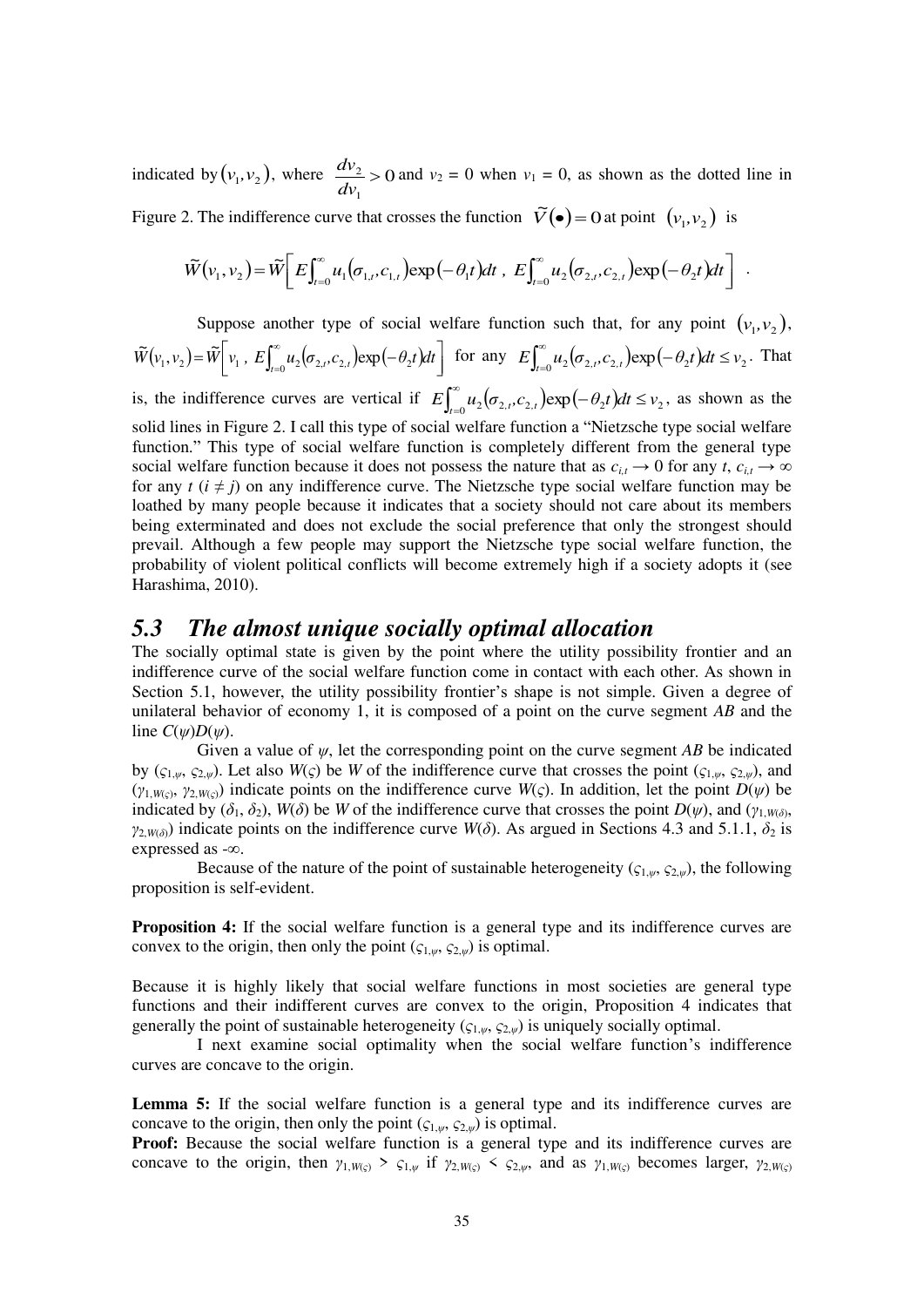becomes smaller. Let  $\gamma_{2,W(\varsigma)}$ , *D* be  $\gamma_{2,W(\varsigma)}$  when  $\gamma_{1,W(\varsigma)} = \delta_1$ . Because the social welfare function is not a Nietzsche type, then  $\gamma_{2,W(s), D} > \delta_2 = -\infty$ . Therefore,  $W(\varsigma) > W(\delta)$ . Because the values of *W* of the indifference curves that cross any other point on the line  $C(\psi)D(\psi)$  than the point  $D(\psi)$ are less than  $W(\delta)$ , then only the point  $(\varsigma_{1,\psi}, \varsigma_{2,\psi})$  is optimal.

Lemma 5 shows that even though the social welfare function's indifference curves are concave to the origin, the point of sustainable heterogeneity  $(\zeta_{1,\psi}, \zeta_{2,\psi})$  is uniquely determined to be socially optimal if the social welfare function is a general type.

 Next, I examine social optimality when the social welfare function is a Nietzsche type. Let  $(v_{1,W(s)}, v_{2,W(s)})$  be  $(v_1, v_2)$  on the indifference curve  $W(s)$ . When the social welfare function is Nietzsche type, then  $\gamma_{1,W(\varsigma)} \leq v_{1,W(\varsigma)}$ , where  $\gamma_{1,W(\varsigma)} < v_{1,W(\varsigma)}$  if  $\gamma_{2,W(\varsigma)} > v_{2,W(\varsigma)}$  and  $\gamma_{1,W(\varsigma)} = v_{1,W(\varsigma)}$  if *γ*2,*W*(*ς*)≤ *v*2,*W*(*ς*) .

**Lemma 6:** If the social welfare function is a Nietzsche type, and

(a) if  $v_{1,Wc}$  <  $\delta_1$ , then only the point  $(\delta_1, \delta_2)$  is optimal,

(b) if  $v_{1,W(s)} > \delta_1$ , then only the point  $(c_{1,\psi}, c_{2,\psi})$  is optimal, and

(c) if  $v_{1,W(\varsigma)} = \delta_1$ , then only the points  $(\varsigma_{1,\psi}, \varsigma_{2,\psi})$  and  $(\delta_1, \delta_2)$  are optimal.

**Proof**: Because the social welfare function is a Nietzsche type and thus its indifference curves are concave to the origin, then  $\delta_1 = \gamma_{1,W(\delta)}$  and if  $\gamma_{2,W(\varsigma)} = \delta_2 = -\infty$ , then  $v_{1,W(\varsigma)} = \gamma_{1,W(\varsigma)}$ . Hence, the following statements apply.

(a) If  $v_{1,W(s)} < \delta_1$ , then  $\gamma_{1,W(s)} < \gamma_{1,W(\delta)}$  for  $\gamma_{2,W(s)} = \delta_2 = -\infty$ , and thus  $W(s) < W(\delta)$ . Because the values of *W* of the indifference curves that cross any other point on the line  $C(\psi)D(\psi)$  than the point  $D(\psi)$  are less than  $W(\delta)$ , then only the point  $(\delta_1, \delta_2)$  is optimal.

(b) If  $v_{1,W(s)} > \delta_1$ , then  $\gamma_{1,W(s)} > \gamma_{1,W(\delta)}$  for  $\gamma_{2,W(s)} = \delta_2 = -\infty$ , and thus  $W(s) > W(\delta)$ . By the same reason as the latter part of (a), only the point ( $\varsigma_{1,\psi}, \varsigma_{2,\psi}$ ) is optimal.

(c) If  $v_{1,W(s)} = \delta_1$ , then  $\gamma_{1,W(s)} = \gamma_{1,W(\delta)}$  for  $\gamma_{2,W(s)} = \delta_2 = -\infty$ , and thus  $W(s) = W(\delta)$ . Again, by the same reason as the latter part of (a), only points ( $\zeta_{1,\psi}, \zeta_{2,\psi}$ ) and ( $\delta_1, \delta_2$ ) are optimal.

Lemma 6 indicates that Nietzsche type social welfare functions are distinguished into the following three categories.

Category (i): only point  $(\delta_1, \delta_2)$  is socially optimal (corresponding to the case  $v_{1, W(s)} < \delta_1$ ).

Category (ii): only point  $(\zeta_{1,\psi}, \zeta_{2,\psi})$  is only socially optimal (corresponding to the case  $v_{1,W(c)}$ )  $\delta_1$ ).

Category (iii): only points  $(\zeta_{1,\psi}, \zeta_{2,\psi})$  and  $(\delta_1, \delta_2)$  are socially optimal (corresponding to the case  $v_{1,W(c)} = \delta_1$ .

**Proposition 5:** If the social welfare function is either a general or Nietzsche type, the point (*ς*1,*<sup>ψ</sup>*, *ς*2,*<sup>ψ</sup>*) is only socially optimal allocation for any social welfare function except categories (i) and (iii) Nietzsche type social welfare functions,

**Proof:** First, by Proposition 4, if the social welfare function is a general type and its indifferent curves are convex to the origin, the point  $(\zeta_{1,\psi}, \zeta_{2,\psi})$  is optimal. Second, by Lemma 5, if the social welfare function is a general type and its indifferent curves are concave to the origin, the point (*ς*1,*<sup>ψ</sup>*, *ς*2,*<sup>ψ</sup>*) is optimal. Finally, by Lemma 6, if the social welfare function is a category (ii) Nietzsche type, the point  $(\zeta_{1,\psi}, \zeta_{2,\psi})$  is optimal, whereas if it is either a category (i) or (iii) Nietzsche type, the point  $(\delta_1, \delta_2)$  can be socially optimal.

 Proposition 5 is important because it indicates that, for almost all generally usable (i.e., preferences are complete, transitive, and continuous) social welfare functions, the point of sustainable heterogeneity  $(\varsigma_{1,\psi}, \varsigma_{2,\psi})$  is the only socially optimal allocation. In addition, it is highly likely that very few people actually support category (i) or (iii) Nietzsche type social welfare functions because they will generate violent political conflicts (see Harashima, 2010),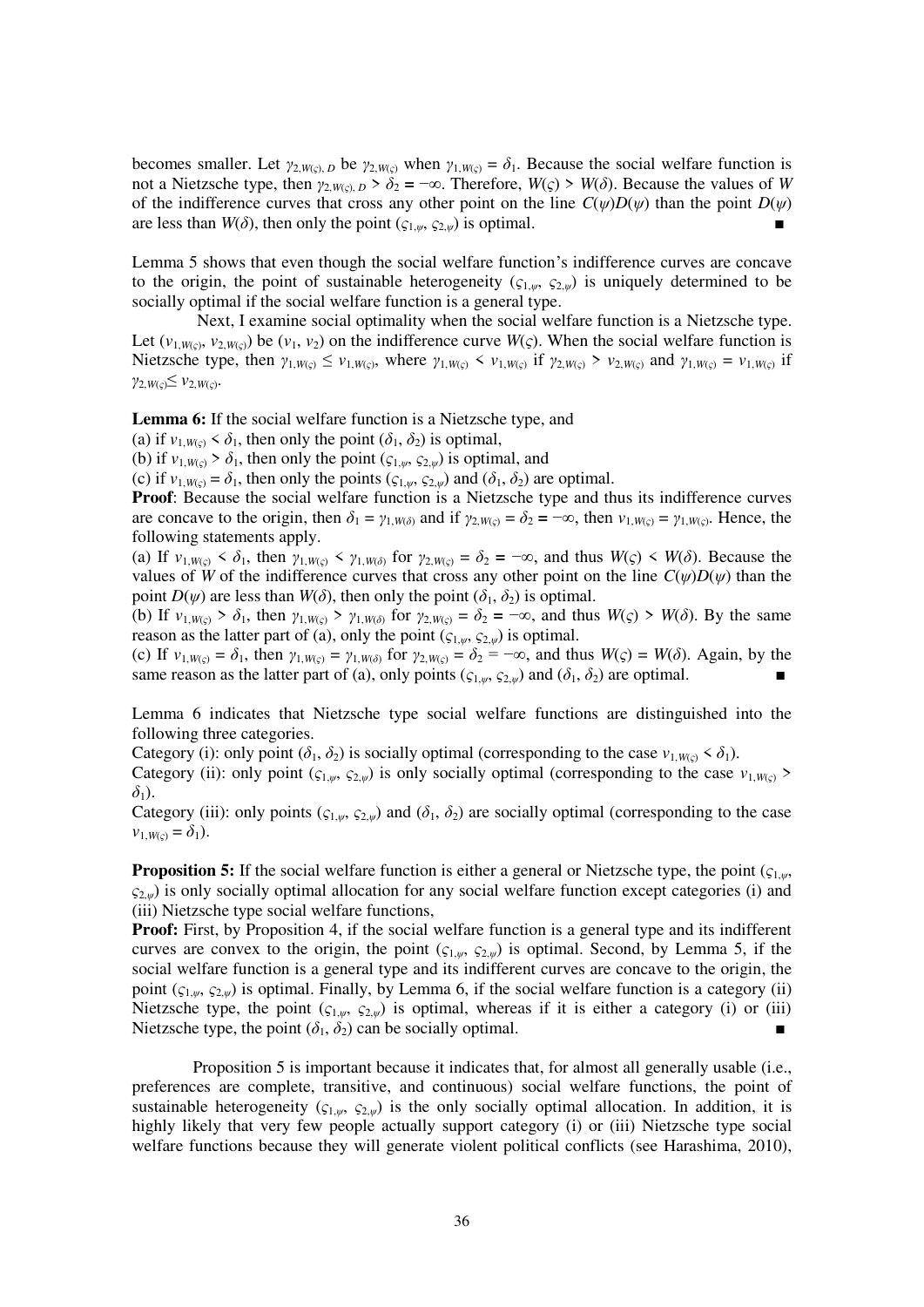and they will almost certainly always be in the minority. Hence these types of welfare functions will be rarely adopted in democratic societies where policies are decided by majority.<sup>6</sup> In other words, category (i) or (iii) Nietzsche type social welfare functions would only be adopted by a democratic society when its economic and social situations were extraordinary abnormal. If the situation is not extraordinarily abnormal, category (i) and (iii) Nietzsche type social welfare functions can be excluded, and we can assert that for any generally usable social welfare function, the point of sustainable heterogeneity ( $\zeta_{1,\psi}, \zeta_{2,\psi}$ ) is uniquely socially optimal.

 Proposition 5 provides a clue to solve an important problem in studies of social welfare, that is, the unspecifiability of socially optimal allocation resulting from the difficulty in specifying the shape of the social welfare function. Proposition 5 escapes this problem because the socially optimal allocation is uniquely determined no matter the shape of the social welfare function. Therefore, it is no longer necessary to form a specific social ordering to determine the socially optimal growth path in a heterogeneous population.

# **6 CONCLUDING REMARKS**

Historically, it has been difficult to universally agree upon a criterion for socially optimal allocation because of utility's interpersonal incomparability, Arrow's general possibility theorem, and other factors. This paper examined social optimality in dynamic models with a heterogeneous population and showed that a state exists in which all of the optimality conditions of a heterogeneous population are satisfied. The existence of such a state provides us with additional meaningful information for studying social optimality.

 The model in this paper shows that sustainable heterogeneity, which is defined as the state at which all optimality conditions of all heterogeneous households are satisfied, is uniquely determined to be the socially optimal allocation for almost all generally usable social welfare functions. The only exceptions are some variants of a Nietzsche type social welfare function, which will rarely be adopted in democratic societies unless the economic and social situations are extraordinarily abnormal. Sustainable heterogeneity is achievable even if the most advantaged household behaves unilaterally if the government appropriately intervenes. The uniquely determined socially optimal allocation in a heterogeneous population can be accomplished without specifying the shape of the social welfare function, and therefore, the problem of unspecifiability of social optimality can be solved.

 Sustainable heterogeneity as the unique socially optimal allocation will have important implications to currently passionately disputed issues such as the Occupy Wall Street movement, anti-globalization (e.g., Klein, 2000; Stiglitz, 2002), anti-market fundamentalism (e.g., Gray, 1998; Stiglitz, 2002, 2009; Soros, 2008), and true measures of happiness (e.g., Sen, 1976; Arrow et al., 1995). In addition, sustainable heterogeneity will provide additional theoretical foundations for debt relief, wealth taxes, progressive taxation, and international aid. On the other hand, sustainable heterogeneity also indicates that there is a unique sustainable level of inequality in consumption.

<sup>&</sup>lt;sup>6</sup> As shown in Section 5.2, it is assumed that the assumptions in Arrow (1951) are modified.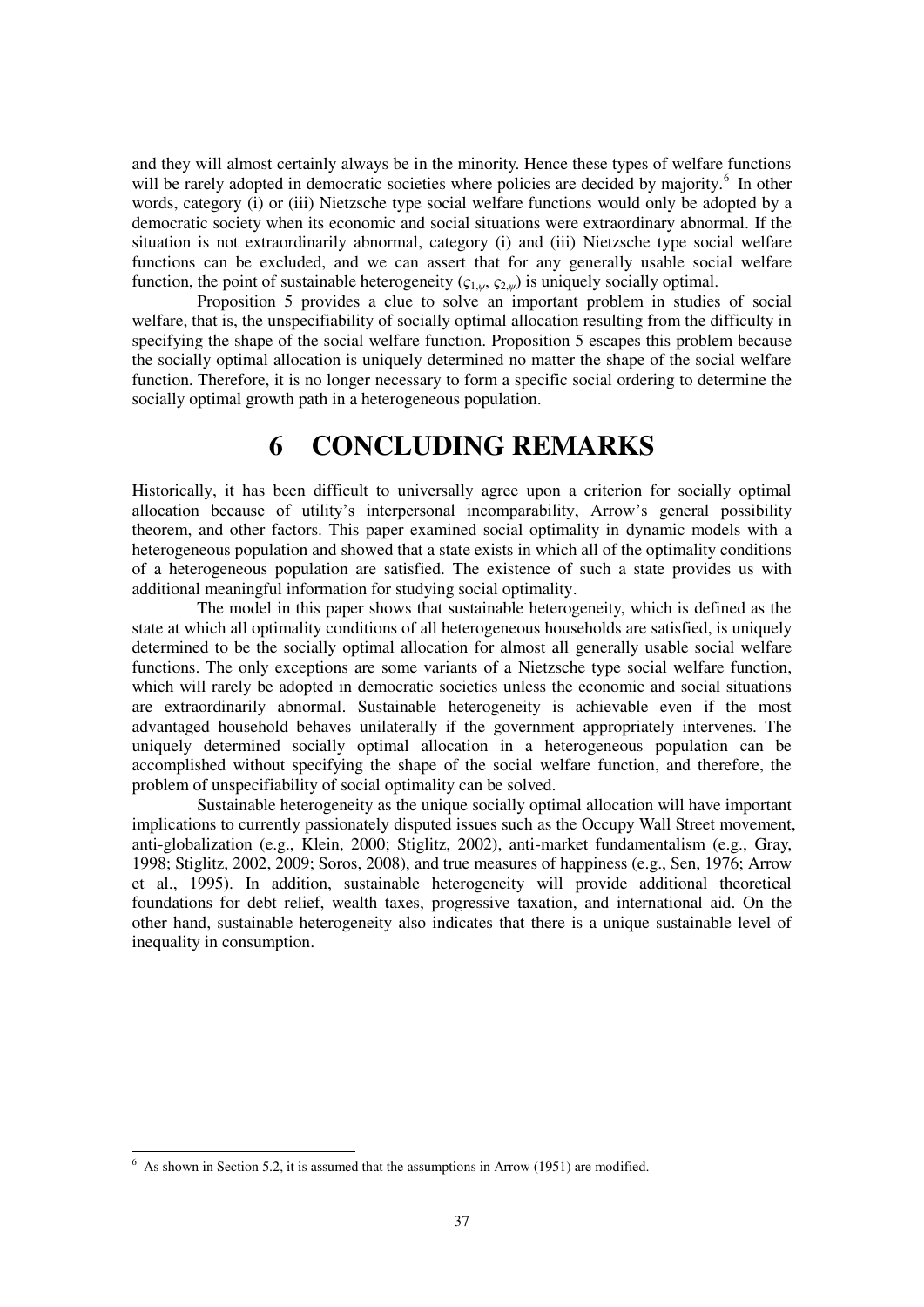# **REFERENCES**

- Aghion, Philippe and Peter Howitt. (1998) "*Endogenous Growth Theory*," MIT Press, Cambridge, MA.
- Arrow, Kenneth J. (1951) *Social Choice and Individual Values*, Wiley, New York.
- Arrow, Kenneth J., Bert Bolin, Robert Costanza, Partha Dasgupta, Carl Folke, C. S. Holling, Bengt-Owe Jansson, Simon Levin, Karl-Goran Maler, Charles Perrings, and David Pimentel (1995). "Economic Growth, Carrying Capacity, and the Environment," *Science*, Vol. 268, No. 28, pp. 520–521.
- Arrow, Kenneth J., Bert Bolin, Robert Costanza, Partha Dasgupta, Carl Folke, C. S. Holling, Bengt-Owe Jansson, Simon Levin, Karl-Goran Maler, Charles Perrings, and David Pimentel (1995). "Economic Growth, Carrying Capacity, and the Environment," *Science*, Vol. 268, No. 28, pp. 520–521.
- Becker, Robert A. (1980) "On the Long-run Steady State in a Simple Dynamic Model of Equilibrium with Heterogeneous Households," *The Quarterly Journal of Economics*, Vol. 95, No. 2, pp. 375–382.
- Bergson, Abram. (1938) "A Reformulation of Certain Aspects of Welfare Economics," *The Quarterly Journal of Economics*, Vol. 52, No. 2, pp. 310-334.
- Black, Duncan. (1958) *The Theory of Committees and Elections*, Cambridge University Press, Cambridge, UK.
- Farmer, Roger E. A. and Amartya Lahiri. (2005) "Recursive Preferences and Balanced Growth," *Journal of Economic Theory*, Vo. 125, No. 1, pp. 61–77.
- Ghiglino, Christian. (2002) "Introduction to a General Equilibrium Approach to Economic Growth," *Journal of Economic Theory*, Vol. 105, No.1, pp. 1–17.
- Gray, John N. (1998) *False Dawn: The Delusions of Global Capitalism*, Granta Publications, London.
- Hamilton, William Donald. (1964a). "The Genetical Evolution of Social Behaviour I," *Journal of Theoretical Biology*, Vol. 7, No. 1, pp. 1–16.
- Hamilton, William Donald. (1964b). "The Genetical Evolution of Social Behaviour II," *Journal of Theoretical Biology*, Vol. 7, No. 1, pp. 17–52.
- Harashima, Taiji. (2004) "A New Asymptotically Non-Scale Endogenous Growth Model," *EconWPA Working Papers*, ewp-dev/0412009.
- Harashima, Taiji. (2009a) "A Theory of Total Factor Productivity and the Convergence Hypothesis: Workers' Innovations as an Essential Element," *MPRA* (*The Munich Personal RePEc Archive*) *Paper*, No. 15508.
- Harashima, Taiji. (2009b) "Trade Liberalization and Heterogeneous Rates of Time Preference across Countries: A Possibility of Trade Deficits with China," *MPRA* (*The Munich Personal RePEc Archive*) *Paper*, No. 19386.
- Harashima, Taiji. (2009c) "Endogenous Growth Models in Open Economies: A Possibility of Permanent Current Account Deficits," *MPRA* (*The Munich Personal RePEc Archive*) *Paper*, No. 19515.
- Harashima, Taiji. (2010) "Sustainable Heterogeneity: Inequality, Growth, and Social Welfare in a Heterogeneous Population," *MPRA* (*The Munich Personal RePEc Archive*) *Paper*, No. 24233.
- Jacobs, Jane. (1969). *The Economy of Cities,* Random House, New York.
- Jones, Charles I. (1995a) "Time Series Test of Endogenous Growth Models," *Quarterly Journal of Economics*, Vol. 110, No. 2, pp. 495–525.
- Jones, Charles I. (1995b) "R&D-Based Models of Economic Growth," *Journal of Political Economy*, Vol. 103, No. 4, pp. 759–784.
- Klein, Naomi. (2000) *No Logo*, Flamingo, London.
- Lawrance, Emily C. (1991) "Poverty and the Rate of Time Preference: Evidence from Panel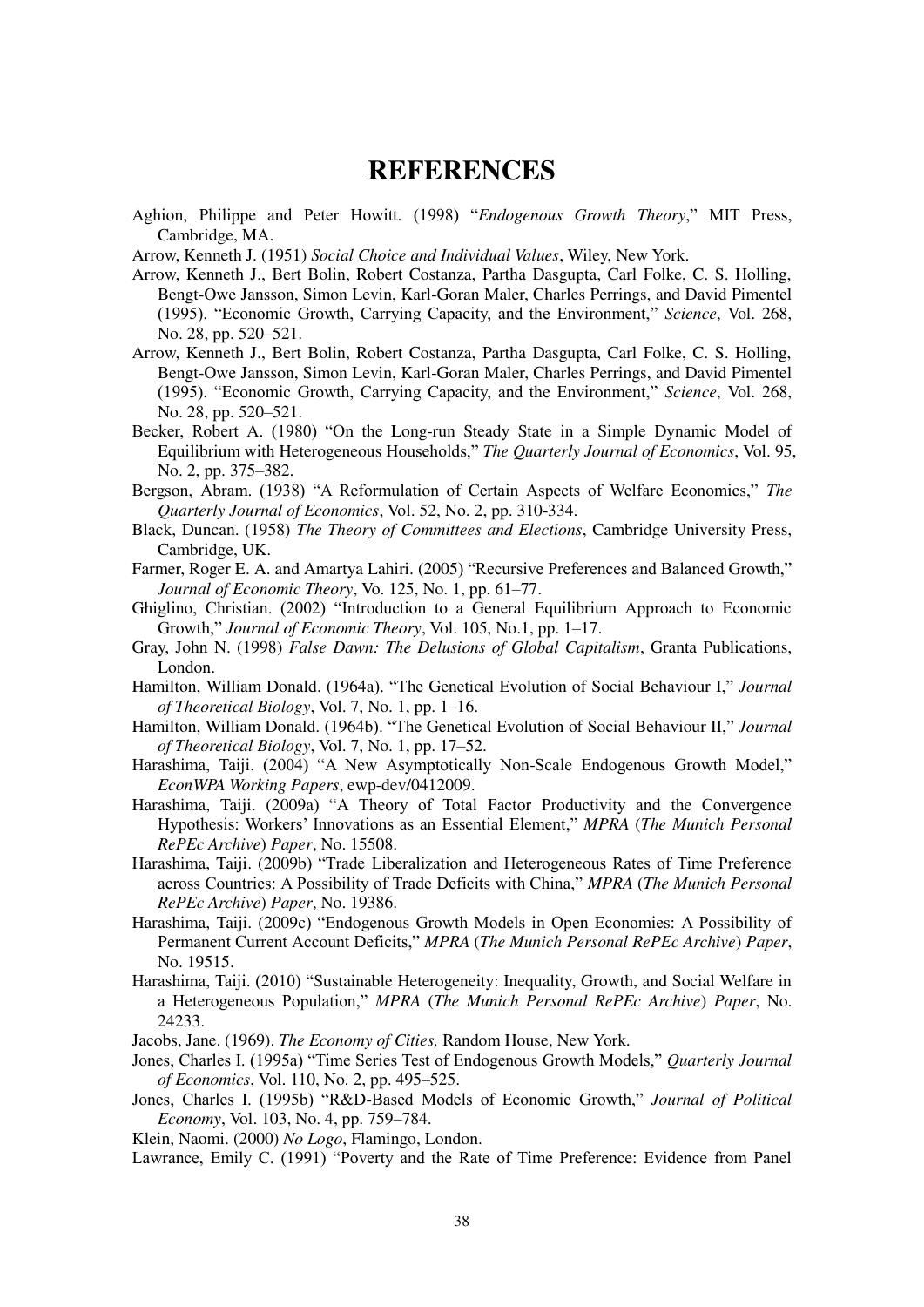Data," *Journal of Political Economy*, Vol. 99, No. 1, pp. 54–77.

- Peretto, Pietro and Sjak Smulders. (2002) "Technological Distance, Growth and Scale Effects*,*" *The Economic Journal*, Vol. 112, pp. 603–624.
- Prescott, Edward C. (1998) "Needed: A Theory of Total Factor Productivity," *International Economic Review*, Vol. 39, No. 3, pp. 525–551.
- Romer, Paul M. (1986) "Increasing Returns and Long-run Growth," *Journal of Political Economy*, Vol. 94, No. 5, pp. 1002–1037.
- Samuelson, Paul A. (1947) *Foundations of Economic Analysis*, Harvard University Press (Enlarged ed. 1983), Cambridge, MA.
- Samwick, Andrew A. (1998) "Discount Rate Heterogeneity and Social Security Reform," *Journal of Development Economics*, Vol. 57, No. 1, pp. 117–146.
- Sen, Amartya Kumar. (1976) "Real National Income," *Review of Economic Studies*, Vol. 43, No. 1, pp. 19–39.
- Soros, George (2008) *The New Paradigm for Financial Markets: The Credit Crisis of 2008 and What It Means*, Public Affairs, New York.
- Stiglitz, Joseph. (2002) *Globalization and Its Discontents*, W.W. Norton & Company, New York.
- Stiglitz, Joseph. (2009) "Moving beyond Market Fundamentalism to a More Balanced Economy," *Annals of Public and Cooperative Economics*, Vol. 80, No. 3, pp. 345–360.
- Ventura, Luigi. (2003) "Direct Measure of Time-preference," *Economic and Social Review*, Vol. 34, No. 3, pp. 293–310.
- Williams, George C. (1966) *Adaptation and Natural Selection*, Princeton University Press, Princeton, NJ.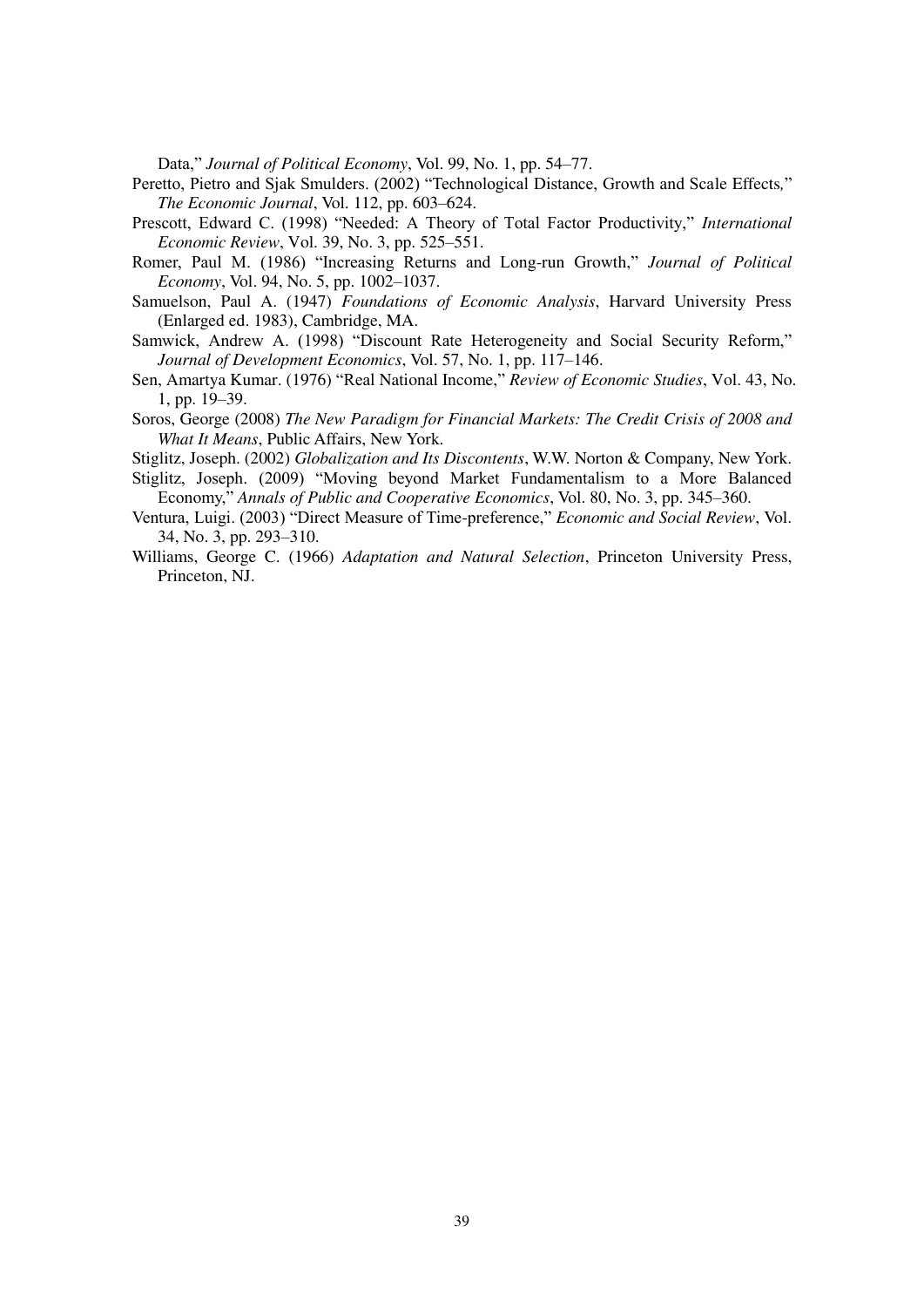**Figure 1** *The utility possibility frontiers of sustainable and unsustainable heterogeneity*



*The discounted sum of expected utilities of economy 2*